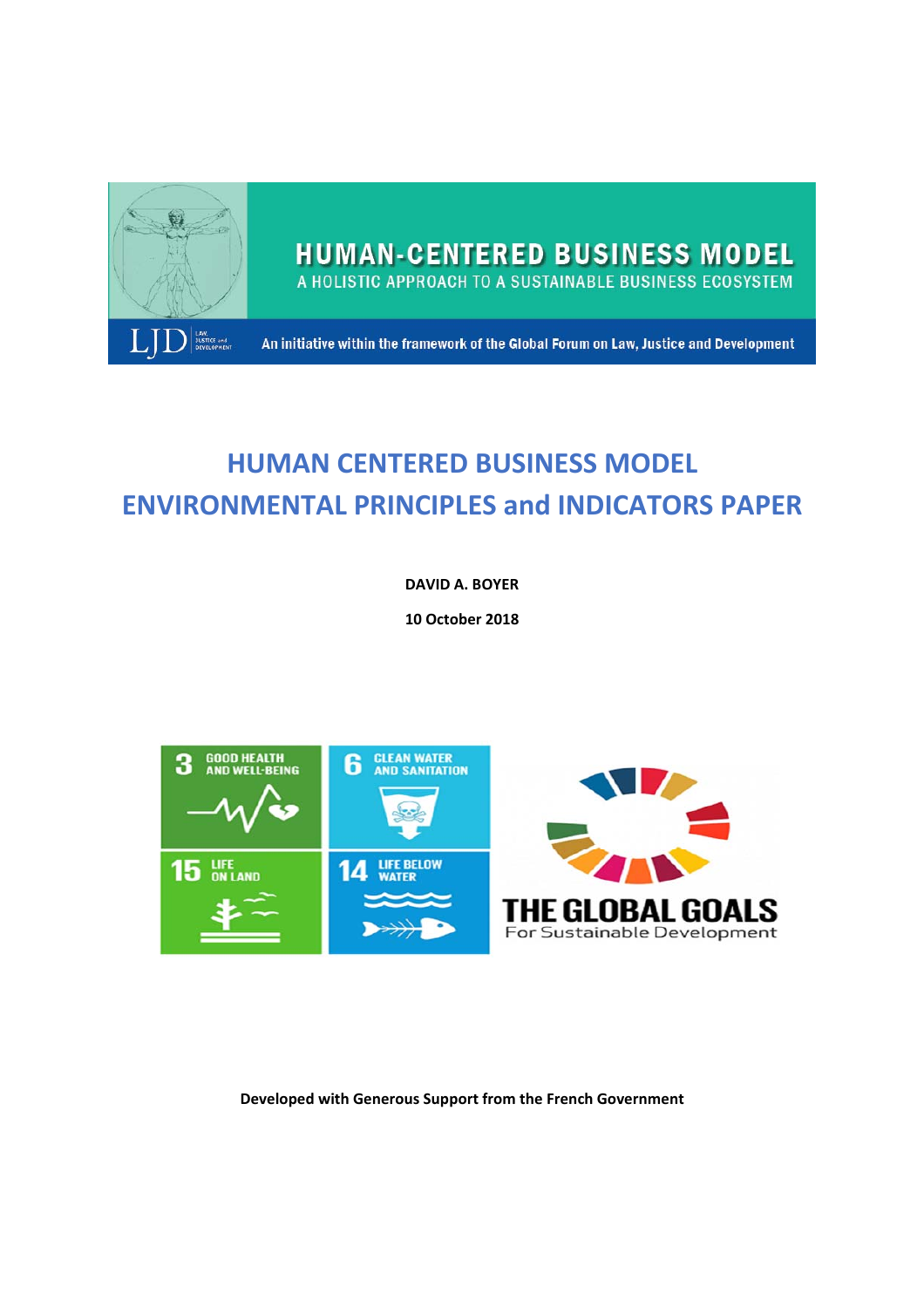# Table of Contents

| $\mathsf{L}$ |                                                                                     |  |  |  |  |  |
|--------------|-------------------------------------------------------------------------------------|--|--|--|--|--|
|              |                                                                                     |  |  |  |  |  |
| ΙΙ.          | Historical Background and Overview of Recent Environmental Developments and Trends4 |  |  |  |  |  |
| III.         |                                                                                     |  |  |  |  |  |
| IV.          |                                                                                     |  |  |  |  |  |
|              |                                                                                     |  |  |  |  |  |
|              |                                                                                     |  |  |  |  |  |
|              |                                                                                     |  |  |  |  |  |
|              |                                                                                     |  |  |  |  |  |
|              |                                                                                     |  |  |  |  |  |
|              |                                                                                     |  |  |  |  |  |
|              |                                                                                     |  |  |  |  |  |
| V.           |                                                                                     |  |  |  |  |  |
|              |                                                                                     |  |  |  |  |  |
|              |                                                                                     |  |  |  |  |  |
|              |                                                                                     |  |  |  |  |  |
|              |                                                                                     |  |  |  |  |  |
|              |                                                                                     |  |  |  |  |  |
|              |                                                                                     |  |  |  |  |  |
|              |                                                                                     |  |  |  |  |  |
|              |                                                                                     |  |  |  |  |  |
|              |                                                                                     |  |  |  |  |  |
|              |                                                                                     |  |  |  |  |  |
| VI.          |                                                                                     |  |  |  |  |  |
|              |                                                                                     |  |  |  |  |  |
|              |                                                                                     |  |  |  |  |  |
|              |                                                                                     |  |  |  |  |  |
|              |                                                                                     |  |  |  |  |  |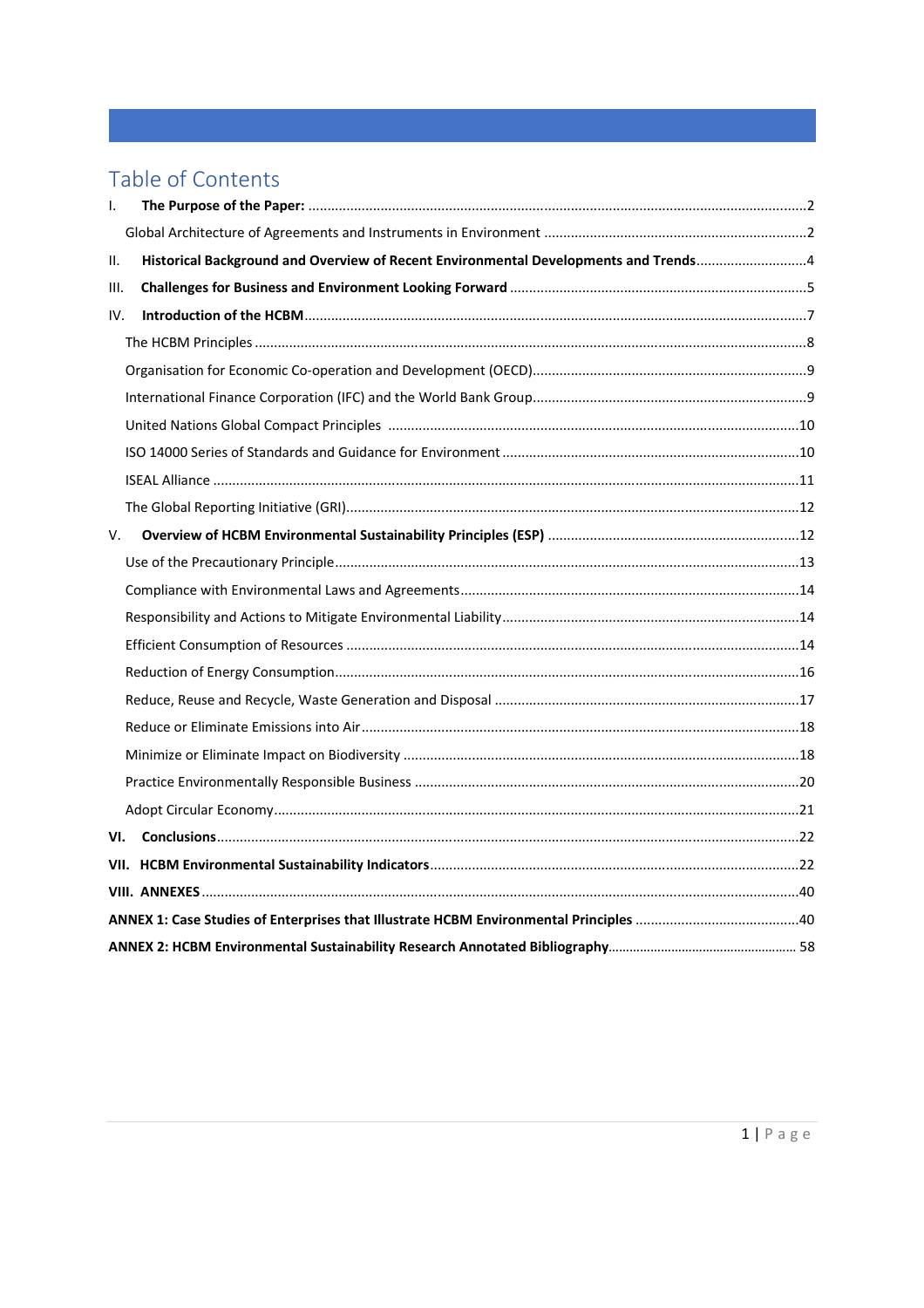# I. The Purpose of the Paper

**Present** key governmental and corporate developments, trends and best practices in environmental sustainability relevant to the **Human Centered Business Model (HCBM)** Environmental principles; and highlight HCBM's principles alignment with key environment international agreements and conventions, voluntary instruments, initiatives and tools.

**Provide** a research paper for consultation on the HCBM environment principles and corresponding environment performance indicators, including an improved list of Environmental Sustainability Principles (following on the HCBM Principles Matrix developed in 2017) with detailed descriptions of the principles and an initial proposal for Environmental Sustainability Indicators.

**Present** an analysis of the linkages between each of the HCBM Environment principles and the most widely used and globally accepted voluntary sustainability initiatives for identification of the most commonly used indicators.

**Identify** best practices, guides, tools and other practical instruments that will help Human Centered Enterprises (HECs) to implement the HCBM Environment Principles.

**Select examples** and cases of companies that have begun incorporating these environmental principles into their business culture and organizational performance.

In HCBM Social and Environment papers, we use a typology, adapted and modified from International Labour Organization (ILO) and Organisation for Economic Co-operation and Development (OECD) publications (ILO 2008; OECD 2009; OECD 2014) and other classifications, that organizes the Corporate Social Responsibility (CSR) and sustainability instruments in three major levels and a number of categories, representing the elements of the architecture of an **emerging global system of instruments for sustainable business**:

# Global Architecture of Agreements and Instruments in Environment

**Normative Level I: International Norms-setting Agreements –** agreements, conventions and declarations that reflect agreed by governments international normative principles, directed to government for domestic implementation, can help business understand what to do (ILO 2008; OECD 2009), for example:

**Overarching,** across all sustainability dimensions: SDGs, Agenda 2030, Agenda 21,

**Environmental:** The Paris Agreement (2015), Montreal Protocol on Substances that Deplete the Ozone Layer (1987) and Vienna Convention for the Protection of the Ozone Layer (1985), etc.

**Social:** Universal Declaration of Human Rights, ILO Conventions, ILO Declaration on Fundamental Principles and Rights at Work, etc.

**Ethical/integrity:** OECD Convention on Combating Bribery of Foreign Officials in International Business Transaction, etc.

**Functional/Operative Level II: International Instruments - principles, codes, guidelines, frameworks,** standards and tools that are linked to the international norms-setting agreements and directed to the business sector and in some cases to business and civil society:

Category 1. Instruments Developed by Intergovernmental Bodies – originating from the UN and other intergovernmental organizations, officially-agreed and/or recognised by governments principles and frameworks that offer authoritative guidance to the business sector on expectations of behavior and help understand what to do, and sometimes also how, for example: UN Global Compact Principles, International Finance Corporation Performance Standards, etc.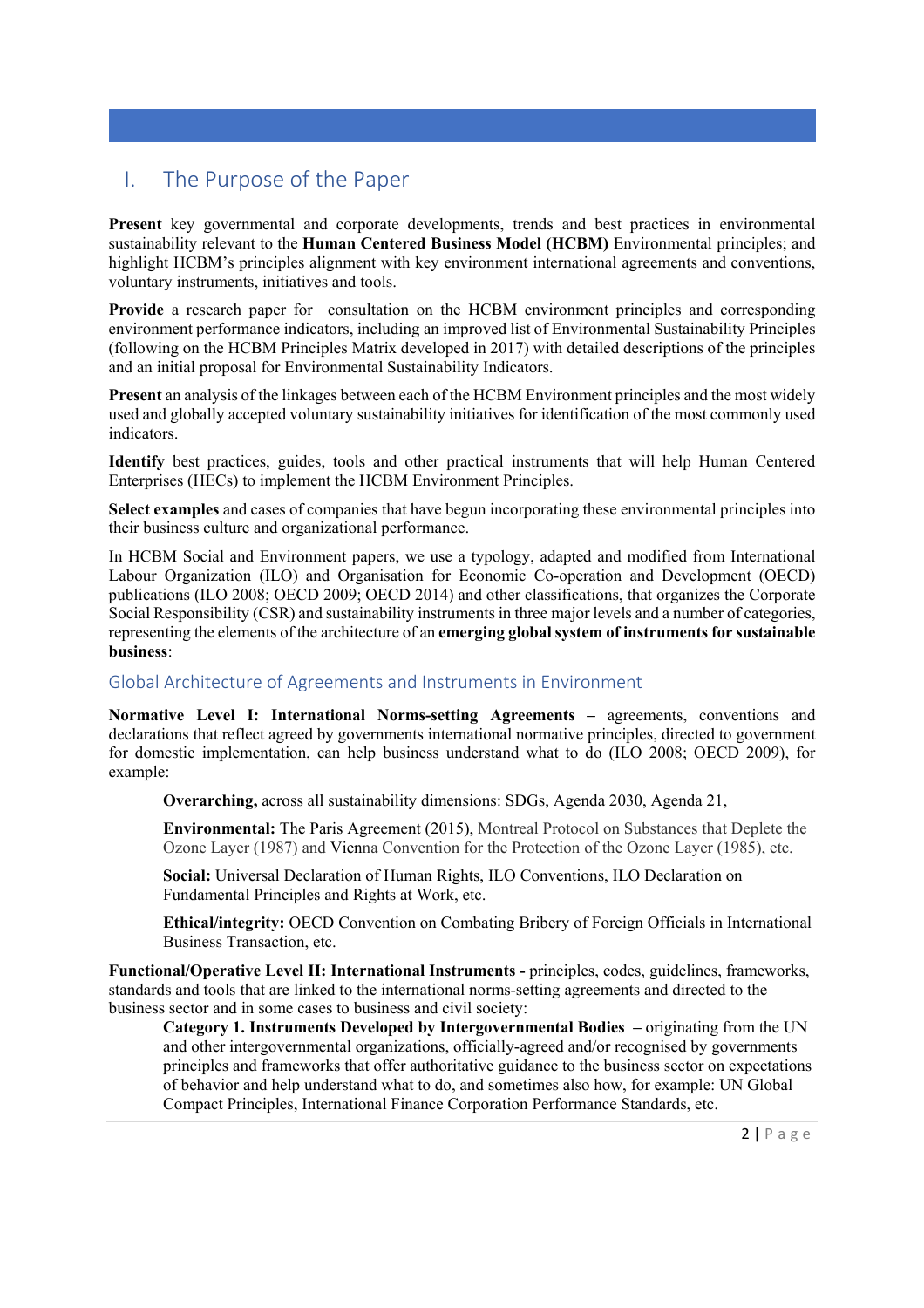**Category 2. Private International Instruments with Government Recognition**- developed privately and officially agreed or/and recognized by governments frameworks, guidelines and standards, developed with participation of business/civil society, that offer guidance on expectations of behavior and provide guidance on how to implement such standards: ISO standards (e.g. 14000 environment series) or GRI Sustainability Reporting Guidelines and the GRI Standards for example.

**Category 3. Private Instruments -** codes, frameworks, guidelines, standards and tools, linked to business initiatives and sometimes aligned with international norms, developed by business and other private entities to address specific business needs, predominantly sectoral: Responsible Care Guidelines, ISEAL or the Greenhouse Gas Protocol.

**Regulatory Level III: National and International Regulatory Instruments and Initiatives – regulations, policies,** principles, codes, guidelines on national level put in place by governments, governmental institutions, stock exchanges, market regulators, or other national organizations and initiatives:

**Category 4. Mandatory Initiated by Governments –** regulations, policies and mandatory requirements put in place by governments or governmental implementation institutions concerning sustainability performance and reporting of companies. Some requirements focus on a given sector, topic or region. For example the EU **Directive on disclosure of non-financial and diversity information by certain large companies** (European Commission.2014).

**Category 5. Mandatory Initiated by Market Regulators (Stock Exchange) –** sustainability policies and mandatory requirements put in place by stock exchanges and market regulators address the sustainability performance and reporting of companies. Some requirements focus on a given sector, topic or region. For example, the Johannesburg Stock Exchange mandates all listed companies to disclose ESG practices (http://www.sseinitiative.org/fact-sheet/jse/ ) and because of the level of authority possessed by the exchange, it is considered a Strong Exchange Self-Regulatory Organisation (SRO) Model; mandatory corporate governance regulation for the securities market, issued by The Securities Regulator (SUGEVAL) impacts the National Stock Exchange of Costa Rica Bolsa Nacional de Valores S.A. and its signatory companies, etc.

**Category 6. Voluntary Guidance Initiated by Governments or Other Regulators -** guidance and recommendations put in place by governments, governmental implementation institutions, stock exchanges and market regulators that address the sustainability performance and reporting of companies. Some focus on a specific sector, topic or region. For example, the EU **Flagship Initiatives<sup>1</sup>** that will help SMEs achieve sustainable growth; Guide to Sustainability Reporting for Listed Companies issued by the Singapore Exchange, etc.

**This paper focuses on Level II International Instruments and their alignment with HCBM Environmental Principles.** It examines principles, codes, guidelines, frameworks, standards and tools that are linked to the international norms-setting agreements for use by the business sector and in some cases to business and civil society. Since the first World Summit on Sustainable Development a growing number of organizations and initiatives as well as governments have focused on bringing the environment and sustainability in the business agenda.

<sup>1</sup> Europe Strategy 2020 has identified new engines to boost growth and jobs. Three priority areas are addressed by **7 flagship initiatives**: **Smart growth (**Digital agenda for Europe; Innovation Union; Youth on the move), **Sustainable growth (**Resource efficient Europe; An industrial policy for the globalisation era), **Inclusive growth (**An agenda for new skills and jobs; European platform against poverty)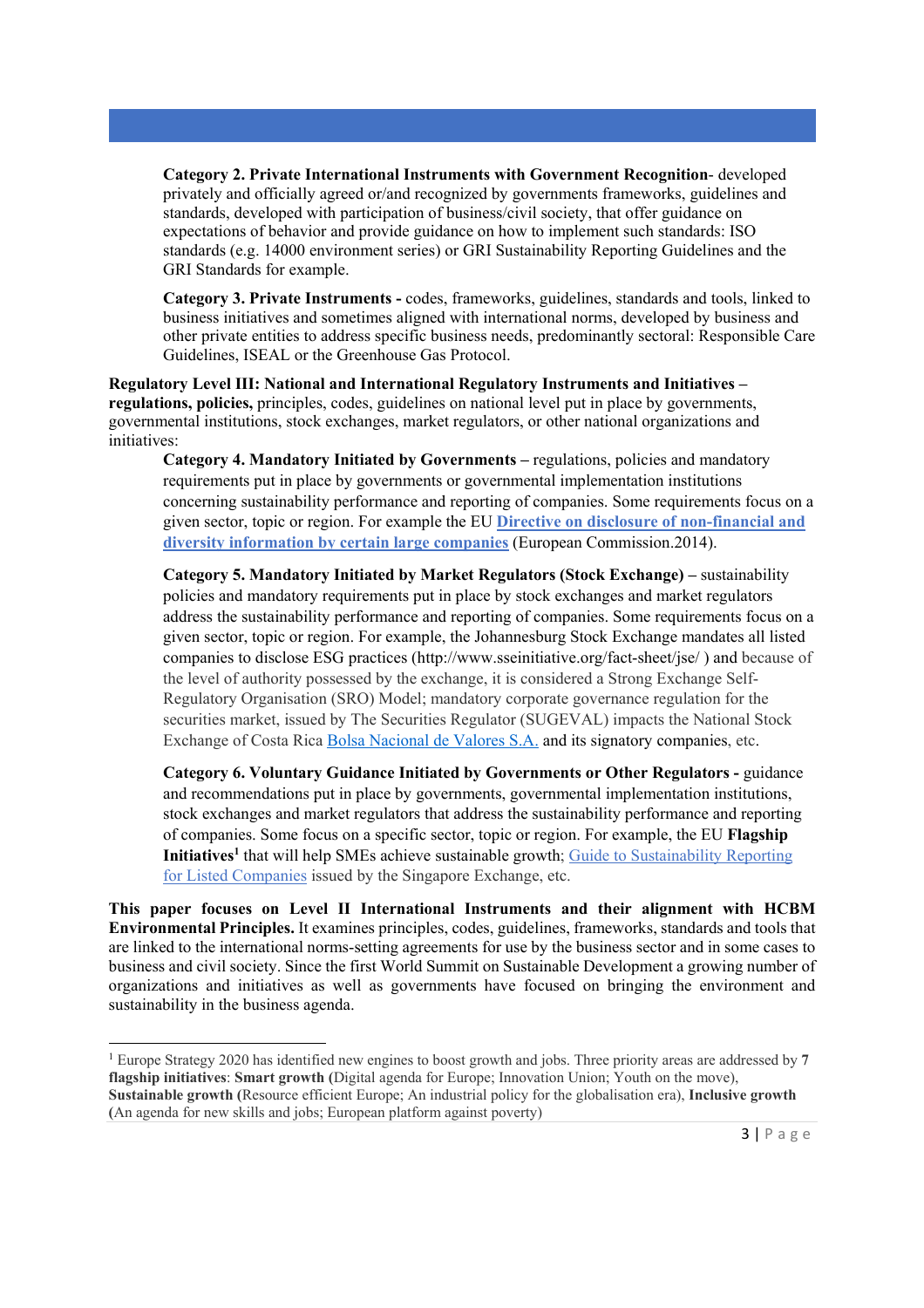Currently, the private sector not only adhere to national, state and multilateral environmental policies, laws and agreements; business also utilize standards, certifications and ecolabels to show consumers their use of environmentally friendly ingredients and processes. The International Organization for Standardisation (ISO) has identified three broad types of **voluntary labels**, with ecolabelling fitting under the strongest Type 1 designation.

*TYPE I:* 

- A voluntary, multiple-criteria based, *third party* program that awards a license that authorises the use of environmental labels on products indicating overall environmental preferability of a product within a particular product category based on life cycle considerations

*TYPE II:* 

- Informative environmental *self-declaration* claims *TYPE III:* 

- Voluntary programs that provide quantified environmental data of a product, under pre-set categories of parameters set by a qualified third party and based on life cycle assessment and verified by that or another qualified third party.<sup>2</sup>

*Environmental management standards* for business management and operation need to be Independent, third-party, and verifiable set of specifications (such as ISO 14001 or Greenhouse Gas Protocol) which provide publicly recognized means to an organization to demonstrate its commitment to maintaining and enhancing the quality of environment.

# II. Historical Background and Overview of Recent Environmental Developments and Trends

Private sector environmental requirements first came in the form of policy and regulations. As early as the mid-18th century, the Industrial Revolution resulted in the rapid urbanisation \workers moved to settlements around mechanised industrial centres. Economic success also came social and environmental impacts, and UK environmental law is therefore rooted in a response to industrialisation. Many would say that the current approach to environmental policies, laws and regulations and the national level that were directed at the private sector began in the 1960s', early 1970s' and the national and federal in Europe and North America, then further developed in other countries globally.

The modern concept of sustainable development was a topic of discussion at the 1972 United Nations Conference on the Human Environment (Stockholm Conference), and the driving force behind the 1983 World Commission on Environment and Development (WCED, or Bruntland Commission). In 1992, the first UN Earth Summit resulted in the Rio Declaration, Principle 3 of which reads: "The right to development must be fulfilled so as to equitably meet developmental and environmental needs of present and future generations." Sustainable development has been a core concept of international environmental discussion ever since, including at the World Summit on Sustainable Development (Earth Summit 2002), and the United Nations Conference on Sustainable Development (Earth Summit 2012, or Rio+20).

Throughout the last 50 years the trend has been not only to increase environmental sustainability but to begin integrating environment into business as one of the pillars of sustainable development, building a more wholistic approach that includes social, economic, inclusive business, human rights, integrity and ethical consideration and insuring that policy and practice leads to more inclusive, equitable business for the benefit of all.

<sup>2</sup> https://www.globalecolabelling.net/what‐is‐eco‐labelling/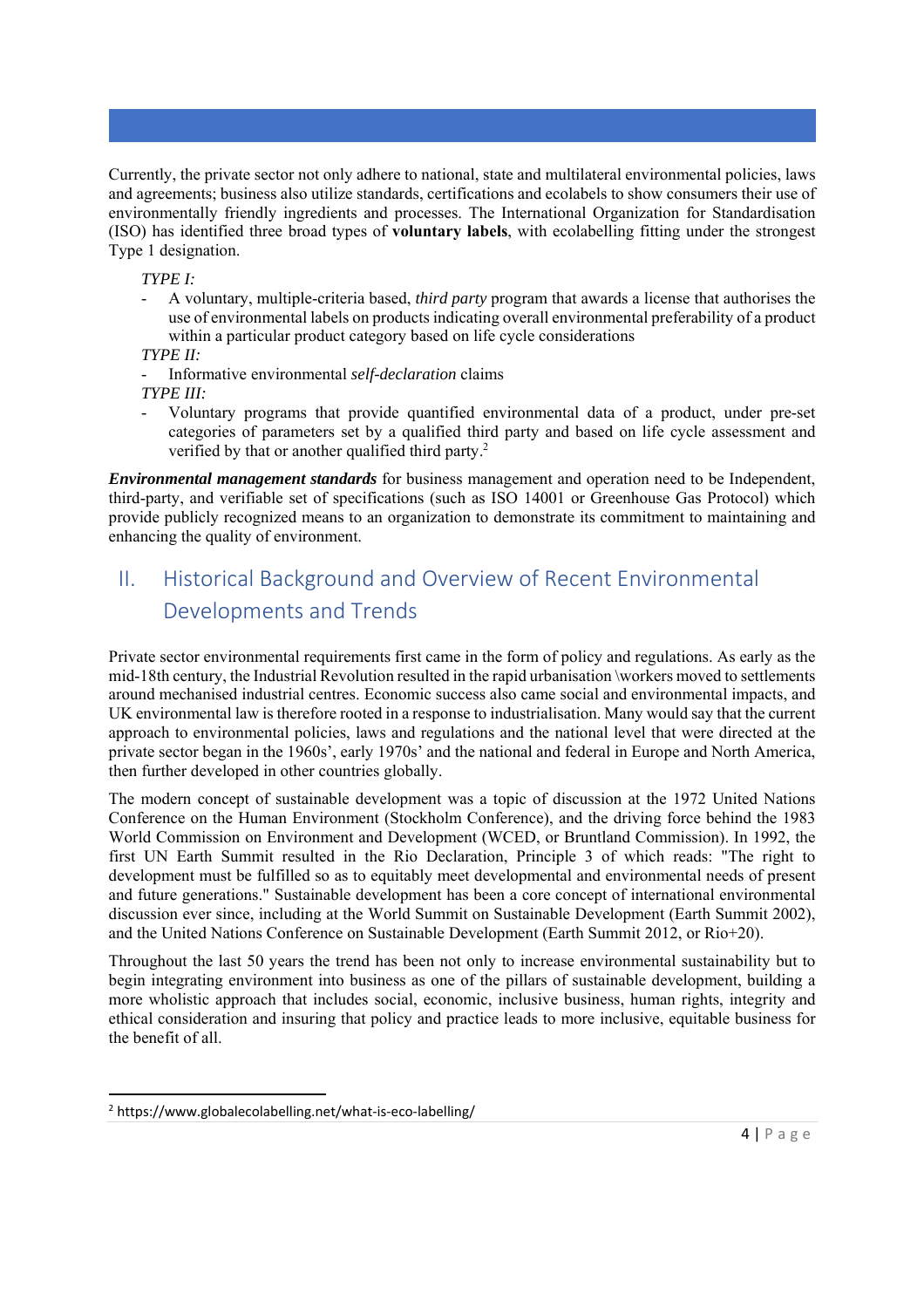Many enterprises are now involved in global supply chains, as a result, the contributions of smaller businesses and industries, central to the economies of rural areas in developing countries, are frequently overlooked. The constraints smaller businesses and industries operate under, such as limited human and financial resources, restrict their ability to participate in global policy processes.<sup>3</sup> This has also given rise to an array of International Treaties, private codes and labels, sustainability reporting, tools and process to help business reduce impacts and maximize benefits. Environmental issues addressed by businesses are no longer just air, water, waste and chemical pollution impacts, but include greenhouse gas management, biodiversity, phytosanitary standards for food protection to creating a green and circular economy.

It has been argued that, the global corporate social responsibility agenda is shaped largely by northern agendas and has been understood to include 'voluntary actions' of large enterprises as well as compliance with national environmental laws and international environmental agreements. Multi-national and larger businesses are not only reporting on their corporate social responsibility and environmental conservation, but on how their operations align with Sustainable Development Goals (SDGs) and contribute to community social development and environmental protection along their supply chains. Small to medium enterprise (SME) plays an important role in these supply chains and as part of the global business ecosystem for products and services have also begun adopting a range of business models that address sustainable development, which include economic, social and environmental, rights-based principles and provide a more sustainable way of doing business than current practice and may be voluntarily adopted by entrepreneurs. Annex A, HCBM Environmental Literature Review and Annotated Bibliography provides a more in-depth review of this development in Europe, North America and Brazil.

# III. Challenges for Business and Environment Looking Forward

The SDGs and the Agenda 2030 are challenging enterprises, governments and the other stakeholders to engage in a broad collaborative effort for sustainable development. But most of the existing initiatives that offer sustainability, ESG and CSR instruments, including guiding principles and best practices on corporate governance, or provide "socially- and environmentally-sensitive" financial instruments, are focusing predominantly on the company. They do not offer any sort of holistic, comprehensive approach, that incorporates internal corporate governance solutions and company performance policies together with external ecosystem of fiscal policies, financial mechanisms, procurement policies, and other elements enabling sustainable business development. At present, there is no effective mechanism for individual investors, civil society and governments to hold companies to account for investing in and promoting good corporate performance on sustainable development.

Currently, insufficient alignment among the diverse CSR initiatives and instruments, combined with siloed mentality and lack of incentives and coordination, both within the companies and externally among their stakeholders in the external "business ecosystem," are still allowing "business as usual" and continue to limit the collective impacts and progress towards the SDGs. In addition, within the realm of environment there is emergence of new business and community ecosystem approaches to make business production, products and services more environmentally sensitive or "green".

The "**Circular Economy"** is an industrial system in which the potential use of goods and materials is optimized, and their elements returned to the system at the end of their viable life cycles. Supply chain sustainability and product life cycle sustainability are integral to the circular economy. Materials and products have a closed-loop life cycle and, ideally, all elements that go into the creation of a product are reused, recycled or remanufactured rather than discarded. The philosophy is based on a holistic perspective

<sup>3</sup> Stephens, Anthea, Private sector involvement in implementing multilateral environmental agreements (MEAs): A closer look at the natural products industry, World Conservation Union (IUCN), South Africa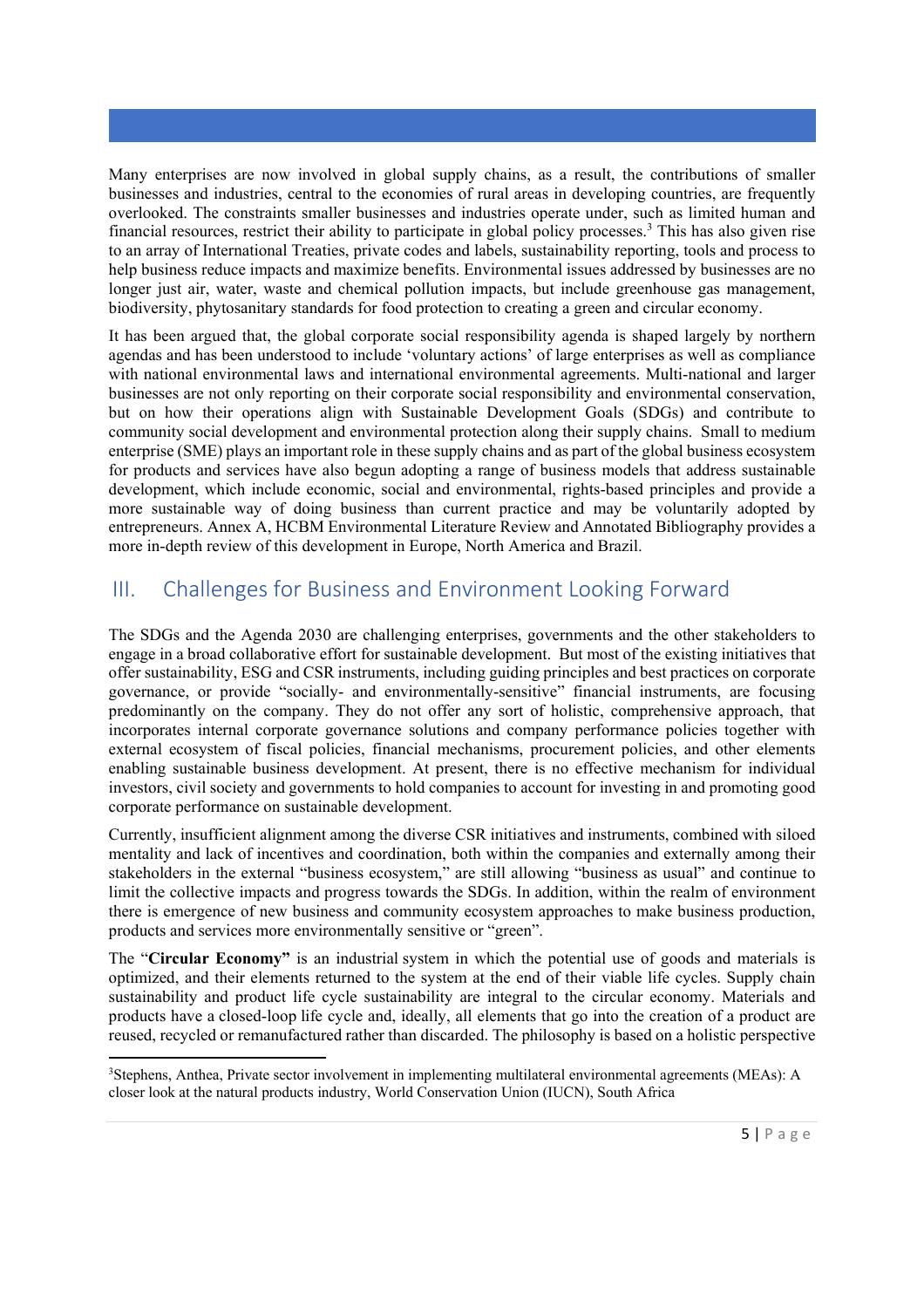of processes and technologies that goes beyond the focus of delivery, inventory and traditional views of cost. The underlying principle is that responsible products and practices are not only good for the environment but are also important for long-term profitability.<sup>4</sup> In a circular economy, economic activity builds and rebuilds overall system health. The concept recognizes the importance of the economy needing to work effectively at all scales – for large and small businesses, for organizations and individuals, globally and locally. Transitioning to a circular economy does not only amount to adjustments aimed at reducing the negative impacts of the linear economy. Rather, it represents a systemic shift that builds long-term resilience, generates business and economic opportunities, and provides environmental and societal benefits.5

The **"Green Eonomy"** is defined as an economy that aims at reducing environmental risks and ecological scarcities, and that aims for sustainable development without degrading the environment. It is closely related with ecological economics but has a more politically applied focus. The 2011 UNEP Green Economy Report argues "that to be green, an economy must not only be efficient, but also fair.

 *"A green economy as one that results in improved human well-being and social equity, while significantly reducing environmental risks and ecological scarcities. In its simplest expression, a green economy can be thought of as one which is low carbon, resource efficient and socially inclusive."6*

An inclusive green economy is an alternative to today's dominant economic model, which exacerbates inequalities, encourages waste, triggers resource scarcities, and generates widespread threats to the environment and human health. Over the past decade, the concept of the green economy has emerged as a strategic priority for many governments.<sup>7</sup>

While, **"Green Growth"** means fostering economic growth and development, while ensuring that natural assets continue to provide the resources and environmental services on which our well-being relies.<sup>8</sup> It focuses on the synergies and trade-offs between the environmental and economic pillars of sustainable development. Importantly, green growth does not neglect the social pillar; on the contrary, without good governance, transparency, and equity, no transformative growth strategy can succeed. Moreover, there is no one-size-fits-all strategy for implementing green growth; rather, specific policies and actions need to respond to national priorities and circumstances.<sup>9</sup> Green growth is not a replacement for sustainable development. Rather, it provides a practical and flexible approach for achieving concrete, measurable progress across its economic and environmental pillars, while taking full account of the social consequences. Importantly, green growth does not neglect the social pillar; on the contrary, without good governance, transparency, and equity, no transformative growth strategy can succeed. It is closely related with Green Economy.

These emerging concepts, alongside the array of Level 1, 2 and 3 environmental initiatives, standards and ecolabels are often difficult for business to navigate and incorporate into their corporate culture and operations. Clients and consumers are often confused by these overlapping approaches and tools.

The **Human Centered Business Model (HCBM)** addresses the above challenges by creating an alternative approach to doing business, one that is based on globally accepted sustainability principles and addresses not only the Human- Centered Enterprise (HCE) but also the "business ecosystem" in which the Human Centered Enterprise (HCE) operates. A harmonized set of fundamental principles for doing business in a

<sup>4</sup> http://whatis.techtarget.com/definition/circular-economy

<sup>&</sup>lt;sup>5</sup> https://www.ellenmacarthurfoundation.org/circular-economy/overview/concept  $\frac{6 \text{ htr} \cdot}{2}$ 

 $6$  http://whygreeneconomy.org/information/unep-green-economy-report/

https://www.unenvironment.org/explore-topics/green-economy/about-green-economy

<sup>8</sup> http://www.oecd.org/greengrowth/

<sup>9</sup> http://www.greengrowthknowledge.org/about-us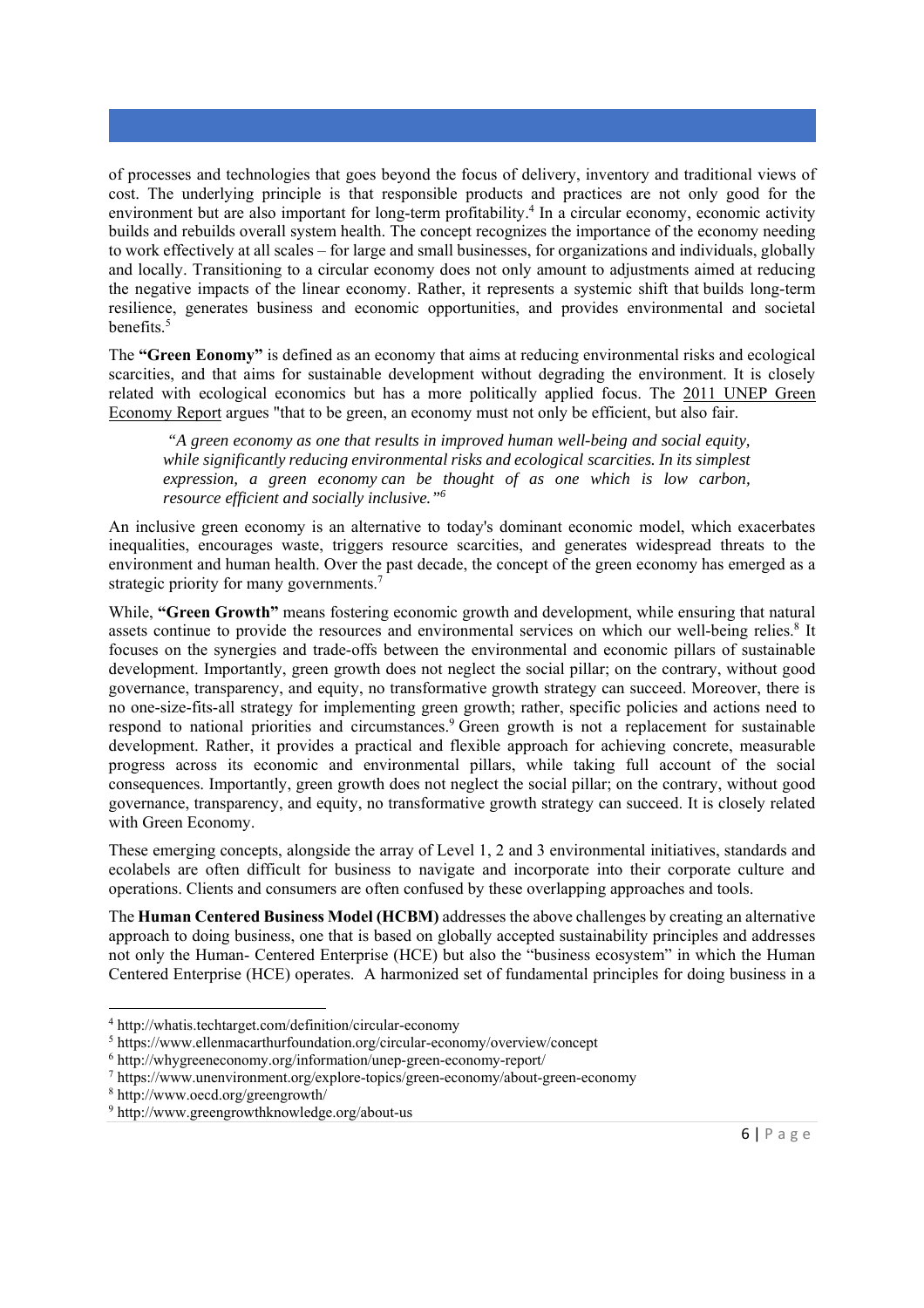socially-environmentally sustainable, and ethically responsible way, applied to both companies and their "business ecosystem" can scale up the multi-stakeholder collaboration and multiply the business contribution to the SDGs on both local and global levels.

# IV. Introduction of the Human‐Centered Business Model (HCBM)

The HCBM is centered on human beings and the environment in which we live and brings sustainable value and long-term benefits to the company and its shareholders and to the broader communities. This is achieved first through shifting company's social and environmental interests from "tertiary" or "external" interests to primary corporate goals that stand alongside the drive for profit. The HCBM approach is based on the idea that there are no trade-offs between economic, financial, environmental social and ethical goals, and that supporting the latter will bolster the former.

**The HCBM represents in practical terms the concept of integrated sustainability at the company level as it entails putting profit on the same priority level as social, environmental and ethical principles**. The HCEs are expected to address all main dimensions of sustainability simultaneously: the economic dimension, in terms of ensuring long term economic and financial performance; the Social dimension, by creating value for the society; the Environmental dimension, through a responsible management and re-construction of natural resources; and the so called Ethical/Integrity dimension that represents ethical and legal compliance and impacts of the HCEs.

Furthermore, The HCBM takes a holistic approach, that addresses not only the internal systems within the Human- Centered Enterprise (HCE) but also the external context, by creating an enabling, sustainable and competitive "business ecosystem" that includes also legal, financial, fiscal, procurement elements , and collaborative stakeholder relationships.

In this respect, the HCBM applies the integrated sustainability approach to a model that is stakeholdercentric (and not shareholder-centric) where the enterprise stakeholders and the external "business ecosystem" are partners in pursuing Social, Environmental and Ethical/Integrity principles.

The HCBM differs from all the existing initiatives (e.g. Social Enterprises, Cooperatives, Benefit Corporations, etc.) for doing business in a more sustainable way and from the range of Corporate Social Responsibility practices for the following elements:

- Differently from Social Enterprises the HC Enterprises will have as common denominator a "core of principles and corporate objectives" that will create a very strong identity;
- Differently from CSR policies, the HCB Enterprises will embed in their bylaws a common set of corporate goals covering economic, social and environmental sustainability;
- Differently from the Benefit Corporations the HCBM is not a new legal form but a coherent "business ecosystem".

This ecosystem presents a complete policy and regulatory framework for sustainable businesses, structured around six pillars:

- (1) **Guiding Principles** that sets the core social, environmental and ethical/integrity principles that must be fulfilled to allow a business to acquire the Human-Cantered Enterprise (HCE) status (plus some optional ones to make the model flexible to different economic and social realities), together with corresponding performance indicators;
- (2) **Legal Framework and Corporate Governance** that focuses on adapting existing corporate governance mechanisms and/or developing new ones, to allow companies to exercise their businesses in coherence with the guiding principles. This pillar will build on relevant practices from different legal systems;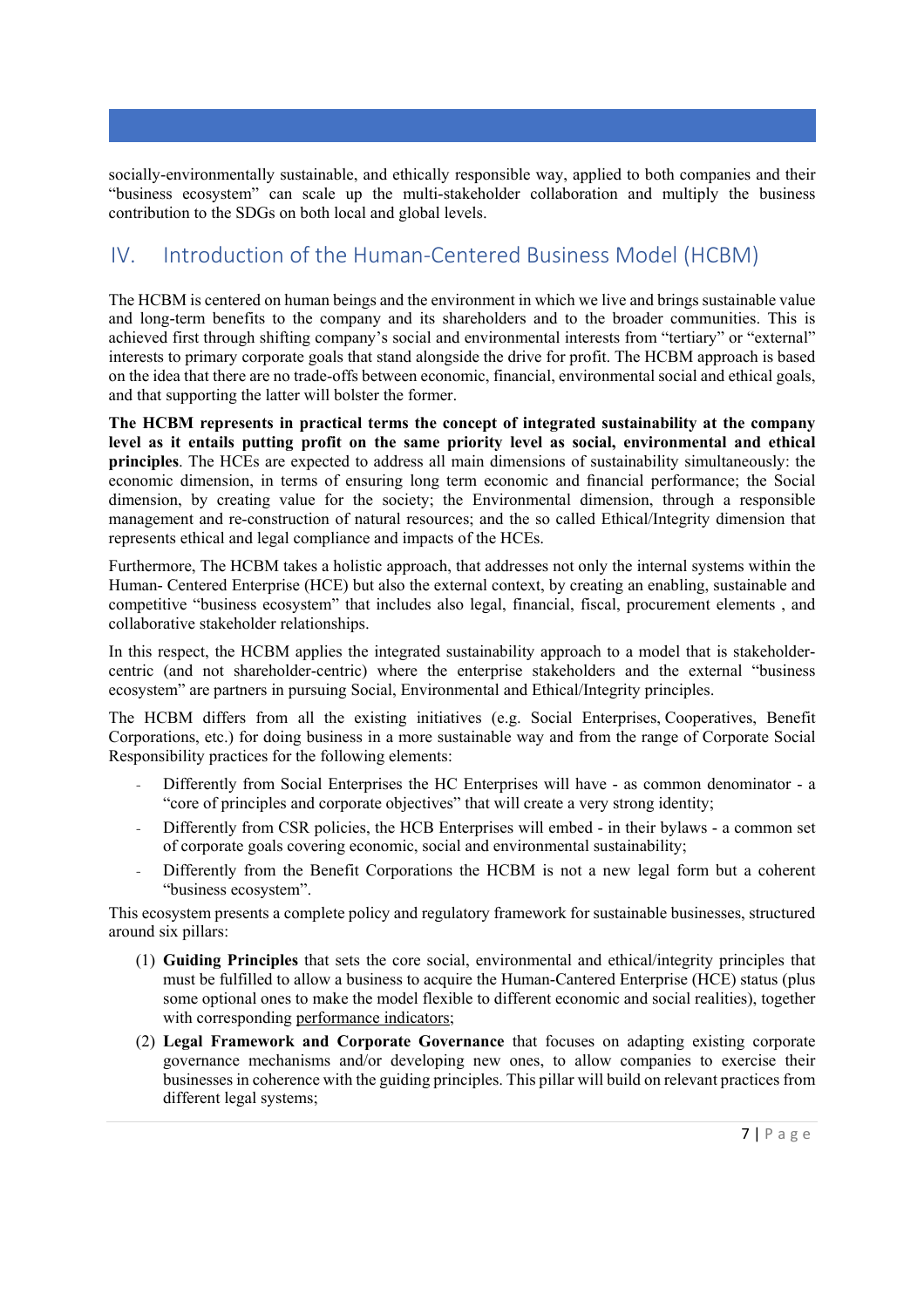- (3) **Financial** that consists of adapted existing financial instruments (like the Green Bonds, social bonds, etc.) or innovative financial mechanisms, developed to attract sensitive investors who share the same social and environmental values. Thus, the HCE is expected to be able to survive economically without any assistance from the public sector.
- (4) **Fiscal** will be "levelling the playing field" by establishing incentives and disincentives (penalties) based on the HCE performance measured by indicators against the targets established for each guiding principle;
- (5) **Procurement** will develop new or adapt existing corporate and public procurement mechanisms, with a particular attention to the entire supply chain.
- (6) **Stakeholders relationship the** last HCBM pillar aims to identify the stakeholders of the HCEs and to guide the development of collaborative relationships between the enterprises and their stakeholders.

The HCBM is not developed in isolation, instead it builds upon important work being done by other valuable initiatives, leveraging their contributions into a comprehensive business ecosystem . The HCBM Principles are the result of an extensive research to build a global inventory of normative regulatory and voluntary sustainability frameworks addressing sustainability business practices.

# The HCBM Principles

The HCBM principles are in line with existing relevant social, environmental, ethical and economic international and regional legal instruments and principles for sustainable development, with CSR policies, and principles voluntarily adopted by the private sector largely agreed upon by the international community to regulate business conduct.

#### **The HCBM Principles are structured in the following categories:**

- a. **Essential (core, mandatory) Principles**  all HCE are required to embed these principles in their bylaws
	- i. **Essential Principles of Immediate Realization** mandatory principles that will require immediate implementation by HCEs - these are most widely used principles by companies; recommended by a large number of frameworks, guidelines, instruments; with defined measurement methodology and metrics; often policy-shaping and linked to key parameters monitoring and reporting on company's performance and impacts, for example: principles addressing waste generation and management;
	- ii. **Essential Principles of Progressive Realization** other essential principles may be implemented progressively over time or sequentially, they usually require more complex measurement and data collection systems, predominantly measuring operational and technical parameters, for example: principles for participation in circular economy;
- b. **Optional Principles** these include additional principles that are still in testing phase, sectorspecific principles and other principles that are proposed for voluntary adoption by the HCE, for example: some principles addressing the impact on biodiversity are not relevant for certain enterprises in certain sectors, such as small accounting firms or IT developers.

HCBM performance indicators and corresponding goals and targets are assigned to each HCBM principle. Indicators help the HCEs to translate their commitments to the principles into tangible and concrete "deliverables." At the same time, they communicate to the outside world and to company's internal and external stakeholders the responsibilities the company is willing to fulfill and in what way.

The HCBM indicators, selected from a pool of standards and best practice indicators and metrics, will be used by the HCEs and their stakeholders to measure performance progress towards corresponding targets,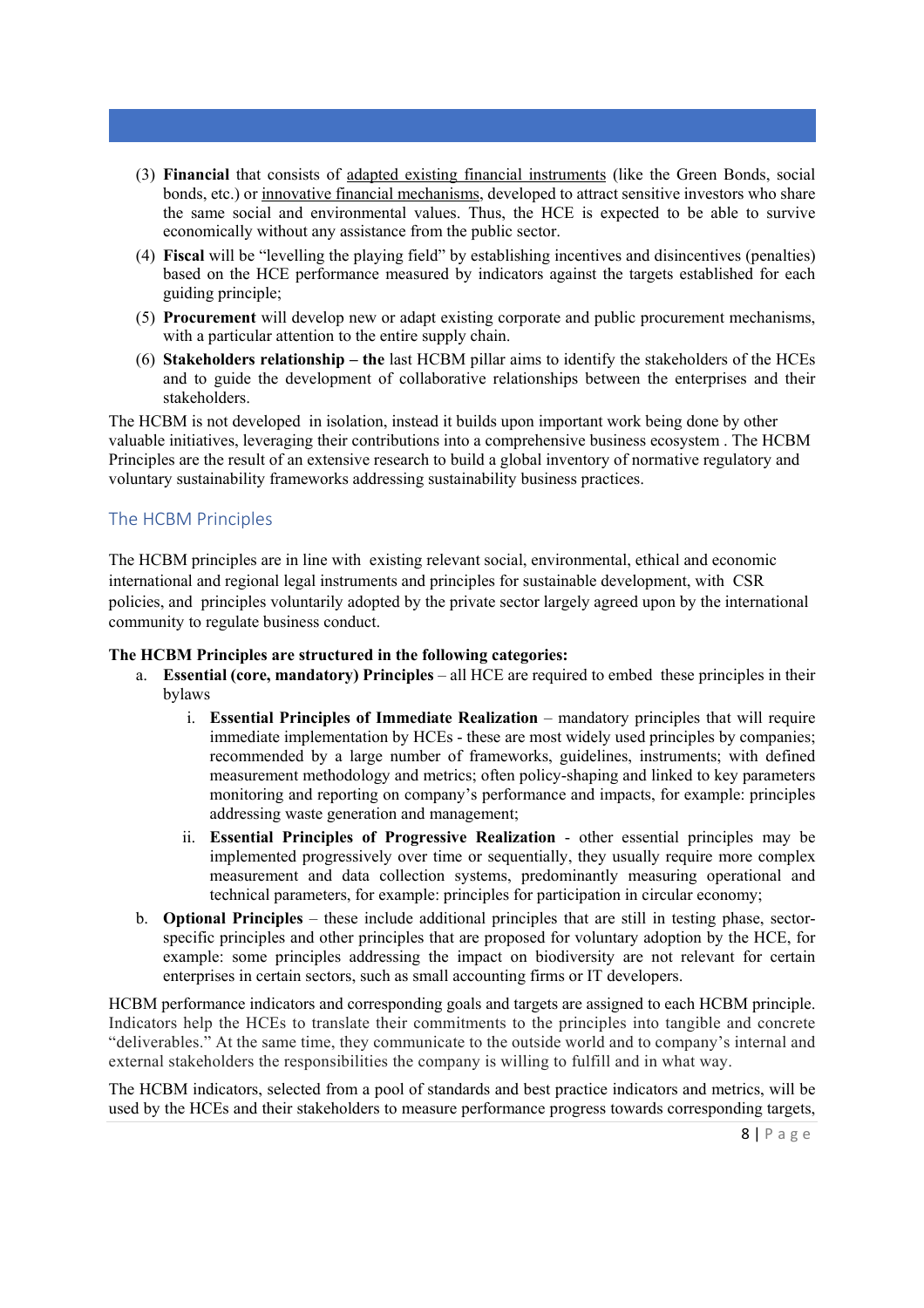based on HCBM benchmark research of global best practices. The HCBM pays special attention and tailored solutions to Micro, Small and Medium Enterprises (MSMEs).

Most of governments and international organizations lead, participate and/or recognize several initiatives as the main global initiatives in sustainable business and CSR (environment, social, economic). The instruments developed by the main global initiatives and organizations, listed below, are often addressed as building blocks of the emerging global Corporate Social Responsibility (CSR) architecture and the HCBM Environmental Principles have been aligned with these instruments:

### Organisation for Economic Co‐operation and Development (OECD)

*Environmental policy tools and evaluation,* Ensuring policies are economically efficient and environmentally effective.

Key areas of work:

- Behavioural Economics for Environmental Policy (BEEP)
- Carbon pricing
- Cost-benefit analysis
- Emission trading systems
- Environmental taxation
- Mortality impacts
- Morbidity impacts
- Policy reform
- Spatial Planning Instrument and the Environment (SPINE)

OECD, *Resource productivity and waste* OECD is promoting the sustainable use of materials to reduce their negative environmental impacts, encouraging resource efficiency and the transition towards a circular economy. Key areas of work:

- Circular economy (RE-CIRCLE)
- Cost of inaction and resource scarcity (CIRCLE)
- **Extended Producer Responsibility**
- Resource efficiency
- Sustainable material management
- Transboundary movements of waste
- Waste and nanomaterials
- Waste prevention and minimisation

#### International Finance Corporation (IFC) and The World Bank Group

IFC's Environmental and Social Performance Standards define IFC's responsibilities for managing their environmental and social risks. The 2012 edition of IFC's Sustainability Framework, which includes the Performance Standards, applies to all investment and advisory services whose projects go through IFC's initial credit review process after January 1, 2012.

- *2012 Performance Standards*
- *2012 Guidance Notes*.

*IFC Sustainability Framework, Policy and Performance Standards on environmental and Social Sustainability,* 2012. This Performance Standard applies to business activities with environmental and/or social risks and/ or impacts. For the purposes of this Performance Standard, the term "project" refers to a defined set of business activities, including those where specific physical elements, aspects, and facilities likely to generate risks and impacts, have yet to be identified.6 where applicable, this could include aspects from the early developmental stages through the entire life cycle (design, construction, commissioning, operation, decommissioning, closure or, where applicable, post-closure) of a physical asset. OECD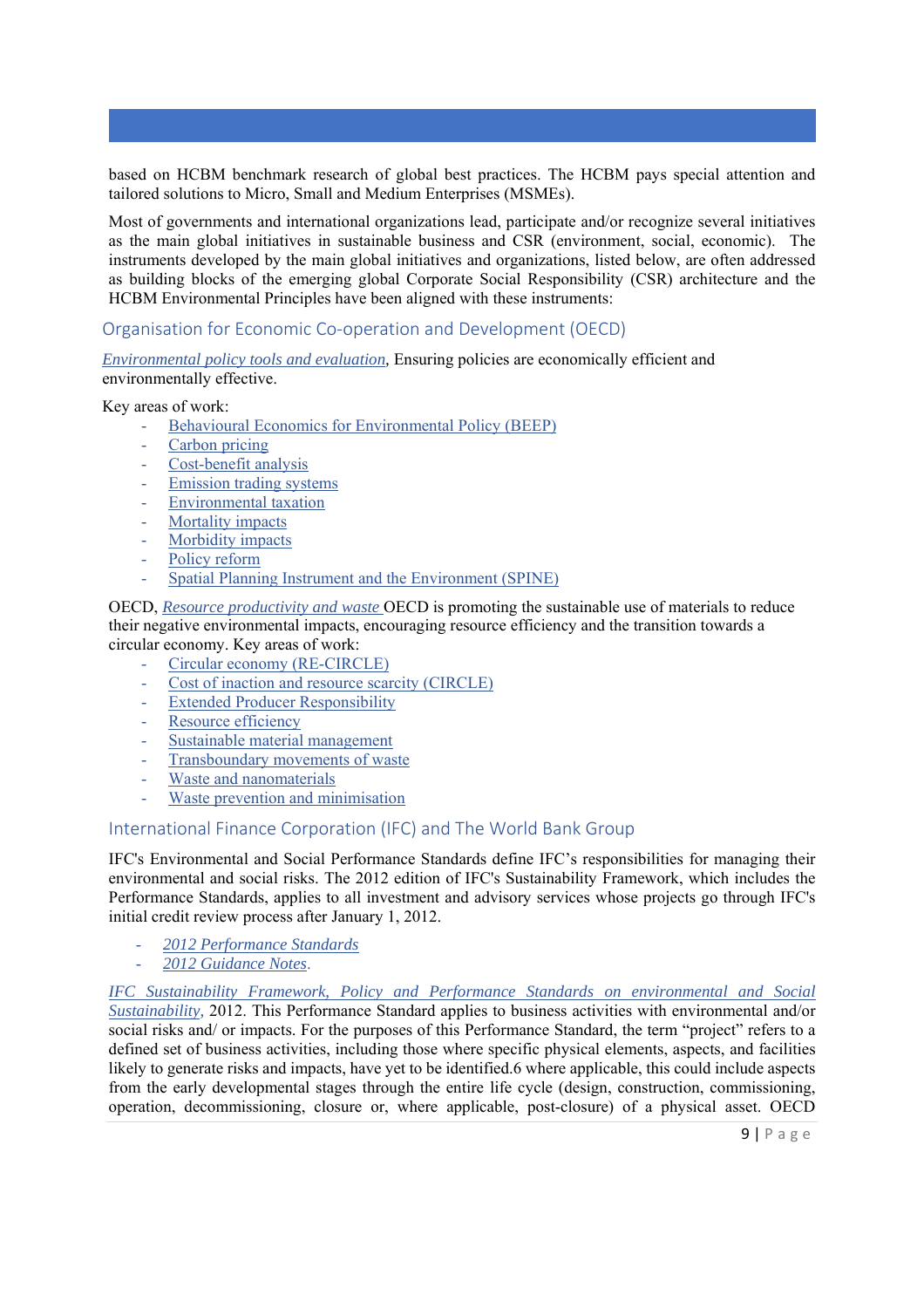Guidelines for Multinational Enterprises (principles and guidance on policy and management) are also included in this alignment.

The *World Bank Environmental and Social Framework (ESF),* formerly known as "safeguards", was approved in 2016 (going into effect in October 2018). Although not directly applied to enterprises, ESF is a globally recognized key instrument that is expected to strengthen the national systems in borrowing countries and thus will have influence on the potential for development of HCBM ecosystems in these countries. The framework brings the World Bank's environmental and social protections into closer harmony with those of other development institutions, and makes important advances in areas such as transparency, non-discrimination, social inclusion, public participation, and accountability – including expanded roles for grievance redress mechanisms. It places greater emphasis on the use of borrower sustainability frameworks and capacity building, with the aim of constructing sustainable borrower institutions and increasing efficiency. The ESF introduces comprehensive labor and working condition protection; an over-arching non-discrimination principle; community health and safety measures that address road safety, emergency response and disaster mitigation; and a responsibility to include stakeholder engagement throughout the project cycle. It concludes nearly four years of analysis and engagement around the world with governments, development experts, and civil society groups, reaching nearly 8,000 stakeholders in 63 countries. The framework is part of a far-reaching effort by the World Bank Group to streamline its work and to boost development outcomes in Bank projects by placing strong emphasis on sustainability, responsible use of resources, and monitoring and evaluation.

#### United Nations Global Compact Principles

 The UN Global Compact (UNGC) Mission states: "*By committing to sustainability, business can take shared responsibility for achieving a better world."* Corporate sustainability starts with a company's value system and a principles-based approach to doing business. This means operating in ways that, at a minimum, meet fundamental responsibilities in the areas of human rights, labor, environment and anticorruption. Responsible businesses enact the same values and principles wherever they have a presence and know that good practices in one area do not offset harm in another. By incorporating the Ten Principles of the UN Global Compact into strategies, policies and procedures, and establishing a culture of integrity, companies are not only upholding their basic responsibilities to people and planet, but also setting the stage for long-term success. The Ten Principles of the United Nations Global Compact are derived from: the Universal Declaration of Human Rights, the International Labour Organization's Declaration on Fundamental Principles and Rights at Work, the Rio Declaration on Environment and Development, and the United Nations Convention Against Corruption.

#### *Environment:*

Principle 7: Businesses should support a precautionary approach to environmental challenges;

Principle 8: undertake initiatives to promote greater environmental responsibility; and

Principle 9: encourage the development and diffusion of environmentally friendly technologies.

# ISO 14000 Series of Standards and Guidance for Environment

International Standards Organisation (ISO) is an independent, non-governmental international organization with a membership of 161 national standards bodies.<sup>1</sup> The ISO 14000 family of standards provides practical tools for companies and organizations of all kinds looking to manage their environmental responsibilities. ISO 14001:2015 and its supporting standards such as ISO 14006:2011 focus on environmental systems to achieve this. The other standards in the family focus on specific approaches such as audits, communications, labelling and life cycle analysis, as well as environmental challenges such as climate change. This International Standard helps an organization achieve the intended outcomes of its environmental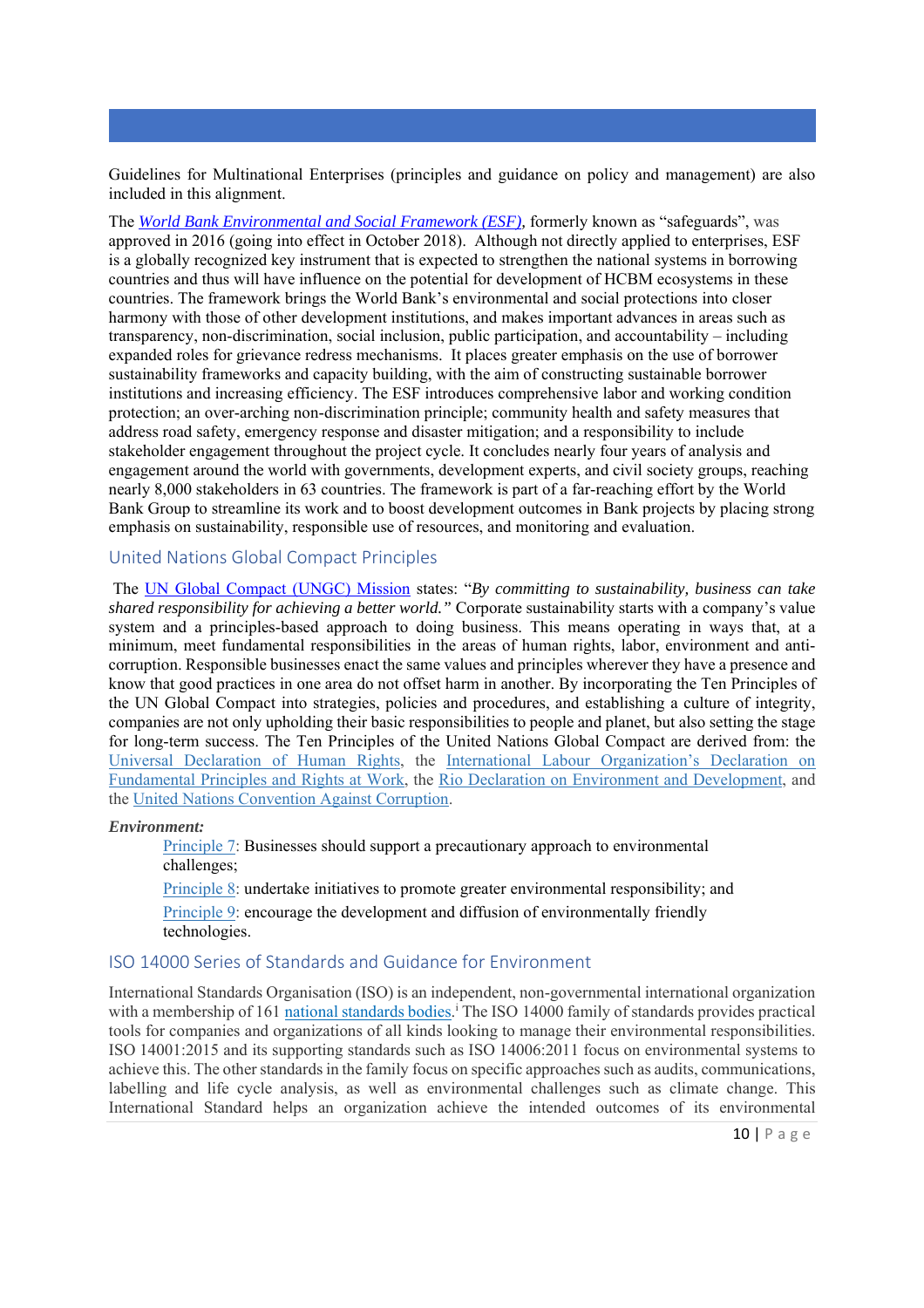management system, which provides value for the environment, the organization itself and interested parties. Consistent with the organization's environmental policy, the intended outcomes of an environmental management system include:

- enhancement of environmental performance;
- fulfilment of compliance obligations;
- achievement of environmental objectives.

In addition to ISO 14000, there is specific guidance for Small to Medium Enterprise (SME) in 14001:2015 and ISO 14046 for water footprint. ISO 20400 is a standard for sustainable procurement; ISO 20121 for sustainable Events and ISO 37101 for Sustainable Development in Communities. ISO Guidance documents related to ISO 14000, and other mentioned, range from free to those for sale. All documents are found below:

- Environmental labels and declarations
- Environmental management The ISO 14000 family of International Standards
- GHG schemes addressing climate change
- Introduction to ISO 14001:2015
- ISO 14001 Key benefits
- ISO 14001:2015 Environmental management systems A practical guide for SMEs
- ISO 14046 Environmental management Water footprint A practical guide for SMEs
- ISO 20400 Sustainable Procurement
- ISO 37101 Sustainable development in communities
- ISO and agriculture
- ISO and water
- Practical tools for addressing climate change
- Sustainable events with ISO 20121

The guidance in these International Standards can help an organization to enhance its environmental performance and enables the elements of the environmental management system to be integrated into its core business process.

# ISEAL Alliance

(ISEAL Alliance) represents the global movement of sustainability standards. Businesses and governments increasingly recognize that sustainability standards deliver better social and environmental outcomes and long-term commercial results. Credible sustainability standards, exemplified by ISEAL members, continue to be the leading tools for driving sustainability at scale. ISEAL developed the Credibility Principles through a year-long global consultation with a diverse group of more than 400 stakeholders. Our goal was to pinpoint the fundamental qualities that make standards most likely to achieve positive impacts. The principles provide a guide for any standard that assesses sustainability. Companies, governments and NGOs can also use them as a reference point for benchmarking or internal audits.

The goal of all ISEAL Codes of Good Practice is to support standards systems to deliver positive social and environmental impact. ISEAL Codes of Good Practice complement each other to achieve this:

- The ISEAL Code of Good Practice for Setting Social and Environmental Standards (Standard-Setting Code) supports the development of standards that are relevant and transparent and that reflect a balance of stakeholder interests;
- The ISEAL Code of Good Practice for Assuring Compliance with Social and Environmental Standards (Assurance Code) helps to ensure accurate results from assessments of compliance and to encourage the use of assurance to support learning; and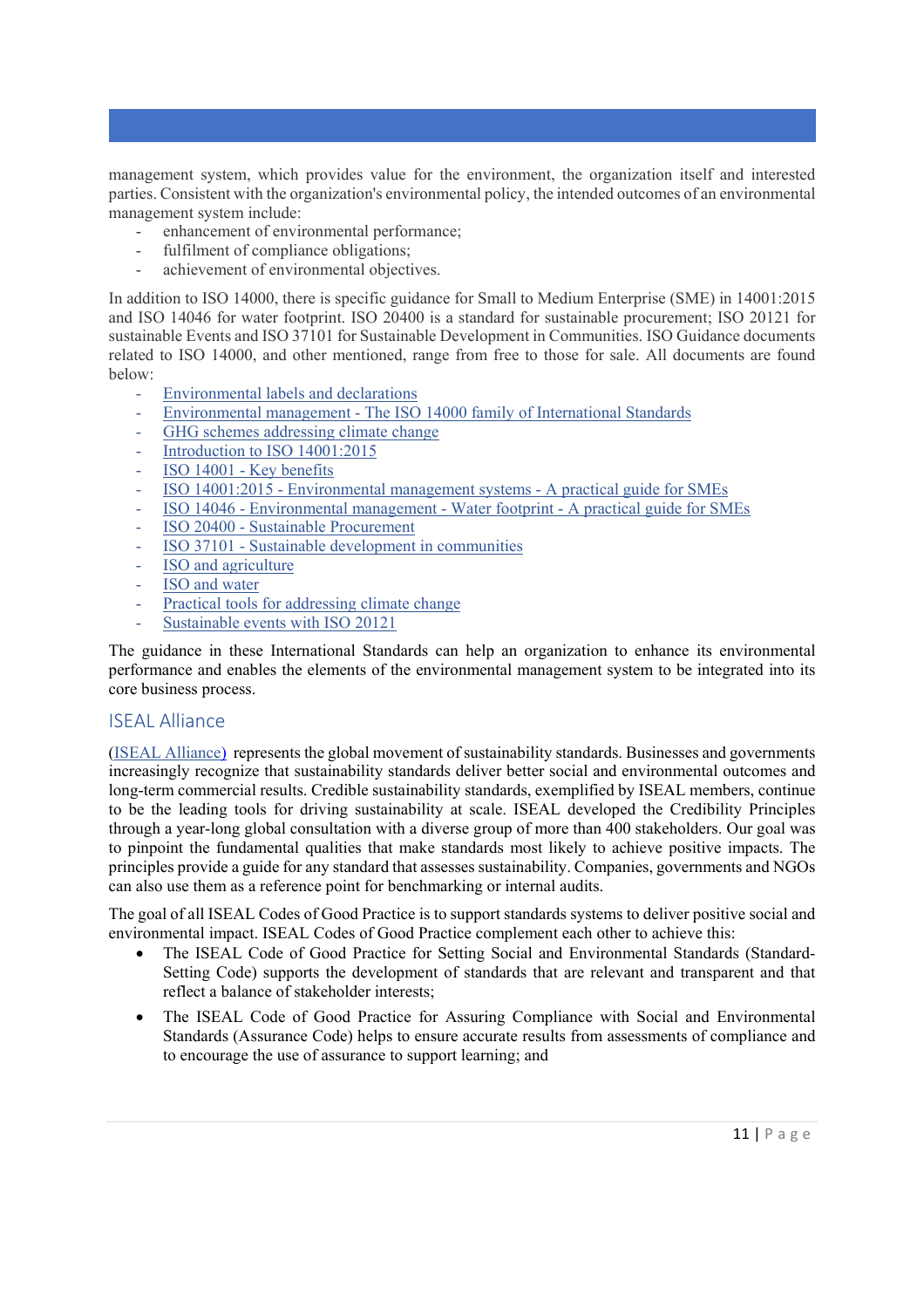The ISEAL Code of Good Practice for Assessing the Impacts of Social and Environmental Standards Systems (Impacts Code) supports standards systems to measure and improve the results of their work and to ensure that standards are delivering their desired impact.

Individually, each Code is useful in strengthening a component of a standards system. However, users of standards and other stakeholders will have a higher level of confidence in the effectiveness of a standards system when the Codes are implemented together.

# The Global Reporting Initiative (GRI)

Guidance on sustainability reporting and disclosures). Global Reporting Initiative (GRI) helps businesses and governments worldwide understand and communicate their impact on critical sustainability issues such as climate change, human rights, governance and social well-being. This enables real action to create social, environmental and economic benefits for everyone. The GRI Sustainability Reporting Standards are developed with true multi-stakeholder contributions and rooted in the public interest. GRI Secretariat, *Consolidated Set of GRI Standards,* This Standard is issued by the Global Sustainability Standards Board (GSSB) in October 2016. The consolidated GRI Standards includes the three Universal Standards – *GRI 101*, *102* and *103* – and the three series of topic-specific Standards: 200 (Economic topics), 300 (Environmental topics) and 400 (Social topics). GRI Secretariat, *Linking GRI Standards and the EU Directive on non-financial and diversity disclosure,* GRI, Global Sustainability Board*,* February, 2017. This linkage document shows how the GRI Standards can be used to comply with all aspects of the European Directive on the disclosure of non-financial and diversity information. SDG Compass, GRI, WBCSD, *Linking the SDGs and GRI,* January 2017*.* The following table links the Sustainable Development Goals (SDGs) to the relevant indicators and disclosures in the GRI Standards and Sector Disclosures. These linkages are based on a more detailed analysis available on the SDG Compass website: www.sdgcompass.org.

The existing research data (OECD, UN, IFC, ISO, ISEAL and GRI) and our own literature review, show that the system of main instruments (above) is in line with the key global international agreements, declarations, conventions and norms and utilize a multi-stakeholder consultative approach to develop these instruments. Our literature review of CSR, Corporate Governance (CG), Sustainability Reporting analysis and other sustainability publications (EU 2011, 2014; OECD 2008, 2014, 2017, 2018; UNCTAD 2008; KPMG 2017; PwC 2017; E&Y 2017; SustainAbility; etc.) and review of good business practices in sustainability, show these main instruments receive the highest degree of global recognition by business and governments and the other stakeholders. These key international instruments, together with the key agreements and conventions were used as initial resources for creation of the HCBM Principles and the draft HCBM Principles Matrix. One of the goals of this research is to apply the main sustainability instruments, backed up by the latest legal developments and identified good business practices in social sustainability, for further improvement and elaboration of the HCBM principles and as a base for selection of proposed HCBM indicators.

V. Overview of HCBM Environment Sustainability Principles (ESP) and their relevance to the emerging architecture of globally accepted and applied main initiatives and instruments addressing environmental sustainability

Within a Human-Centered Business Model (HCBM), there are ten groups of environmental principles to pursue environmental sustainability. Each of the ten groups HCBM principles is described below and the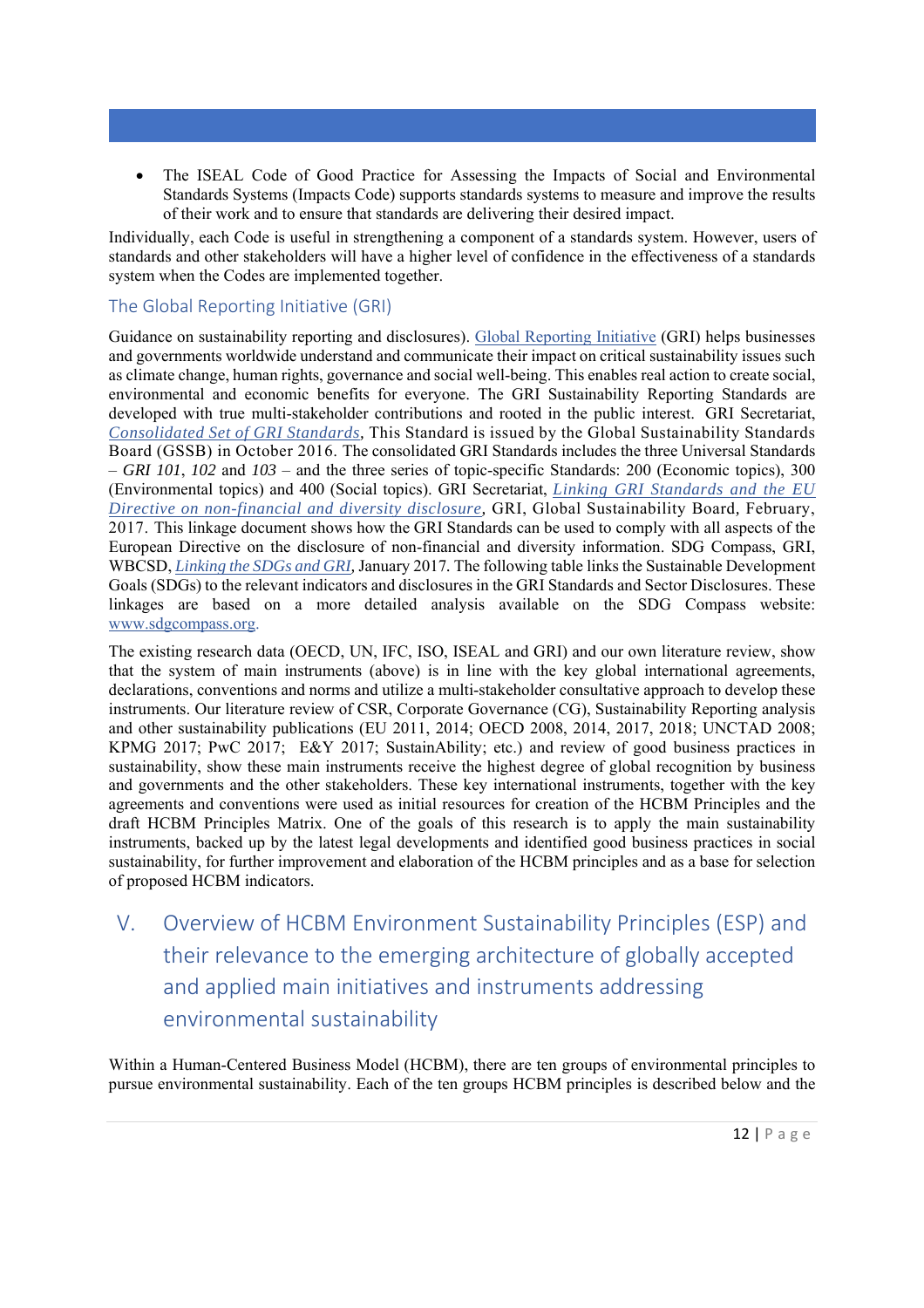relevance of the HCBM principles to the six main environmental sustainability instruments is shown in tables.

# Use of the Precautionary Principle

The precautionary principle, a guideline in environmental decision making, has four central components: taking preventive action in the face of uncertainty; shifting the burden of proof to the proponents of an activity; exploring a wide range of alternatives to possibly harmful actions; and increasing public participation in decision making.10

**Table 1** 

|             | <b>Environmental Sustainability Principles ES-1:</b><br><b>PRECAUTIONARY PRINCIPLE (A)</b><br><b>Essential Immediate</b> | <b>OECD</b> | <b>UNGC</b> | <b>IFC</b> | <b>ISO</b><br>14000 | <b>ISEAL</b> | <b>GRI</b> |
|-------------|--------------------------------------------------------------------------------------------------------------------------|-------------|-------------|------------|---------------------|--------------|------------|
| ES-<br>1.1. | <b>Businesses should support a</b><br>precautionary approach to                                                          | X           | X           | X          | X                   |              |            |
|             | environmental challenges                                                                                                 |             |             |            |                     |              |            |

The Precautionary Principle is a generally accepted concept embedded in most environmental policies, tools and practice. It is the cornerstone of environmental decision-making. As shown in Table 1 above, the HCBM Precautionary Principle (ES-1.1.) is aligned with the six main environmental sustainability instruments.

# Compliance with Environmental Laws and Agreements

Environmental Compliance means conforming to environmental laws, regulations, standards and other requirements such as site permits to operate. In recent years, environmental concerns have led to a significant increase in the number and scope of compliance imperatives across all global regulatory environments. Enterprises must comply not only with national, subnational, regional, and local environmental regulations and laws, but also with the voluntary environmental agreements with regulating authorities that are considered binding and developed as a substitute for implementing new regulations. Enterprises must respond to cases brought against them through the use of international dispute mechanisms or national dispute mechanisms supervised by government authorities, such as cases of non-compliance related to spills, etc. Adherence and compliance with existing local, national and international environmental policies, laws and regulations is considered by most countries, multilateral institutions and voluntary instruments as baseline requirement for enterprises operating in one location or globally. **Table 2** 

| <b>Environmental Sustainability Principles ES-2:</b><br><b>ENVIRONMENTAL COMPILANCE (B)</b><br><b>Essential Immediate</b> |                                                                                                                                           | <b>OECD</b> | <b>UNGC</b> | <b>IFC</b> | <b>ISO</b><br>14000 | <b>ISEAL</b> | <b>GRI</b> |
|---------------------------------------------------------------------------------------------------------------------------|-------------------------------------------------------------------------------------------------------------------------------------------|-------------|-------------|------------|---------------------|--------------|------------|
| ES-<br>2.1.                                                                                                               | Compliance with national, sub-national,<br>regional, and local environmental laws and<br>regulations                                      | X           | X           | X          | X                   | $\mathbf x$  | X          |
| ES-<br>2.2.                                                                                                               | Compliance with the international<br>environmental conventions and agreements<br>and promotion of greater environmental<br>responsibility | X           | X           | X          | X                   | X            | X          |

<sup>&</sup>lt;sup>10</sup> D Kriebel, J Tickner, P Epstein, J Lemons, R Levins, E L Loechler, M Quinn, R Rudel, T Schettler, and M Stoto, *The precautionary principle in environmental science,* Lowell Center for Sustainable Production, Department of Work Environment, University of Massachusetts-Lowell, Lowell, Massachusetts 01854, USA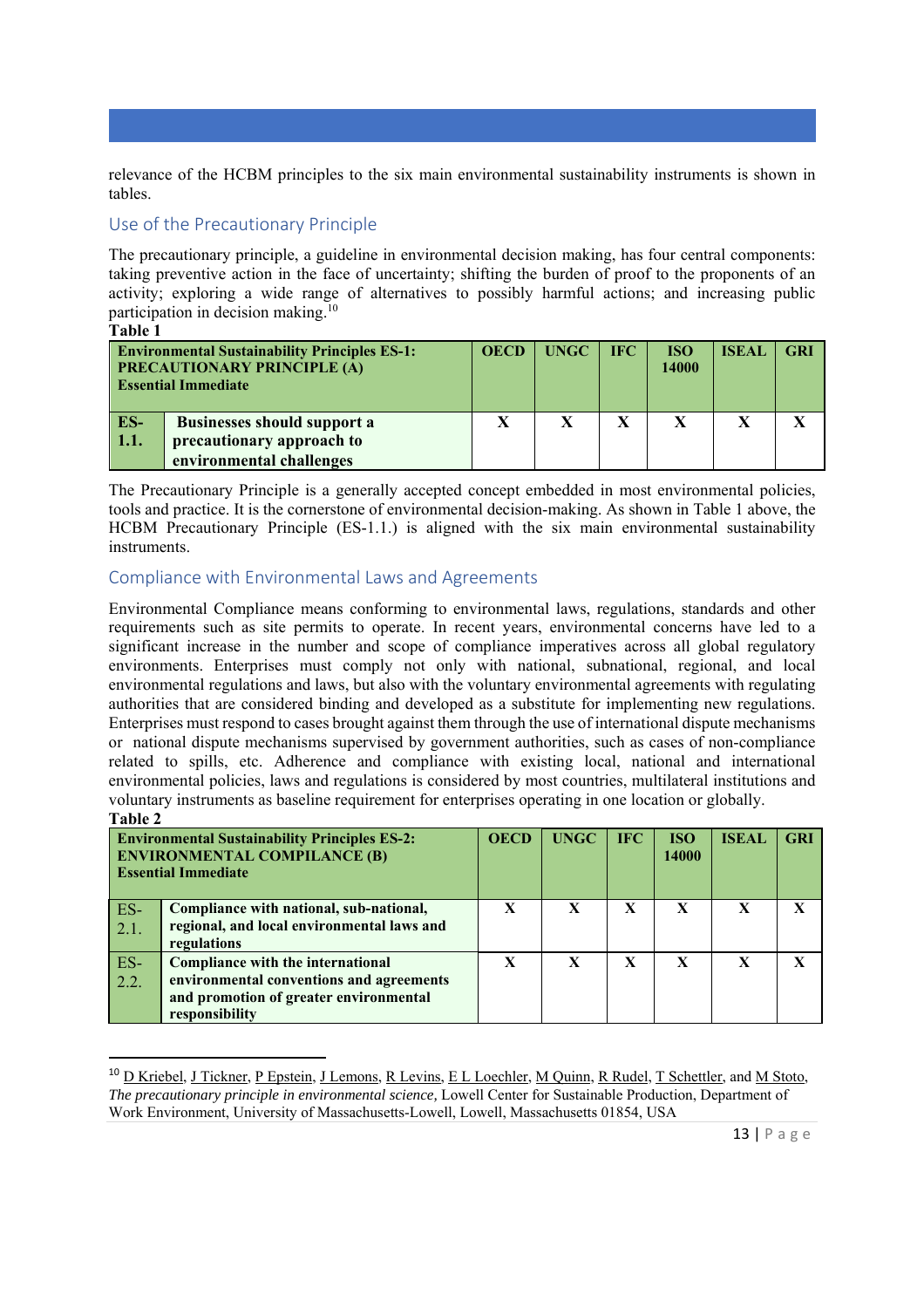As shown in Table 2, the HCBM Environmental Compliance Principles (ES-2.1. and ES-2.1.) also align with the following conventions and policies: Paris Agreement on Climate Change; UN Framework Convention on Climate Change (UNFCCC); North American Agreement on Environmental Cooperation (NAAEC) (implements environment portion of NAFTA); Convention on Wetlands of International Importance (Ramsar Convention); Rio Declaration on Human Environment, principle 4. Non-compliance within an organization indicates the inability of management to ensure that operations conform to certain environmental performance and impact requirements and parameters.

#### Responsibility and Actions to Mitigate Environmental Liability

Environmental liability is an obligation based on the "polluter pays principle" that a polluting party should pay for all damage caused to the environment by its activities. In some countries, this is a strict liability if the damage can be attributed to a specific party.<sup>11</sup> Enterprises should prevent and bear the cost of preventing the damage can be attributed to a specific party.<sup>11</sup> Enterprises should prevent and bear the cost of prevent environmental damage and should bear the costs of damage repair, such as pollution clean-up, etc. **Table 3** 

|            | <b>Environmental Sustainability Principles ES-3:</b><br>POLLUTER PAYS AND ENVIRONMENTAL<br><b>LIABILITY (C) – Essential Immediate</b>                                                                | <b>OECD</b> | <b>UNGC</b> | <b>IFC</b> | <b>ISO</b><br>14000 | <b>ISEAL</b> | <b>GRI</b> |
|------------|------------------------------------------------------------------------------------------------------------------------------------------------------------------------------------------------------|-------------|-------------|------------|---------------------|--------------|------------|
| $ES-3.1$ . | ES-3.1. Enterprises should prevent<br>environmental damage and ensure damage<br>repair. Enterprises are subject to the<br>polluter pays principle and to the principle<br>of environmental liability |             |             |            |                     | X            |            |

Businesses should identify and assess their environmental risks and manage them to prevent undesirable effects. In case of damage to the environment, enterprises should repair it by restoring previous conditions and if not possible, compensate the community for the loss with an equivalent area/space or ecosystem. The above table shows the HCBM Environmental Liability Principle (ES-3.1.) alignment with the main environmental sustainability instruments. It also aligns with the policies of Stockholm Declaration on Human and Environment International Convention for the Prevention of Pollution from Ships (MARPOL) + Directive (EC) nº 2004/35 on environmental liability Stockholm Declaration on Human Environment, principle 9 International Convention on Civil Liability for Oil Pollution Damage (CLC), among others.

# Efficient Consumption of Resources

According to the Department of Agricultural Economics at Michigan State University, efficient resource allocation means that there is efficiency in the production and consumption systems. "**Production Efficiency**" involves producing the best value of goods and services with given resources.<sup>12</sup> "Eco**efficiency"** is the delivery of competitively priced goods and services that satisfy human needs and bring quality of life, while progressively reducing ecological impacts and resource intensity throughout the life cycle, to a level at least in line with Earth's estimated carrying capacity. Eco-efficiency and reducing waste and waste disposal are closely linked in business operations. The type and amount of materials the organization uses indicate its dependence on natural resources, the impacts it has on their availability and on the environment. The organization's contribution to resource conservation can be indicated through its approach to recycling, reusing and reclaiming materials, products, and packaging. The waste management hierarchy--reduce, reuse, recycle--expresses the order of importance of these ideas.

An enterprise must identify products and services with large environmental impacts or those of which it procures in substantial amounts. Then the enterprise must work to identify environmentally and socially

<sup>&</sup>lt;sup>11</sup> www.businessdictionary.com/definition/environmental-liability.html<br><sup>12</sup> www.reference.com/world-view/efficient-resource-allocation-ecbb8260eb1181f7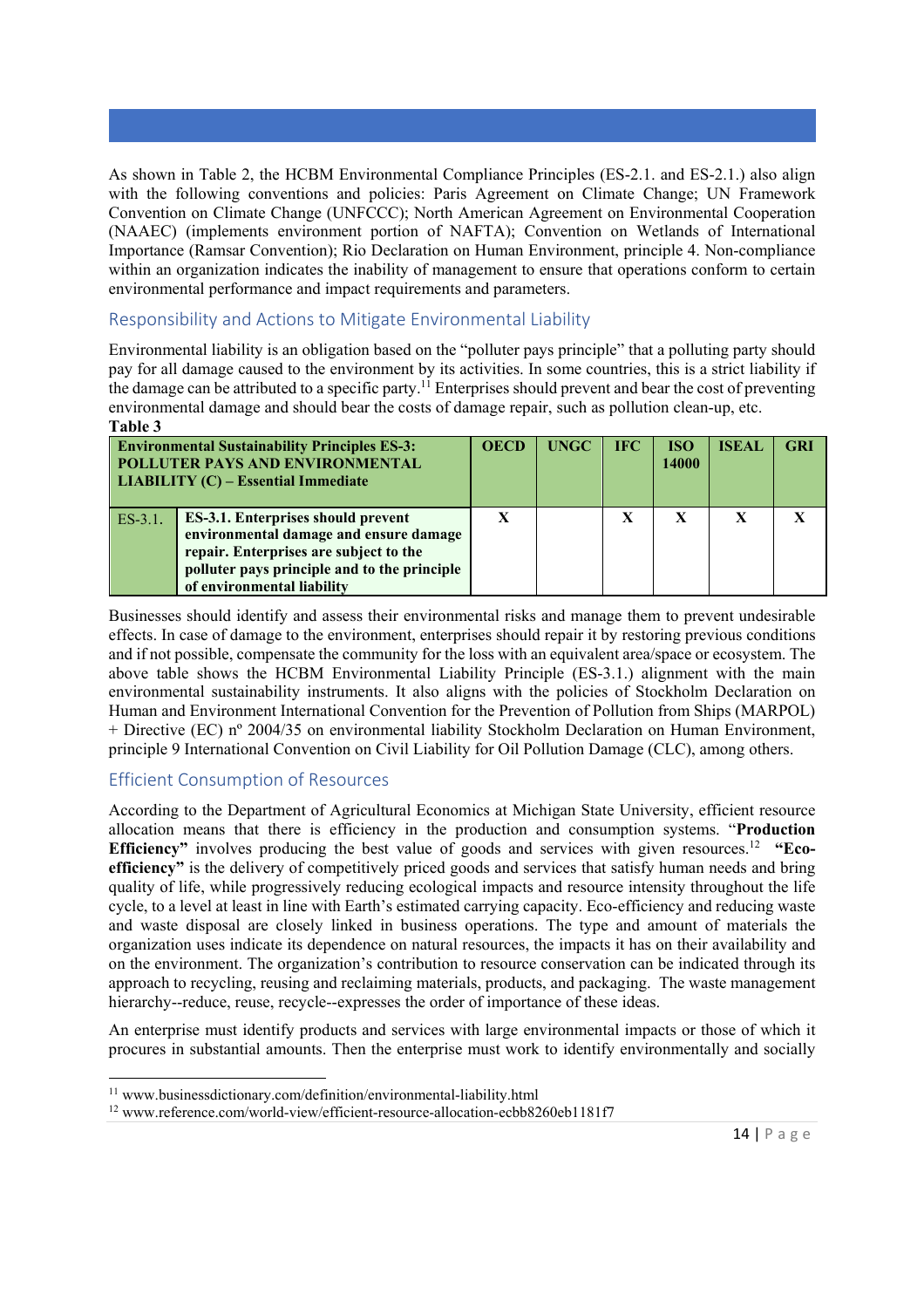preferable alternatives. Reducing the environmental impact of materials by minimizing consumption and preferring recycled content and rapidly renewable choices ensures resources are available for future generations. An enterprise should track its purchases and give priority to procuring from environmentally friendly suppliers. Businesses should use their purchasing power to choose environmentally friendly goods and services as this action can make an important contribution to sustainable consumption and production along the whole value chain. **Table 4** 

| і апіс 4   |                                                                                                                                                   |                        |              |              |                     |                  |              |  |
|------------|---------------------------------------------------------------------------------------------------------------------------------------------------|------------------------|--------------|--------------|---------------------|------------------|--------------|--|
|            | <b>Environmental Sustainability Principles ES-4:</b><br><b>CONSUMPTION OF MATERIALS AND WATER</b><br><b>RESOURCES (D) – Essential Progressive</b> | <b>OE</b><br><b>CD</b> | <b>UNGC</b>  | <b>IFC</b>   | <b>ISO</b><br>14000 | <b>ISEA</b><br>L | <b>GRI</b>   |  |
| $ES-4.1$ . | Enterprises should optimize the use of<br>resources. Materials used by an enterprise<br>should be minimized.                                      | $\mathbf{x}$           | $\mathbf{x}$ | $\mathbf{x}$ | $\mathbf{x}$        | $\mathbf{X}$     | $\mathbf{X}$ |  |
| $ES-4.2$ . | Recycle input materials used/Reclaimed<br>products and their packaging materials<br>must be maximized.                                            | $\mathbf{x}$           | $\mathbf{X}$ | $\mathbf{x}$ | $\mathbf{x}$        | $\mathbf{x}$     | $\mathbf{X}$ |  |
| $ES-4.3$ . | <b>Enterprises must minimize their</b><br>consumption of water and water<br>withdrawal.                                                           | $\mathbf{x}$           | $\mathbf{x}$ | $\mathbf{x}$ | $\mathbf{x}$        | X                | $\mathbf{X}$ |  |
| $ES-4.4$ . | <b>Enterprises must avoid environmental</b><br>damage to water sources significantly<br>affected by withdrawal of water                           | $\mathbf{X}$           | $\mathbf{X}$ | $\mathbf{x}$ | $\mathbf{x}$        | $\mathbf{x}$     | X            |  |
| $ES-4.5$ . | Water recycled and reused must be<br>increased                                                                                                    | $\mathbf{x}$           | X            | $\mathbf{x}$ | $\mathbf{x}$        | $\mathbf{x}$     | X            |  |

Likewise, Access to fresh water is essential for human life and health. An enterprise should be conscious of and minimize its impact on water resources through its withdrawal and consumption of water. Enterprises are expected to ensure continuing improvement in their environmental performance and minimization of the negative environmental impacts on water resources through water consumption from their own and their suppliers' activities, services and products. Withdrawals reduce the volume of water available for use by local communities and wildlife, usually altering the surrounding ecosystem to perform its functions.

Therefore, if an enterprise or its intermediaries must withdraw water, it should minimize the overall withdrawal, and be aware of the overall impact of withdrawal based on the particular type of water source as well as the overall economic, social, and environmental risks and consequences. An enterprise should measure the significance of its water withdrawal determined by the overall size of the water source, whether the source is a protected area, the biodiversity value, and the value or importance of the water source to local communities and indigenous peoples. If a water source is determined to be a significant water source, withdrawal should only happen if the benefits of the withdrawal substantially outweigh the environmental damage (Precautionary Principle). An enterprise should strive to use recycled and reused water to increase water efficiency and reduce total water withdrawals and discharge.

An enterprise's contribution to resource and water conservation can be indicated by the organization's approach to recycling, reusing and reclaiming water and materials, products, and packaging (Table 4). The HCBM Consumption of Resources Principles align with Stockholm Declaration on Human Environment, principle 9; UN Global Compact Principles, GRI, ISEAL, ISO 14000, IFC and OECD policies and guidance.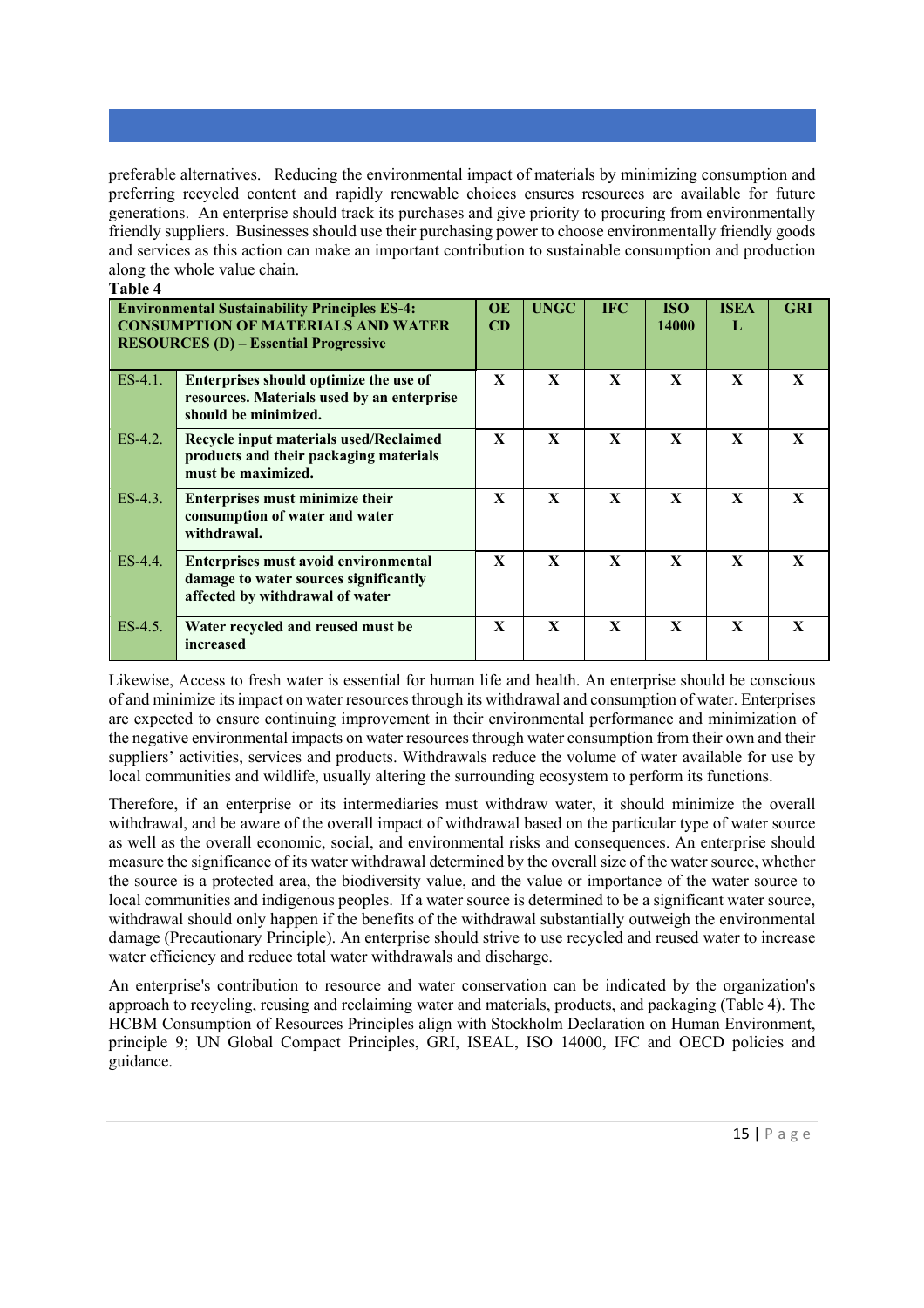# Reduction of Energy Consumption

Efficient energy use, sometimes simply called **energy efficiency**, is the goal to reduce the amount of energy required to provide products and services. Energy consumption refers to the amount of energy consumed by an individual or organization, or to the process or system of such consumption**.** Nearly every modern convenience, provided through late  $20<sup>th</sup>$  century/early  $21<sup>st</sup>$  century life style, results in increases in the amount of energy consumed. $^{13}$ 

The purchase and use of energy can have various impacts because of the extraction of materials from the earth's crust and the production of persistent toxic emissions from the combustion of fuels. Various forms of energy are available for consumption, including fuel, electricity, heating, cooling or steam. Energy can be self-generated or purchased and can come from renewable or nonrenewable sources. Using energy more efficiently and opting for renewable energy sources is essential for combating climate change and for lowering an organization's overall environmental footprint. Energy consumption can occur throughout the upstream and downstream activities connected with an enterprise's operations. This can include consumers' use of products the organization sells, and the end-of-life treatment of these products.

The types of energy consumed by an enterprise as well as the percentage of renewable energy used can display an organization's environmental values and its impacts on climate change. For example, nonrenewable fuel consumption is often the primary contributor to greenhouse gas emissions. Companies should select energy sources based on (i) whether the energy is renewable (ii) the amount and type of energy consumed, (iii) the amount and type of energy sold.

Energy consumption can occur outside an enterprise, the enterprise must monitor its value chain, both upstream and downstream, operations, and influence/reduce energy consumption. Upstream categories include purchased goods and services, fuel-energy related activities, transportation and distribution, waste generated in operations business travel, employee commuting, etc. Downstream categories include transportation and distribution, processing of sold products, use of sold products, end-of-life treatment of sold products, leased assets, franchises and investments.

| <b>Progressive</b> | <b>Environmental Sustainability Principles ESP 5:</b><br><b>ENERGY CONSUMPTION (E) - Essential</b>                                                 | <b>OECD</b>  | <b>UNGC</b>  | <b>IFC</b>   | <b>ISO</b><br>14000 | <b>ISEAL</b> | <b>GRI</b>   |
|--------------------|----------------------------------------------------------------------------------------------------------------------------------------------------|--------------|--------------|--------------|---------------------|--------------|--------------|
| $ES-5.1$ .         | <b>Enterprises should increase the</b><br>proportion of renewable energy used<br>for energy consumption within the<br>organization                 | $\mathbf{x}$ | $\mathbf x$  | $\mathbf{X}$ | $\mathbf{x}$        | $\mathbf{x}$ | $\mathbf{X}$ |
| $ES-5.2$ .         | <b>Enterprises should increase the</b><br>proportion of renewable energy used<br>for energy consumption outside the<br>organization                | $\mathbf{X}$ | $\mathbf{x}$ | $\mathbf{X}$ | $\mathbf{x}$        | $\mathbf{x}$ | X            |
| $ES-5.3.$          | An enterprise must improve energy<br>efficiency and maximize reduction of<br>energy consumption through<br>reduction initiatives in its operations | $\mathbf{x}$ | $\mathbf{x}$ | $\mathbf{X}$ | $\mathbf{x}$        | $\mathbf{X}$ | $\mathbf{X}$ |
| ES-5.4.            | Reduction in energy requirements of<br>products and services should be made<br>whenever possible                                                   | X            | $\mathbf{x}$ | X            | $\mathbf{x}$        | $\mathbf{x}$ | X            |

**Table 5** 

<sup>13</sup> www.reference.com/science/energy-consumption-a687ac74c2cac2ee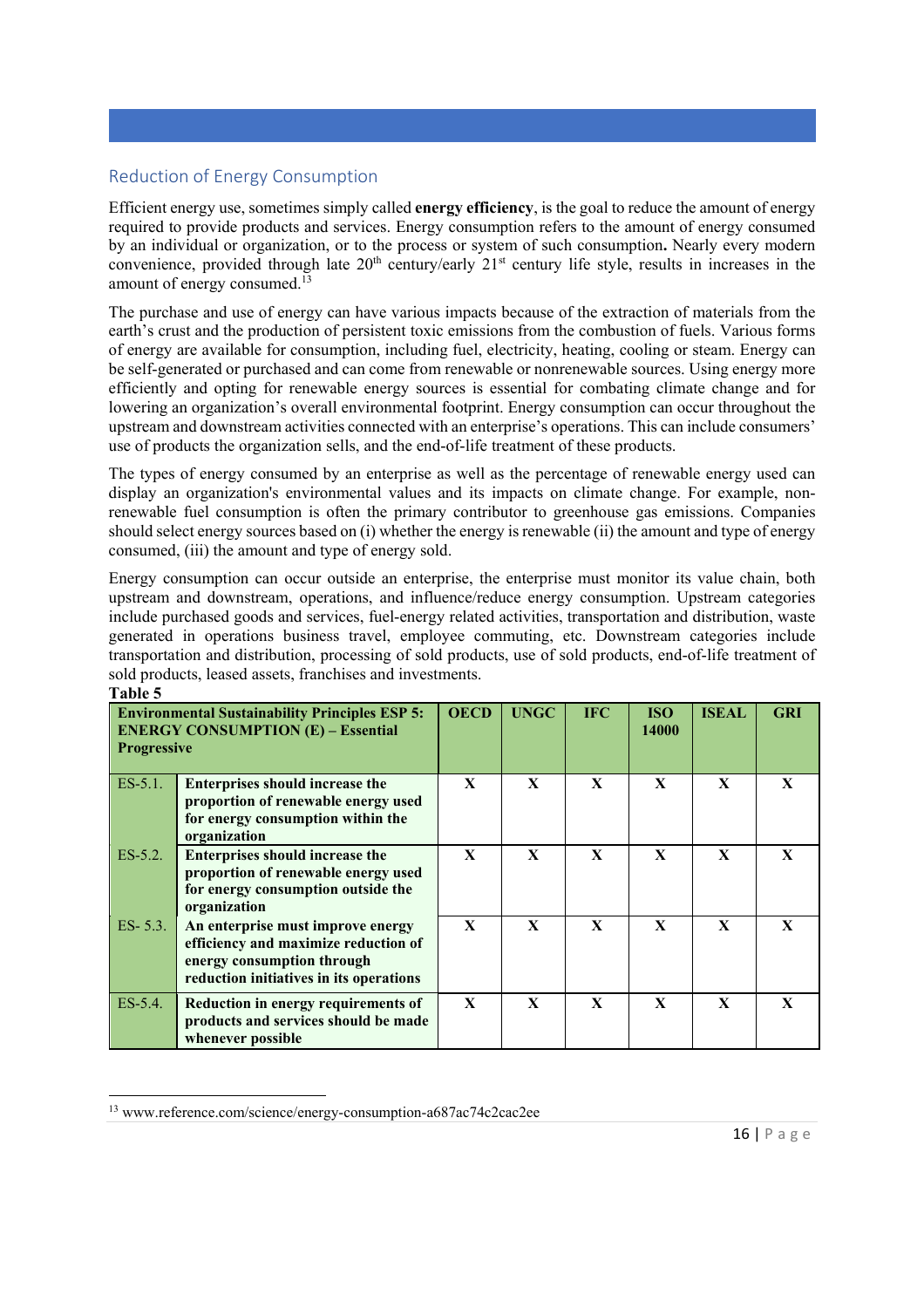The HCBM Energy Consumption Principles are aligned with the UN Global Compact Principles, GRI, ISEAL, ISO 14000, IFC and OECD policies and guidance (Table 5). They require long-term commitment and investments for technological and operational improvements and are expected to be implemented in a period of time in different stages by the HCEs.

# Reduce, Reuse and Recycle, Waste Generation and Disposal

The waste management hierarchy--reduce, reuse, recycle--expresses the order of importance of these ideas:

- Reduce needless consumption and the generation of waste.
- Reuse any item that can be reused or give it to a person or charity that can reuse it.
- Recycle whatever discards remain if you can and only dispose what you must.

The enterprise should keep in mind that recycling is the least preferred option. For there to be a complete cycle, the things that are sent to be recycled must come back to the enterprise. So, the enterprise must look for recycled content products whenever it buys, otherwise the enterprise is not truly recycling.<sup>14</sup>

Eco-efficiency is the delivery of competitively priced goods and services that satisfy human needs and bring quality of life, while progressively reducing ecological impacts and resource intensity throughout the life cycle, to a level at least in line with Earth's estimated carrying capacity. Seven elements or steps companies can make to improve Eco-efficiency. Eco-efficiency and reducing waste and disposal are closely linked in business operations.

A company should minimize and manage water discharges, the generation, treatment and disposal of waste and spills of chemicals, oils, fuels, and other substances, in terms of quantity, quality, and destination of the discharge since the unmanaged discharge of effluents with a high chemical or nutrient load can affect aquatic habitats, the quality of available water supply, and the overall function of nearby communities. **Table 6** 

|            | <b>Environmental Sustainability Principles ESP 6:</b><br><b>WASTE GENERATION AND DISPOSAL (F) -</b><br><b>Essential Immediate</b>                                                                                            | <b>OECD</b>  | <b>UNGC</b>  | <b>IFC</b>   | <b>ISO</b><br>14000 | <b>ISEAL</b> | <b>GRI</b>   |  |
|------------|------------------------------------------------------------------------------------------------------------------------------------------------------------------------------------------------------------------------------|--------------|--------------|--------------|---------------------|--------------|--------------|--|
| $ES-6.1$ . | <b>Enterprises should avoid generating waste</b><br>and if this is not possible they should ensure<br>efficient management of its waste and<br>effluents                                                                     | $\mathbf{X}$ | $\mathbf{x}$ | $\mathbf{X}$ | $\mathbf{X}$        | $\mathbf{X}$ | X            |  |
| $ES-6.2$ . | <b>Enterprises should reduce its discharged</b><br>waste. It should choose the eco-friendliest<br>effluent and waste discharge method by<br>quality and destination and the most<br>efficient disposal method by type waste. | $\mathbf{X}$ | $\mathbf{x}$ | $\mathbf{X}$ | $\mathbf{X}$        | $\mathbf{x}$ | $\mathbf{X}$ |  |
| $ES-6.3$ . | Significant spills must be dealt by the<br>enterprise with the aim to minimize 1) the<br>number of spills, and 2) their impact based<br>on spill's location, volume, and material.                                           | X            |              | X            | X                   | X            | X            |  |
| $ES-6.4$ . | <b>Transportation of hazardous waste should</b><br>be minimized.                                                                                                                                                             | X            |              | X            | $\mathbf{X}$        | X            | X            |  |
| $ES-6.5$ . | Water bodies affected by water discharges<br>and/or runoff should be minimized and<br>reduced.                                                                                                                               | X            |              | X            | $\mathbf{X}$        | X            | $\mathbf{X}$ |  |

<sup>14</sup> http://www.calrecycle.ca.gov/ReduceWaste/Home/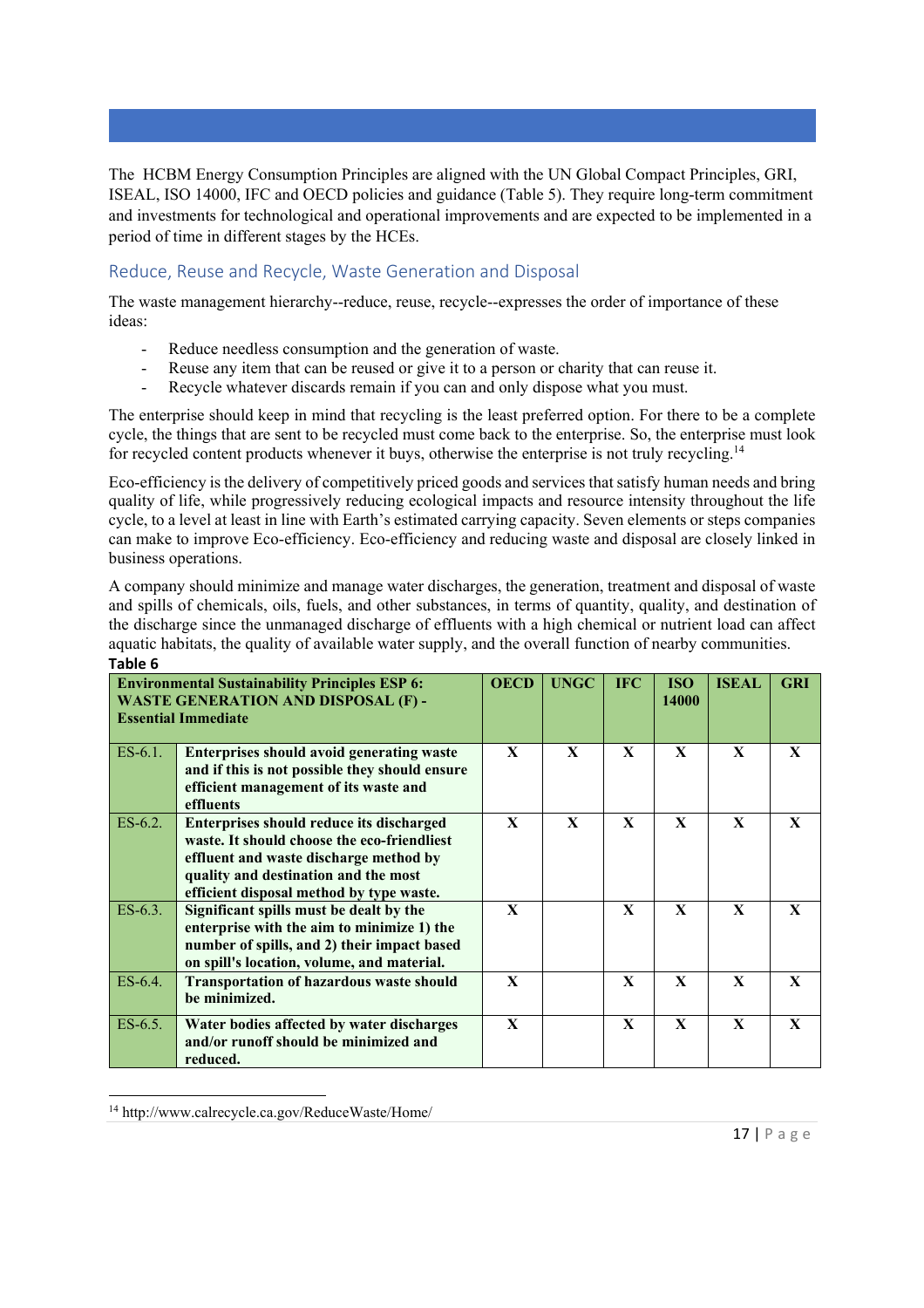An enterprise should reduce the total weight of discharged effluent and waste by following ecofriendly disposal methods (reuse, recycling, composting, etc.) as well as the total weight of all waste. A company should balance disposal options and uneven environmental impacts using waste minimization strategies. In addition to the six main environmental sustainability instruments (Table 6), the HCBM Waste Generation and Disposal Principles align also with Directive (EU) No 2008/98 waste, 1996 Protocol to the Convention on Prevention of Marine Pollution, and several multi-lateral environmental agreements.

# Reduce or Eliminate Emissions into Air

Emissions is the term used to describe the gases and particles which are put into the air or emitted by various sources. There are many sources of emissions. These have been grouped into four categories: point, mobile, biogenic, and area. Steps to reducing air emissions include: reducing toxic emissions from industrial sources; reducing emissions from vehicles and engines through new stringent emission standards and cleaner burning gasoline; and addressing indoor air pollution though voluntary programs.

Reducing emissions into air is key to combatting climate change. Reduction in the emission of regulated pollutants leads to improved health conditions for workers and local communities and can enhance relations with affected stakeholders. It also opens economic opportunities for the enterprise as new climate change relevant technologies and markets are created. This is especially the case for enterprises that can use or produce energy and energy-efficient products more effectively with minimum GHG emissions.

Greenhouse Gas (GHG) emissions are a major contributor to climate change and are governed by the UN Framework Convention on Climate Change and the subsequent UN Kyoto Protocol. The gases include CO2, CH4, N2O, HFCs, and PFCs. Some GHG are also air pollutants that have significant adverse impacts on ecosystems, air quality, agriculture, and human and animal health. **Table 7** 

| <b>Environmental Sustainability Principles ES 7:</b><br><b>EMISSIONS INTO AIR-(G)-Essential Progressive</b> |                                                                                                                                                                                                                                                                             |   | <b>UNGC</b> | <b>IFC</b> | <b>ISO</b><br>14000 | <b>ISEAL</b> | <b>GRI</b> |
|-------------------------------------------------------------------------------------------------------------|-----------------------------------------------------------------------------------------------------------------------------------------------------------------------------------------------------------------------------------------------------------------------------|---|-------------|------------|---------------------|--------------|------------|
| ES-7.1.                                                                                                     | <b>Enterprises should reduce and minimize</b><br>both direct and indirect greenhouse gas<br>(GHG) emissions and their intensity<br>including ozone-depleting substances (ODS),<br>and nitrogen oxides (NOX) and sulfur oxides<br>(SOX), and other significant air emissions | X |             |            | X                   | $\mathbf{x}$ |            |
| $ES-7.3.$                                                                                                   | If GHG emission is unavoidable, an<br>enterprise should strive to undergo efforts<br>efficiently mitigate and offset emissions.                                                                                                                                             |   |             |            | X                   |              |            |

Enterprises must continuously deepen their efforts to measure, reduce, offset, and report its GHG gas emissions. Enterprises can prioritize reduction initiatives that have the potential to contribute significantly to reduction, using a specific target. In addition to the OECD Guidelines, ISEAL, GRI and ISO 14064 (Table 7), the HCBM Emissions to Air Principles align with the UN Framework Convention on Climate Change; Paris Agreement on Climate Change; and with The Greenhouse Gas Protocol that represents another globally accepted framework offering a methodology for GHG measurement.

# Minimize or Eliminate Impact on Biodiversity

Most biodiversity is threatened by multiple factors, but natural habitat loss is generally viewed as the largest single cause of biodiversity loss worldwide. When humans convert wild areas for agriculture, forestry, urban development, or water projects (including dams, hydropower, and irrigation), they reduce or eliminate its usefulness as a habitat for the other species that live there. Protecting biodiversity ensures the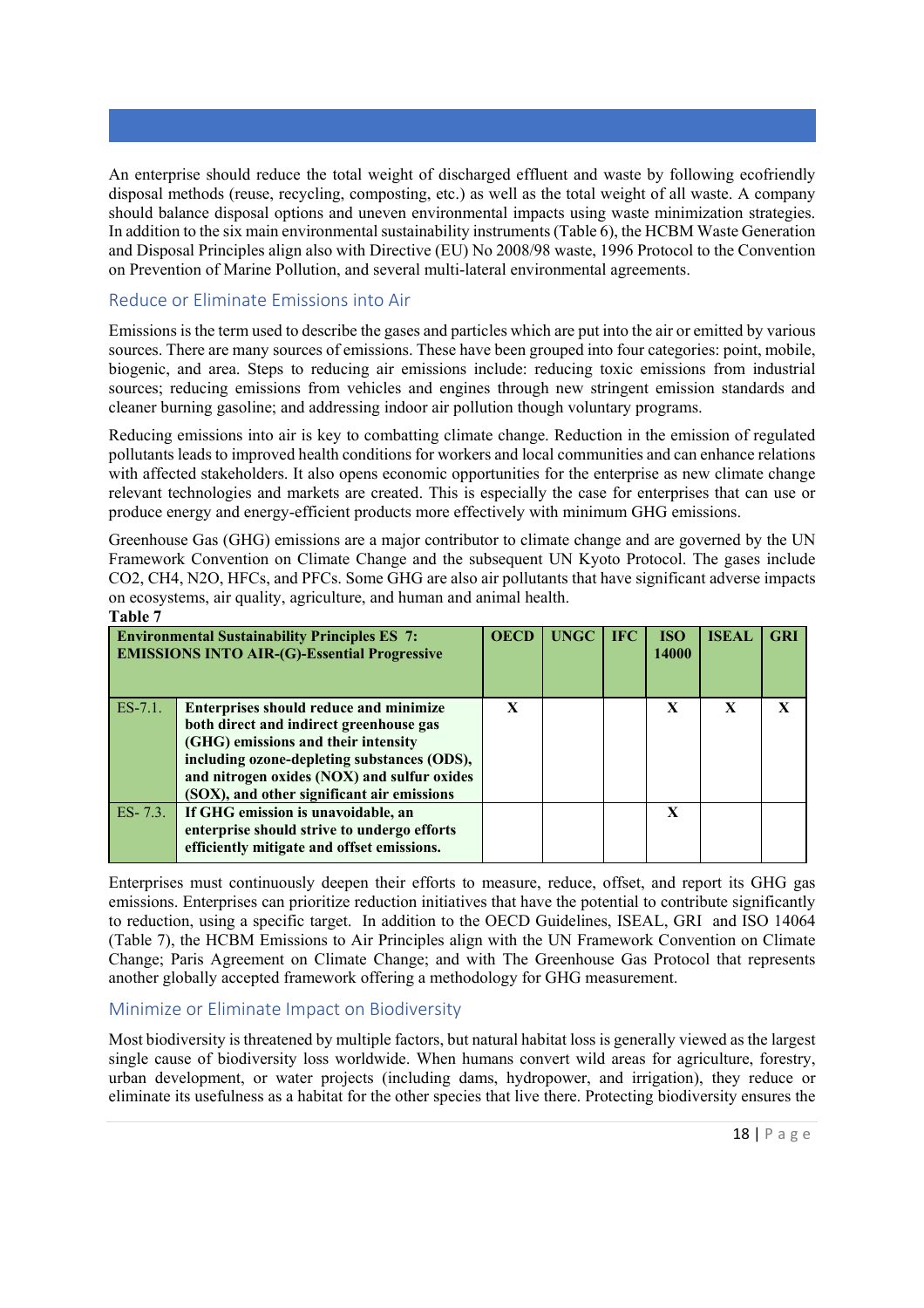survival of plant and animal species, genetic diversity, and natural ecosystems. Moreover, biodiversity impacts livelihoods, clean water supply, food security, and resilience to environmental disasters, particularly in rural areas. Therefore, special efforts must be made to preserve biodiversity.

Based on the Convention on Biological Diversity, enterprises should contribute to "the conservation of biological diversity, the sustainable use of its components and the fair and equitable sharing of the benefits arising out of the utilization of genetic resources, including by appropriate access to genetic resources and by appropriate transfer of relevant technologies, considering all rights over those resources and to technologies, and by appropriate funding".

Wherever feasible, operational sites should be on already converted lands unless there are no feasible alternatives and comprehensive analysis demonstrates that overall benefits from the project substantially outweigh the environmental costs.

If the environmental assessment indicates that a project would significant convert or degrade natural habitats, the project must take mitigation biodiversity through its activities, products and/or services measures, including minimizing habitat loss, and establishing and maintaining an ecologically similar protected area.

The HCBM Impact on Biodiversity Principles are in line with the ISEAL and the GRI. The GRI have been harmonized with the UN Convention on Biological Diversity; the Rio Declaration on Human Environment, principle 4; the Ramsar Convention; the International Union for Conservation of Nature (IUCN) Guidelines for Applying Protected Area Management Categories, and other international agreements and instruments.

**Table 8** 

| <b>Environmental Sustainability Principles ESP 8:</b><br><b>IMPACT ON BIODIVERSITY (H)-Essential</b><br><b>Progressive</b> | <b>OECD</b>                                                                                                                                                                                                                                                                                                                                            | <b>UNGC</b> | <b>IFC</b> | <b>ISO</b><br>14000 | <b>ISEAL</b> | <b>GRI</b>   |              |
|----------------------------------------------------------------------------------------------------------------------------|--------------------------------------------------------------------------------------------------------------------------------------------------------------------------------------------------------------------------------------------------------------------------------------------------------------------------------------------------------|-------------|------------|---------------------|--------------|--------------|--------------|
| $ES-8.1$ .                                                                                                                 | <b>Enterprises should limit the number</b><br>of operational sites owned, leased,<br>managed in, or adjacent to, protected<br>areas and areas of high biodiversity<br>value outside protected areas.                                                                                                                                                   |             |            |                     |              | $\mathbf{X}$ | $\mathbf{X}$ |
| $ES- 8.2.$                                                                                                                 | <b>Enterprises must avoid making</b><br>significant negative impacts on<br>biodiversity through its activities,<br>products and/or services                                                                                                                                                                                                            |             |            |                     |              | $\mathbf{X}$ | $\mathbf{X}$ |
| ES-8.3.                                                                                                                    | Enterprise play major role regarding<br>the protection of biodiversity by<br>increasing the areas of habitats<br>protected or restored by the<br>enterprise alone or/and in<br>partnership with a third party                                                                                                                                          |             |            |                     |              | $\mathbf{x}$ | $\mathbf{x}$ |
| ES-8.4.                                                                                                                    | <b>Enterprises must identify endangered</b><br>plant and animal UCN Red List<br>species and national conservation list<br>species with habitats in areas affected<br>by operations and where its activities<br>pose a threat to these species, and it<br>must initiate appropriate steps to<br>avoid harm and to prevent the<br>extinction of species. |             |            |                     |              | $\mathbf{x}$ | $\mathbf{x}$ |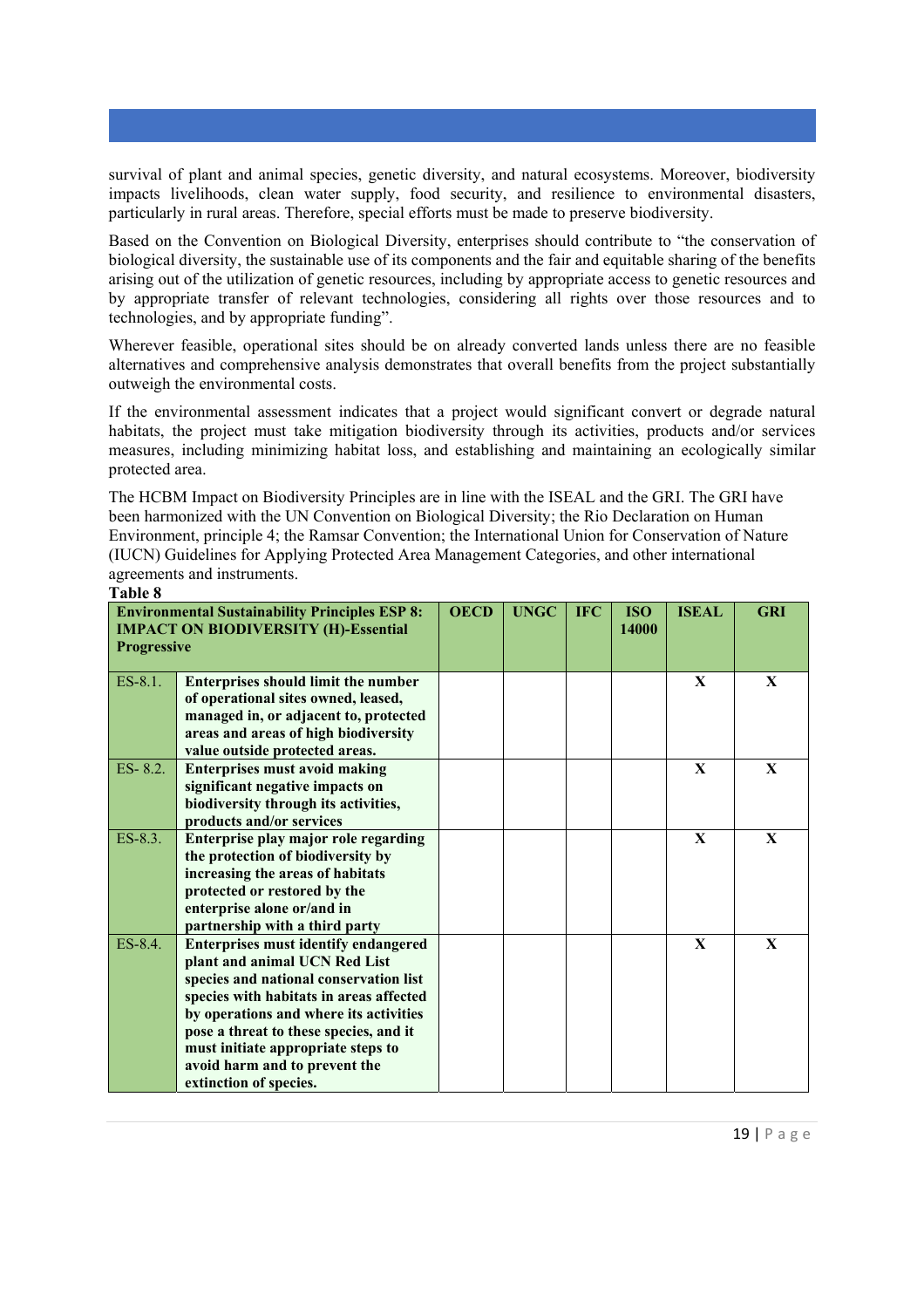# Practice Environmentally Responsible Business

Running an environmentally friendly business helps reduce the impact on the environment and preserves natural resources. The enterprise can help the environment in many ways. For example, it can:

- use products that reduce the enterprise's reliance on natural resources (e.g. rainwater tanks, solar hot water systems)
- use products that are made from recycled material (e.g. office supplies made from recycled plastic, furniture made from recycled rubber)
- look at all business activities to see if anything can be done differently (e.g. reducing air travel by holding conference calls instead of interstate meetings).

Making a business environmentally friendly not only benefits the environment but can also save money.<sup>15</sup> Businesses should adapt their business model and design and implement processes and practices that promote greater resource productivity aiming to reduce material and energy flows, waste and avoid pollution.

Based on the Aarhus Convention, enterprises should facilitate free access to environmental information on activities, products and services and about the environmental performance of the organization. The OECD Extended Responsibility Scheme applies this concept to all businesses and supply chains. **Table 9** 

| танге э                                                                                                                                 |                                                                                           |              |              |                     |              |              |              |  |
|-----------------------------------------------------------------------------------------------------------------------------------------|-------------------------------------------------------------------------------------------|--------------|--------------|---------------------|--------------|--------------|--------------|--|
| <b>Environmental Sustainability Principles ES-9:</b><br><b>ENVIRONMENTALLY RESPONSIBLE</b><br><b>BUSINESS (I)-Essential Progressive</b> | <b>OECD</b>                                                                               | <b>UNGC</b>  | <b>IFC</b>   | <b>ISO</b><br>14000 | <b>ISEAL</b> | <b>GRI</b>   |              |  |
| $ES-9.1$ .                                                                                                                              | <b>Enterprises should provide</b><br>environmental information and<br>ensure transparency | X            | X            | $\mathbf x$         | $\mathbf{X}$ | $\mathbf x$  |              |  |
| ES-9.2.                                                                                                                                 | <b>Extension of UN Global Compact's</b><br>Principles 7-9 through the value<br>chain      |              | $\mathbf{X}$ |                     |              |              |              |  |
| $ES - 9.3.$                                                                                                                             | Minimization of the negative<br>environmental impacts in the supply<br>chain              | $\mathbf{x}$ |              |                     | $\mathbf{x}$ | $\mathbf{x}$ | $\mathbf{x}$ |  |
| ES-9.4.                                                                                                                                 | <b>Extended Producer Responsibility</b>                                                   | $\mathbf{X}$ |              |                     |              | X            |              |  |

Transparency should lead to a maintained and open dialogue with interested parties, particularly staff, customers, the local community, public administrations and other relevant parts. In case or corporations and to ensure local accountability, an organization should provide environmental information related to each site.

The Human Centered Enterprise (HCE) is expected to initiate due diligence for supplier environmental impact as early as possible in the development of a new relationship with a supplier by applying screening based on environmental criteria. Through assessments, the organization must stay informed about the significant actual and potential negative environmental impacts in its supply chain and it should strive to minimize them through changing the organization's procurement practices, the adjustment of performance expectations, capacity building, training, and changes to processes.

<sup>15</sup> https://www.business.qld.gov.au/running-business/environment/environment-business/benefits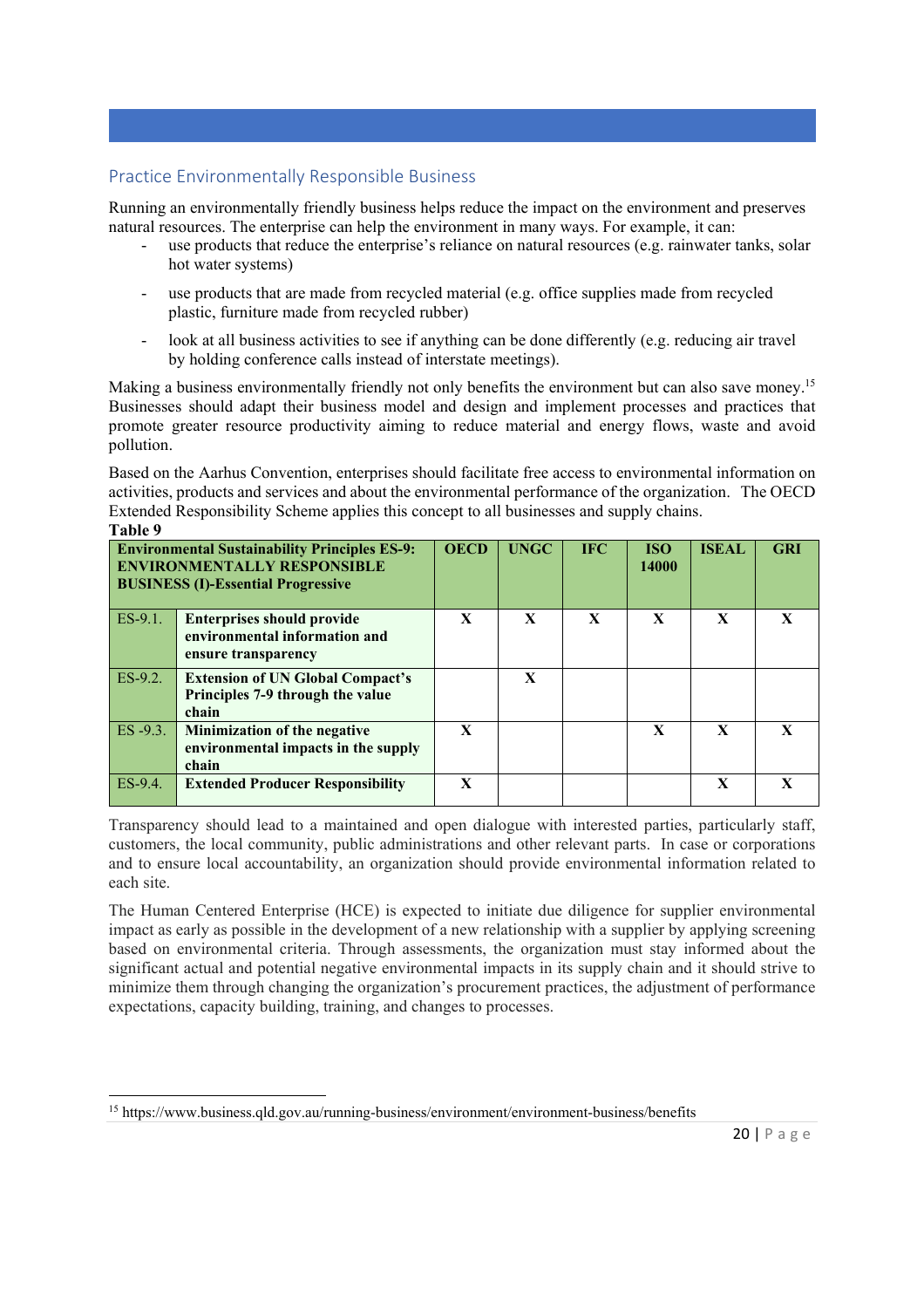# Adopt Circular Economy

A circular economy is an industrial system in which the potential use of goods and materials is optimized, and their elements returned to the system at the end of their viable life cycles. Supply chain sustainability and product life cycle sustainability are integral to the circular economy. Materials and products have a closed-loop life cycle and, ideally, all elements that go into the creation of a product are reused, recycled or remanufactured rather than discarded.16

The HCEs should determine their environmental aspects considering a Life Cycle perspective and all the associated direct and indirect impacts. Actions should be adopted to manage, control and reduce relevant environmental impacts, taking into account the organizations' capacity to influence third parties.

Beyond legal compliance, enterprises should undertake initiatives to promote greater environmental performance. Businesses should increase self-regulation, guided by appropriate codes, charters and initiatives integrated into all elements of business planning and decision-making. This is aligned with UN Agenda 21 and Stockholm Declaration on Human Environment, principle 9. Based on the Stockholm Declaration, businesses should adopt a data-driven improvement cycle and measure and monitor on a regular basis, the key characteristics of its operations, products and services that can have a significant environmental impact. Outputs of measurement and monitoring activities should be considered in decision making processes.

The HCEs should cooperate with and adhere to local and global programs and initiatives and be part of the solution when it comes to face environmental challenges. **Table 10** 

|             | <b>Environmental Sustainability Principles ES-10:</b><br><b>ADOPT CIRCULAR ECONOMY (J)-Essential</b><br><b>Progressive</b> |              |              | <b>IFC</b>   | <b>ISO</b><br>14000 | <b>ISEAL</b> | <b>GRI</b>   |
|-------------|----------------------------------------------------------------------------------------------------------------------------|--------------|--------------|--------------|---------------------|--------------|--------------|
| $ES-10.1$ . | Enterprises should adopt a circular<br>economy (CE) perspective and<br>approach                                            | $\mathbf{x}$ | $\mathbf{x}$ | $\mathbf{X}$ | $\mathbf{x}$        | $\mathbf{x}$ | $\mathbf{X}$ |
| ES-10.2.    | <b>Enterprises should adopt self-</b><br>regulation and control                                                            | $\mathbf{X}$ |              |              | $\mathbf{x}$        | $\mathbf{X}$ | $\mathbf{X}$ |
| $ES-10.3.$  | <b>Enterprises should measure to</b><br>improve.                                                                           | $\mathbf{X}$ | $\mathbf{x}$ |              | $\mathbf{X}$        | $\mathbf{x}$ | $\mathbf{X}$ |
| $ES-10.4$ . | <b>Enterprises should consider the</b><br>environmental needs and expectations<br>of interested parties (stakeholders)     | $\mathbf{x}$ | $\mathbf{x}$ | $\mathbf{x}$ | $\mathbf{X}$        | $\mathbf{X}$ | $\mathbf{X}$ |
| $ES-10.5.$  | Enterprises should get involved in<br>addressing the local and global<br>environmental challenges                          | $\mathbf{X}$ |              |              |                     | $\mathbf{x}$ | $\mathbf{X}$ |
| $ES-10.6.$  | <b>Businesses should encourage the</b><br>development and diffusion of<br>environmentally friendly technologies            |              | $\mathbf{x}$ |              |                     |              | $\mathbf{X}$ |

Based on the UN Global Compact #9, the HCEs should promote and work on the design, development, implementation and dissemination of environmentally friendly technologies, processes, activities, products and services, considering a life cycle perspective.

<sup>16</sup> https://www.ellenmacarthurfoundation.org/circular-economy/overview/concept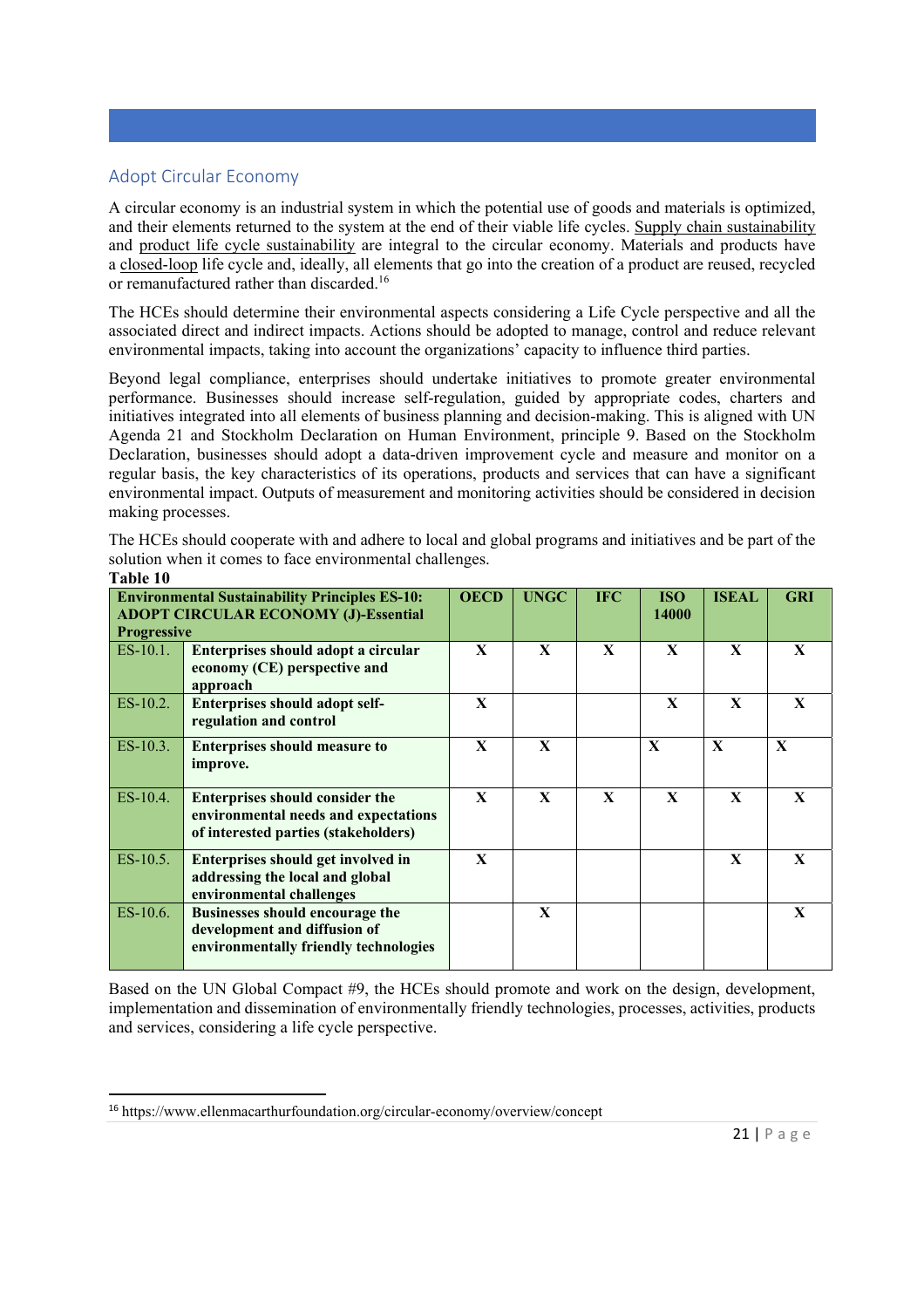# VI. Conclusions

From large corporations to small and medium enterprises, there is a move towards taking greater environmental responsibility in their operations, communities of operation, within supply chains crossing national borders, and towards a global view on climate change and their role in mitigating or innovating in a "Green Economy". The trend is towards an integrated approach that includes social, economic, integrity and ethical principles alongside environmental principles. Enterprises use a variety of existing voluntary and standards measurement tools and reporting methodologies to address these wide range of interrelated issues.

Business are more often working in an "ecosystem" composed of: businesses who supply raw material and inputs, technical services, marketing and logistics throughout the production cycle or supply chain; governments and other regulators creating legal and other requirements; institutions that . Larger market actors and regulators increasing seeks a wholistic approach to environment. The HCBM Human Centered Business Model and its Principles are designed not only as a framework for individual businesses to address diverse societal and business issues, but also for these associated businesses working in tandem within a framework for Human Centered Enterprises creating a "Business Ecosystem" that mutually supports environmental, social, integrity and ethical considers into business operations and stakeholder engagement alongside sounds economics and profitable business. HCEs DNA is composed of the key elements of social, environmental and ethical sustainability that make the enterprise ready for the social, environmental and ethical requirements that financial institutions are demanding, governments are requiring for public procurement, private sector is assessing in the selection of new suppliers, and tax systems are recognizing with favorable tax benefits. **The "costs" of setting and pursuing the principles set as common denominator of HCEs which enables Enterprises to access these benefits and prosper in their "enterprise ecosystem" with sustainable economic, social and environmental returns from their operations.** 

Resources, tools and guidance related to Environmental Sustainability Principles utilized by business are found in theresearch paper HCBM Environmental Literature Review and Annotated Bibliography available separately from this paper.

# VII. HCBM Environmental Sustainability Indicators

One of the purposes of this paper is to propose Environmental Sustainability Performance Indicators (ESI) for each of the HCBM Environmental Sustainability Principles (ESP), that can be used by the Human Centered Enterprises (HCEs) to measure and report on their environmental sustainability performance.

**Sustainability reporting** helps organizations to consider their impacts on a range of sustainability issues defined by the international reporting frameworks and through companies' stakeholder consultations. By enabling companies to measure, understand and communicate their economic, social, environmental, ethical and governance performance, and then set goals, the sustainability indicators are of critical importance to manage change more effectively. Sustainability reporting aims to provide the enterprise and its stakeholders with a holistic view of the enterprise's activities and performance. Its main goals are:

- 1) to increase internally the understanding of enterprise's environmental, social economic, governance and ethical performance and to enable proper management and improvement in the environmental, social economic, governance and ethical (sustainability) performance areas;
- 2) to communicate and build externally understanding of the quality of the enterprise's sustainability strategy, management and performance that facilitates investment decisions, and more broadly,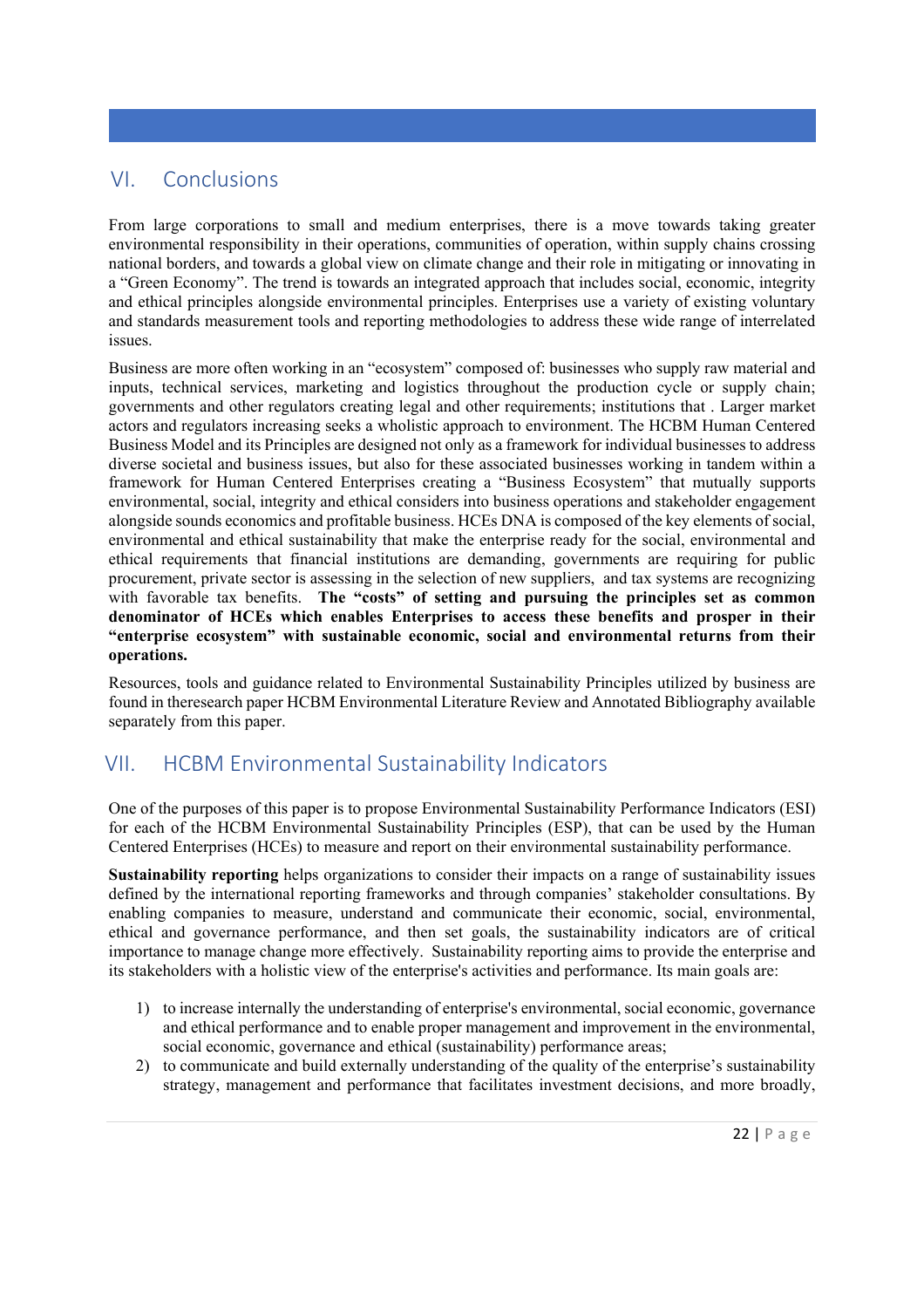allows governments and other stakeholders to assess an enterprise's contribution to social and economic development. (UN Global Compact, GRI. 2016)

.**Sustainability performance indicators** (SPI) are used to measure and manage a company's performance and to monitor and report on future progress. The HCBM has grouped the HCBM SPIs in four categories, each covering either the economic, social, environmental or ethical/integrity aspects of sustainability<sup>17</sup>.

- **Economic sustainability performance indicators (ES)**: company turnover, cash flow, profit, return on investment, sales, , market share, etc.
- **Social sustainability performance indicators (SS)**: human rights, labor practices, and broader issues affecting consumers, community, and other stakeholders in society.
- **Environmental sustainability performance indicators (ESI)**: greenhouse gas emissions, water consumption, waste output, etc.
- **Integrity/Ethics performance indicators (IS):** anticorruption, etc**.**

Currently there is an emerging body of work led by the GRI and the UN Global Compact on how business may measure their contributions to SDGs, including the social dimension of sustainability, as well as work by the Sustainability Accounting Standards Board (SASB), the World Bank Group and IFC, the International Integrated Reporting Council (IIRC), the World Business Council for Sustainable Development (WBCSD), and other international organizations-led and private initiatives on measuring enterprises' environmental, social, economic and governance performance.

Our selection of proposed indicators for the HCBM Environmental Sustainability Principles is guided by the aim to identify for the HCBM pilot test phase an initial set of well tested environmental indicators with maximum acceptance globally across maximum variety of sectors and types stakeholders. It is based on the findings from our research showing that the Global Reporting Initiative (GRI) is the international instrument for sustainability reporting used by the largest number of enterprises globally and most-widely used by a spectrum of large corporations and smaller enterprises. GRI is also the only existing Sustainability Reporting Standard and the only one so far providing a framework with indicators (disclosures) and practical technical guidance in all dimensions of sustainability for development of sustainability reports.

GRI helps businesses and governments worldwide understand and communicate their impact on critical sustainability issues such as climate change, human rights, governance and social well-being. This enables real action to create social, environmental and economic benefits for everyone. The GRI Sustainability Reporting Standards are developed with true multi-stakeholder contributions and rooted in the public interest. With the release of the first Guidelines on Sustainability Reporting at the World Summit for Sustainable Development in 2001 in Johannesburg, South Africa, the Global Reporting Initiative (GRI) delivered for the first time a global multi-stakeholder agreement and acceptance by governments, the UN and all major stakeholder groups, on economic, social, environmental, governance and ethical indicators with measurement protocols developed through a global multi-stakeholder process.

 $17$  A large team of consultants is charged with the task to propose indicators for the HCBM Social, Environmental and Integrity Principles. The work is done in three parallel workstreams.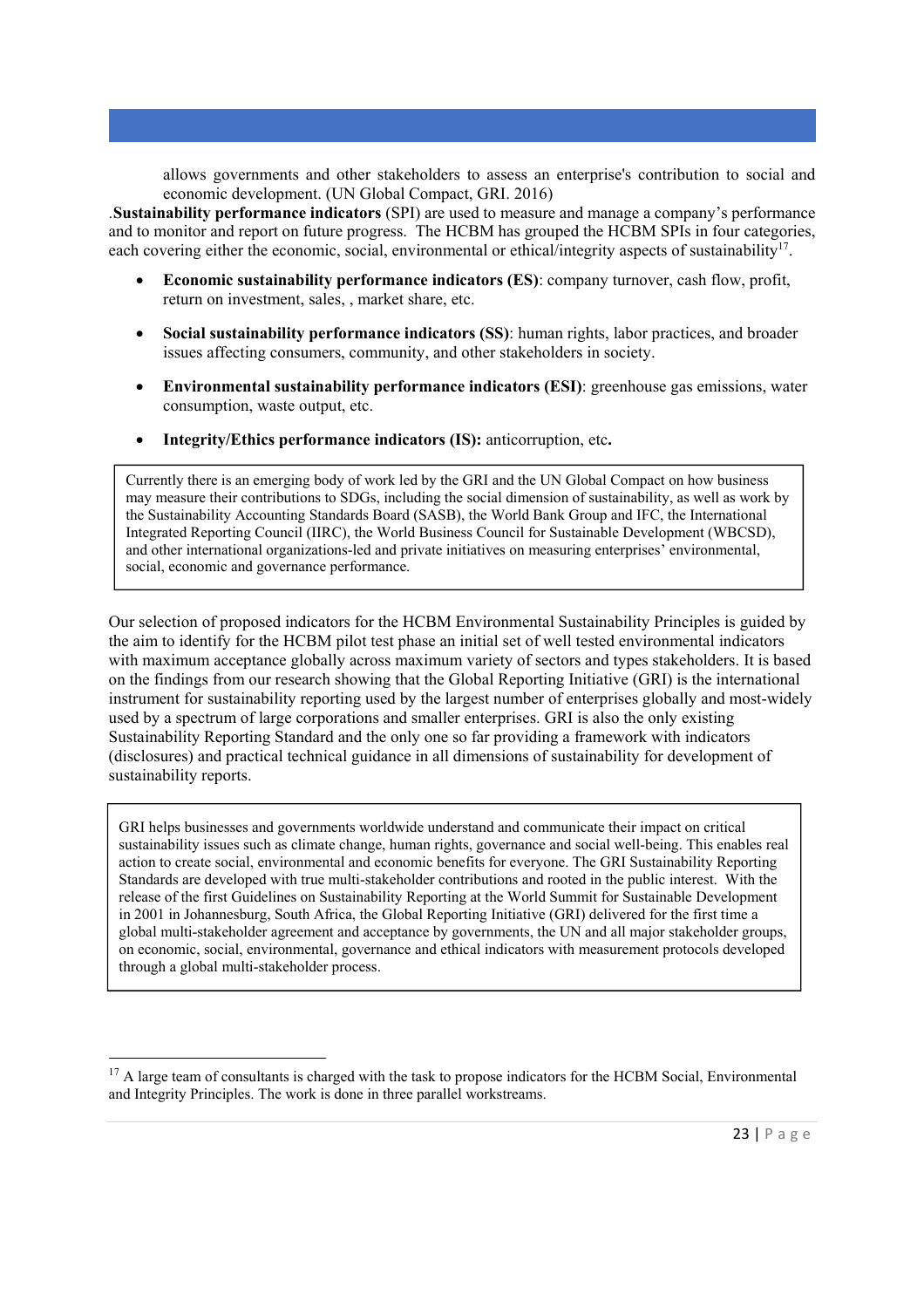The enclosed in this paper **Table 11** illustrates how the HCBM Environmental Sustainability Principles can be tracked by using GRI indicators and measuring protocols and in some cases - by indicators from other sources. It provides a starting point for the necessary multi-stakeholder consultations and pilot testing that will further define and refine the HCBM Environmental Sustainability Performance Indicators.

The proposed Environmental Sustainability Indicators (ESI) have been selected after extensive review of the main international instruments and other sources:

- legal and public policy frameworks set at international and national level, guidelines that set sustainability norms and principles for companies that guides their sustainability reporting practices;
- requirements set, and due diligence performed by the financial sector, the private sector, public authorities and consumers' organizations;
- reporting frameworks addressing the needs of specific stakeholders;
- the GRI Sustainability Reporting Standards;
- and after review of good practices of companies in Europe, USA, Canada and Brazil, leaders in sustainability reporting and social sustainability.

**Table 11** within aligns the proposed environmental sustainability indicators and measurement protocols to the HCBM Environmental Sustainability Principles. The Environmental Sustainability Principles (ESP) are clustered in ten groups, each including one or more principles. For each individual principle are assigned one or more Environmental Sustainability Indicators (ESI). The proposed here Environmental Sustainability Indicators will undergo further review and revision after consultations with the HCBM partners and peer reviewers.

At this stage, for the HCBM it is premature to set targets in regard with the HCBM principles. These will be set through extensive consultation with industry through multi-stakeholder process during the implementation of the pilot projects.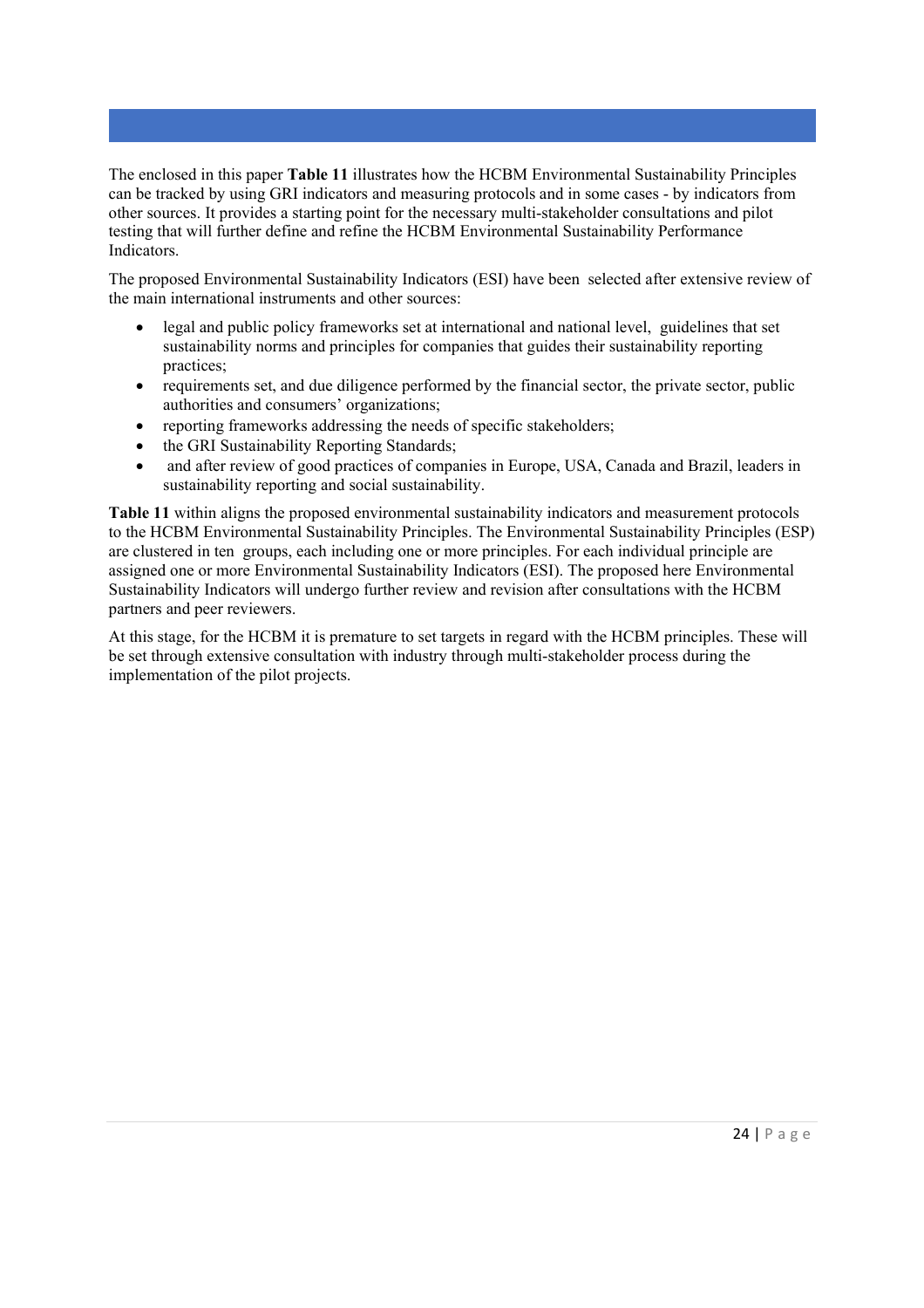|                                               |                                                                                                                                                              | <b>ENVIRONMENTAL SUSTAINABILITY PRINCIPLES (ESP) &amp; INDICATORS (ESI) BY GROUP</b>          |                                                                                                                                                                                                                                                                                                                                                                                                                                                                                                             |  |  |  |  |  |  |
|-----------------------------------------------|--------------------------------------------------------------------------------------------------------------------------------------------------------------|-----------------------------------------------------------------------------------------------|-------------------------------------------------------------------------------------------------------------------------------------------------------------------------------------------------------------------------------------------------------------------------------------------------------------------------------------------------------------------------------------------------------------------------------------------------------------------------------------------------------------|--|--|--|--|--|--|
| <b>ESP 1: PRECAUTIONARY PRINCIPLE (A)</b>     |                                                                                                                                                              | <b>ES Indicator (ESI)</b>                                                                     | <b>ESI Metric/Measurement Protocol</b>                                                                                                                                                                                                                                                                                                                                                                                                                                                                      |  |  |  |  |  |  |
| ESP-1.1.                                      | <b>ESP-1.1. Businesses should</b><br>support a precautionary<br>approach to environmental<br>challenges                                                      | ESI-1.1. GRI Disclosure 102-11<br>/G3 4.11. Precautionary<br>Principle or approach            | ESI-1.1. Whether and how the organization<br>applies the Precautionary Principle or approach.<br>Explanation of whether and how the<br>precautionary approach or principle is addressed<br>by the organization.                                                                                                                                                                                                                                                                                             |  |  |  |  |  |  |
| ESP 2: ENVIRONMENTAL COMPLIANCE PRINCIPLE (B) |                                                                                                                                                              |                                                                                               |                                                                                                                                                                                                                                                                                                                                                                                                                                                                                                             |  |  |  |  |  |  |
| <b>ESP-2.1.</b>                               | <b>ESP-2.1. Compliance with</b><br>national, sub-national,<br>regional, and local<br>environmental laws and<br>regulations                                   | ESI-2.1.GRI Disclosure 307-1<br>Non-compliance with<br>environmental laws and<br>regulations  | ESI-2.1. a. Report significant fines and non-<br>monetary sanctions for non-compliance with<br>environmental laws and/or regulations in terms<br>of: i. total monetary value of significant fines;<br>ii. total number of non-monetary sanctions; iii.<br>cases brought through dispute resolution<br>mechanisms.<br>b. If the organization has not identified any<br>non-compliance with environmental laws and/or<br>regulations, a brief statement of this fact is<br>sufficient. (GRI Secretariat 2016) |  |  |  |  |  |  |
| <b>ESP-2.2.</b>                               | <b>ESP-2.2. Compliance with the</b><br>international environmental<br>conventions and agreements<br>and promotion of greater<br>environmental responsibility | ESI-2.2. GRI Disclosure 307-1<br>Non-compliance with<br>environmental laws and<br>regulations | ESI-2.2 a. S significant fines and non-monetary<br>sanctions for non-compliance with<br>environmental laws and/or regulations in terms<br>of: i. total monetary value of significant fines;<br>ii. total number of non-monetary sanctions; iii.<br>cases brought through dispute resolution<br>mechanisms.                                                                                                                                                                                                  |  |  |  |  |  |  |

| Table 11: HCBM Environmental Sustainability Principles and Proposed Indicators Table |  |  |  |
|--------------------------------------------------------------------------------------|--|--|--|
|                                                                                      |  |  |  |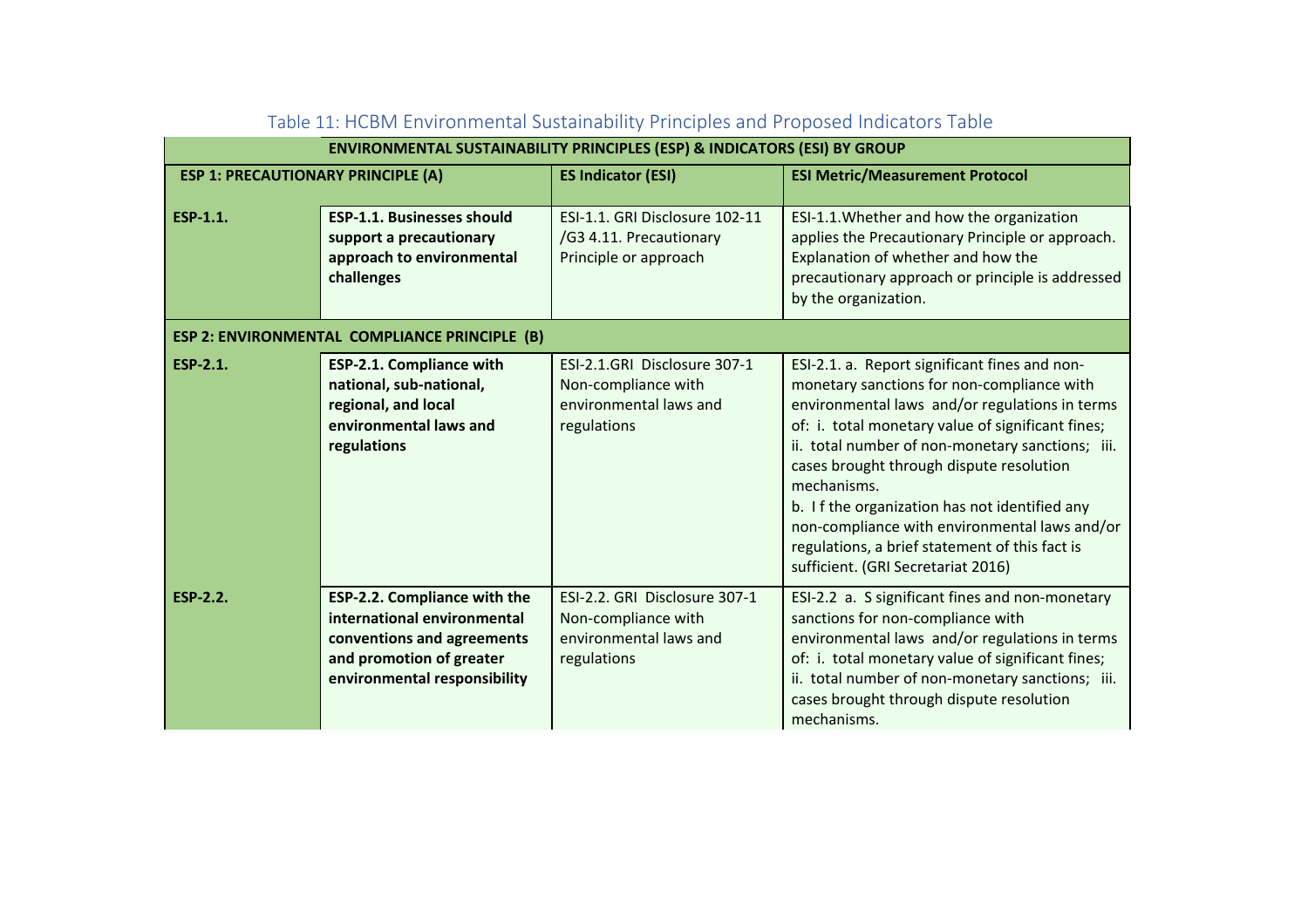| <b>ESP-2.2.</b> |                                                                                                                                                                                                                     |                                                                                            | b. If the organization has not identified any<br>non-compliance with environmental laws and/or<br>regulations, a brief statement of this fact is<br>sufficient. (GRI Secretariat 2016)                                                                                                                     |
|-----------------|---------------------------------------------------------------------------------------------------------------------------------------------------------------------------------------------------------------------|--------------------------------------------------------------------------------------------|------------------------------------------------------------------------------------------------------------------------------------------------------------------------------------------------------------------------------------------------------------------------------------------------------------|
|                 | ESP 3: POLLUTER PAYS AND ENVIRONMENTAL LIABILITY PRINCIPLE (C)                                                                                                                                                      |                                                                                            |                                                                                                                                                                                                                                                                                                            |
| ESP-3.1.        | <b>ESP-3.1. Enterprises should</b><br>prevent environmental<br>damage and ensure damage<br>repair. Enterprisers are subject<br>to the polluter pays principle<br>and to the principle of<br>environmental liability | ESI-2.3. Compliance with the<br>environmental liability and the<br>polluter pays principle | ESI-2.3. Payments for negative environmental<br>impacts applied through the economic<br>instruments required/prescribed by the national<br>or international legislation, such as taxes and<br>charges,<br>emissions trading, as in cap and trade, deposit<br>refund schemes, liability and insurance, etc. |
|                 | <b>ESP 4: CONSUMPTION OF MATERIALS AND WATER RESOURCES PRINCIPLES (D)</b>                                                                                                                                           |                                                                                            |                                                                                                                                                                                                                                                                                                            |
| <b>ESP-4.1.</b> | ESP-4.1. Enterprise should<br>optimize the use of resources.<br>Materials used by an<br>enterprise should be<br>minimized.                                                                                          | ESI-4.1. GRI Disclosure 301-1<br>Materials used by weight or<br>volume                     | ESI-4.1 a. Total weight or volume of materials<br>that are used to produce and package the<br>organization's primary products and services<br>during the reporting period, by: i. non-<br>renewable materials used; ii. renewable<br>materials used. (GRI Secretariat 2016)                                |
| <b>ESP-4.2.</b> | ESP-4.2. Recycle input<br>materials used/Reclaimed<br>products and their packaging<br>materials must be maximized.                                                                                                  | ESI-4.2. 1. GRI Disclosure 301-2<br>Recycled input materials used                          | ESI-4.2.1. a. P percentage of recycled input<br>materials used to manufacture the<br>organization's primary products and services.<br>(GRI Secretariat 2016)                                                                                                                                               |
|                 |                                                                                                                                                                                                                     | ESI-4.2.2. GRI Disclosure 301-3<br>Reclaimed products and their<br>packaging materials     | ESI-4.2.2. a. Percentage of reclaimed products<br>and their packaging materials for each product<br>category. b. How the data for this disclosure<br>have been collected. (GRI Secretariat 2016)                                                                                                           |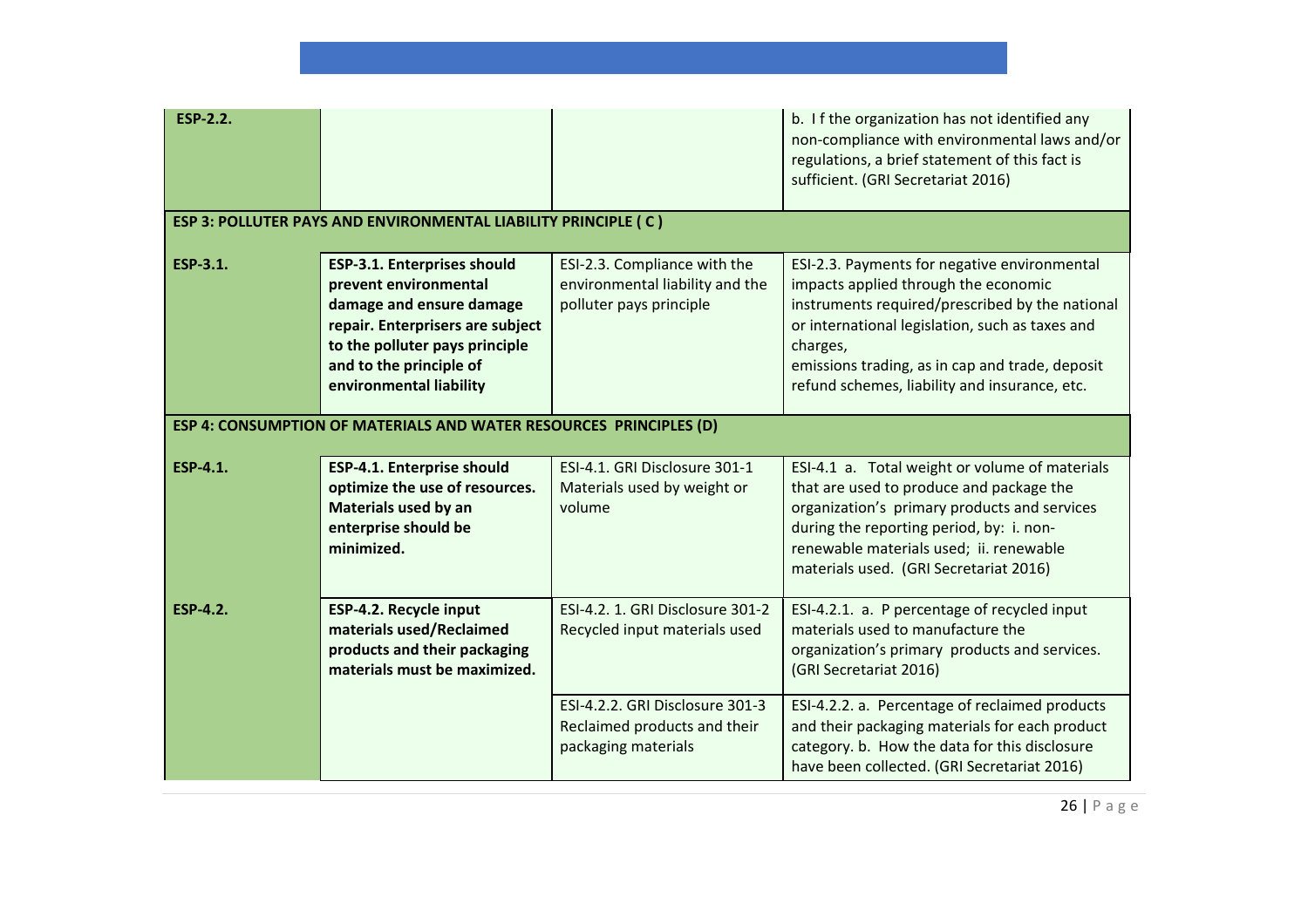| <b>ESP-4.3.</b> | <b>ESP-4.3. Enterprises must</b><br>minimize their consumption of<br>water and water withdrawal.                               | ESI-4.3.GRI Disclosure 303-1<br>Water withdrawal by source                                         | ESI-4.3. a. Total volume of water withdrawn,<br>with a breakdown by the following sources: i.<br>Surface water, including water from wetlands,<br>rivers, lakes, and oceans; ii. Ground water; iii.<br>Rainwater collected directly and stored by the<br>organization; iv. Waste water from another<br>organization; v. Municipal water supplies or<br>other public or private water utilities. b.<br>Standards, methodologies, and assumptions<br>used. (GRI Secretariat 2016)                                        |
|-----------------|--------------------------------------------------------------------------------------------------------------------------------|----------------------------------------------------------------------------------------------------|------------------------------------------------------------------------------------------------------------------------------------------------------------------------------------------------------------------------------------------------------------------------------------------------------------------------------------------------------------------------------------------------------------------------------------------------------------------------------------------------------------------------|
| <b>ESP-4.4.</b> | ESP-4.4. Enterprise must avoid<br>environmental damage to<br>water sources significantly<br>affected by withdrawal of<br>water | ESI-4.4. GRI Disclosure 303-2<br>Water sources significantly<br>affected by withdrawal of<br>water | ESI-4.4. a. Total number of water sources<br>significantly affected by withdrawal by type: i.<br>Size of the water source; ii. Whether the source<br>is designated as a nationally or internationally<br>protected area; iii. Biodiversity value (such as<br>species diversity and endemism, and total<br>number of protected species); iv. Value or<br>importance of the water source to local<br>communities and indigenous peoples. b.<br>Standards, methodologies, and assumptions<br>used. (GRI Secretariat 2016) |
| <b>ESP-4.5.</b> | ESP-4.5. Water recycled and<br>reused must be increased                                                                        | ESI-4.5. GRI Disclosure 303-3<br>Water recycled and reused                                         | ESI-4.5. a. Total volume of water recycled and<br>reused by the organization. b. Total volume of<br>water recycled and reused as a percentage of<br>the total water withdrawal as specified in<br>Disclosure 303-1. c. Standards, methodologies,<br>and assumptions used. (GRI Secretariat 2016)                                                                                                                                                                                                                       |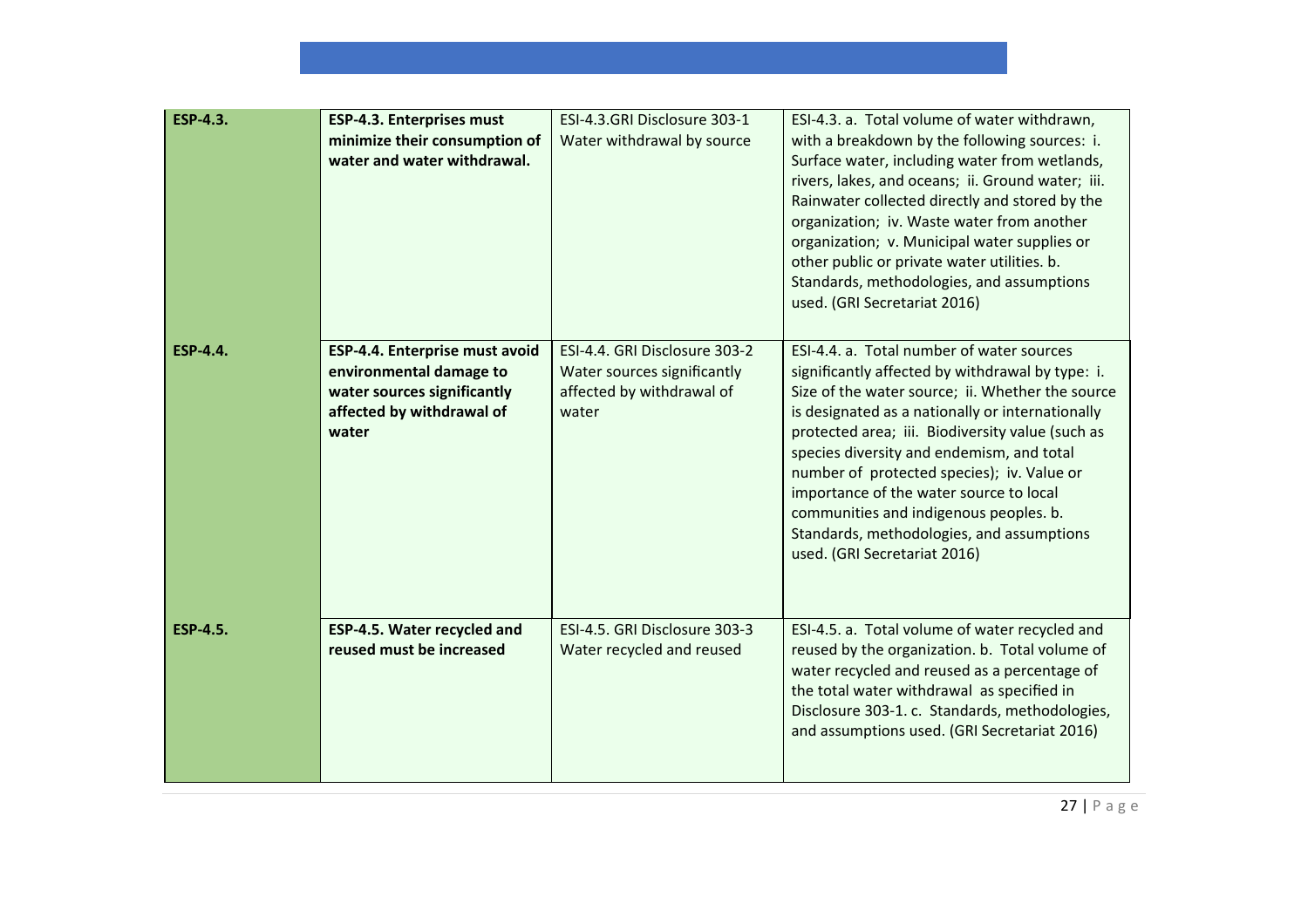|                 | <b>ESP 5: ENERGY CONSUMPTION PRINCIPLES (E)</b>                                                                                               |                                                                                   |                                                                                                                                                                                                                                                                                                                                                                                                                                                                                                                                                                                                                                                                                                                                                                                                                                                                                              |  |  |  |
|-----------------|-----------------------------------------------------------------------------------------------------------------------------------------------|-----------------------------------------------------------------------------------|----------------------------------------------------------------------------------------------------------------------------------------------------------------------------------------------------------------------------------------------------------------------------------------------------------------------------------------------------------------------------------------------------------------------------------------------------------------------------------------------------------------------------------------------------------------------------------------------------------------------------------------------------------------------------------------------------------------------------------------------------------------------------------------------------------------------------------------------------------------------------------------------|--|--|--|
| <b>ESP-5.1.</b> | <b>ESP-5.1. Enterprise should</b><br>increase the proportion of<br>renewable energy used for<br>energy consumption within<br>the organization | ESI-5.1. GRI Disclosure 302-1<br>Energy consumption within the<br>organization    | ESI-5.1. a. Total fuel consumption within the<br>organization from non-renewable sources, in<br>joules or multiples, and including fuel types<br>used. b. Total fuel consumption within the<br>organization from renewable sources, in joules<br>or multiples, and including fuel types used. c. In<br>joules, watt-hours or multiples, the total: i.<br>electricity consumption ii. heating consumption<br>iii. cooling consumption iv. steam consumption<br>d. In joules, watt-hours or multiples, the total: i.<br>electricity sold ii. heating sold iii. cooling sold<br>iv. steam sold e. Total energy consumption<br>within the organization, in joules or multiples. f.<br>Standards, methodologies, assumptions, and/or<br>calculation tools used. g. Source of the<br>conversion factors used. This approach is<br>followed for all calculations in ES-5. (GRI<br>Secretariat 2016) |  |  |  |
| <b>ESP-5.2.</b> | ESP-5.2. Enterprise should<br>increase the proportion of<br>renewable energy used for<br>energy consumption outside<br>the organization       | ESI-5.2.GRI Disclosure 302-2<br>Energy consumption outside of<br>the organization | ESI-5.2. The reporting organization shall report<br>the following information: a. Energy<br>consumption outside of the organization, in<br>joules or multiples. b. Standards,<br>methodologies, assumptions, and/or calculation<br>tools used. c. Source of the conversion factors<br>used. (GRI Secretariat 2016)                                                                                                                                                                                                                                                                                                                                                                                                                                                                                                                                                                           |  |  |  |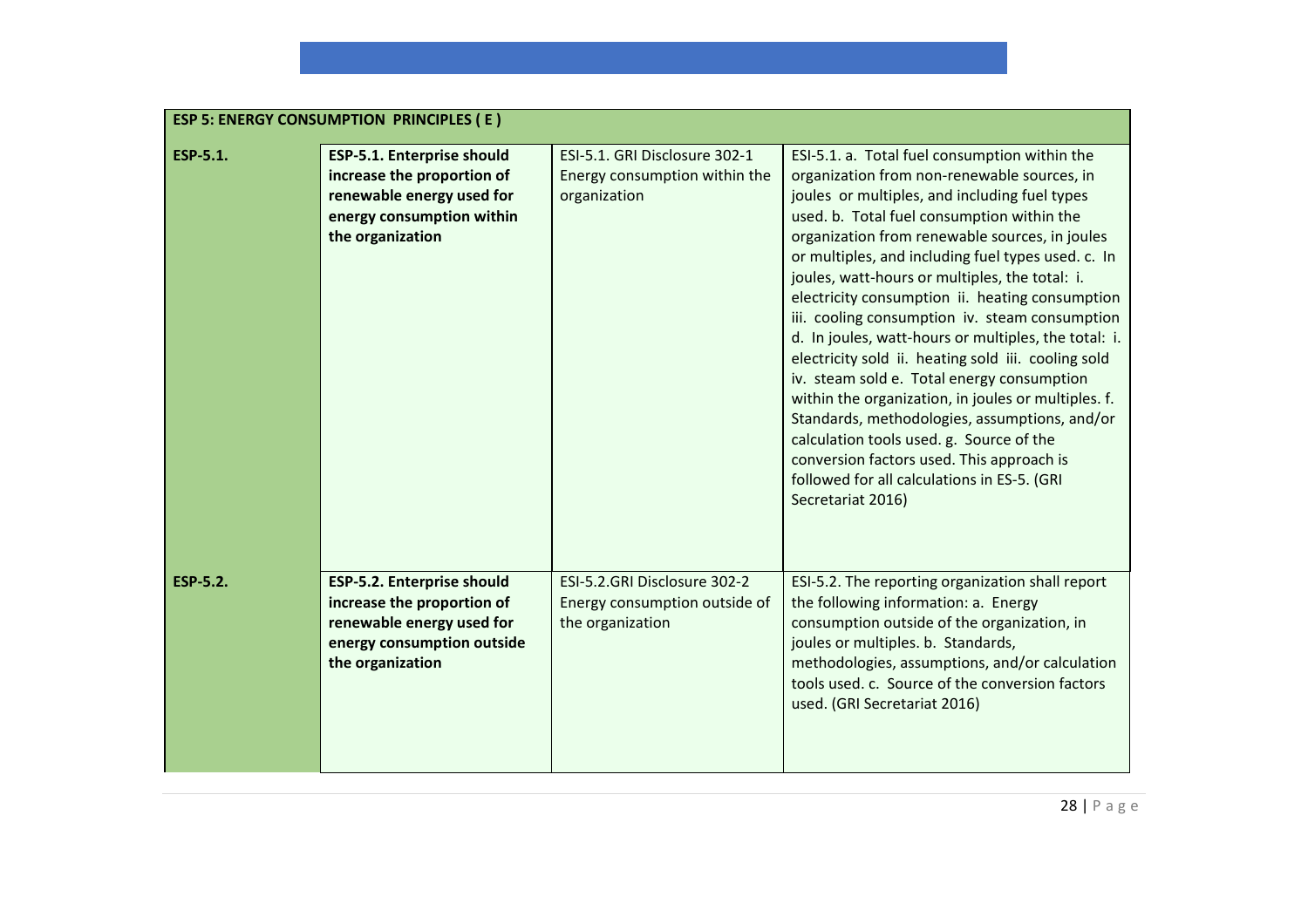| <b>ESP-5.3.</b> | ESP-5.3. An enterprise must<br>improve energy efficiency and<br>maximize reduction of energy<br>consumption through<br>reduction initiatives in its<br>operations | ESI-5.3.1. GRI Disclosure 302-3<br><b>Energy intensity</b>                                          | ESI-5.3.1. a. Energy intensity ratio for the<br>organization. b. Organization-specific metric<br>(the denominator) chosen to calculate the ratio.<br>c. Types of energy included in the intensity<br>ratio; whether fuel, electricity, heating, cooling,<br>steam, or all. d. Whether the ratio uses energy<br>consumption within the organization, outside of<br>it, or both.<br>(GRI Secretariat 2016) |
|-----------------|-------------------------------------------------------------------------------------------------------------------------------------------------------------------|-----------------------------------------------------------------------------------------------------|----------------------------------------------------------------------------------------------------------------------------------------------------------------------------------------------------------------------------------------------------------------------------------------------------------------------------------------------------------------------------------------------------------|
|                 |                                                                                                                                                                   | ESI-5.3.2. GRI Disclosure 302-<br>4 Reduction of energy<br>consumption                              | ESI-5.3.2. a. A mount of reductions in energy<br>consumption achieved as a direct result of<br>conservation and efficiency initiatives, in joules<br>or multiples. b. Types of energy included in the<br>reductions; whether fuel, electricity, heating,<br>cooling, steam, or all. (GRI Secretariat 2016)                                                                                               |
| <b>ESP-5.4.</b> | <b>ESP-5.4. Reduction in energy</b><br>requirements of products and<br>services should be made<br>whenever possible                                               | ESI-5.4.1. GRI Disclosure 302-5<br>Reductions in energy<br>requirements of products and<br>services | ESI-5.4.1. a. Reductions in energy requirements<br>of sold products and services achieved during<br>the reporting period, in joules or multiples. b.<br>Basis for calculating reductions in energy<br>consumption, s. c. Standards, methodologies,<br>assumptions, and/or calculation tools used. (GRI<br>Secretariat 2016)                                                                              |
|                 | ESP 6: WASTE GENERATION AND DISPOSAL PRINCIPLES (F)                                                                                                               |                                                                                                     |                                                                                                                                                                                                                                                                                                                                                                                                          |
| <b>ESP-6.1.</b> | <b>ESP-6.1. Enterprise should</b><br>avoid generating waste and if<br>this is not possible it should<br>ensure efficient management<br>of its waste and effluents | ESI-6.1.1. GRI 306 Disclosure on<br>Management Approach of<br><b>Waste Generation and Disposal</b>  | ESI-6.1.1. When reporting its management<br>approach for effluents and waste, the reporting<br>organization can also disclose expenditures on:<br>• treatment and disposal of waste; • c lean-up<br>costs, including costs for remediation of spills as<br>specified in Disclosure 306-3. (GRI Secretariat<br>2016)                                                                                      |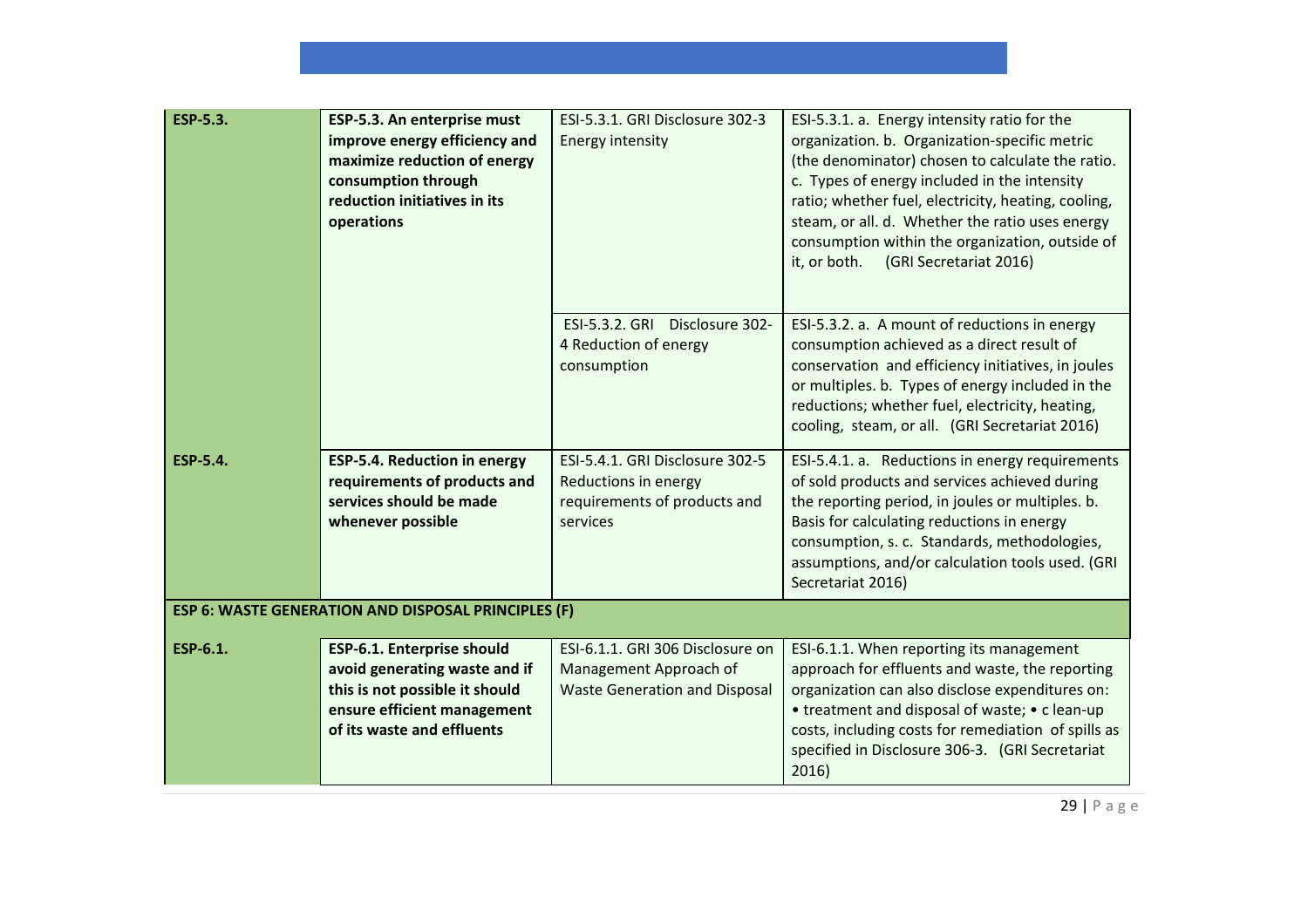| ESP-6.1.        |                                                                                                                                                                                                                                         | ESI-6.1.2. GRI Disclosure 306-1<br>Water discharge by quality and<br>destination | ESI-6.1.2. a. Total volume of planned and<br>unplanned water discharges by: i. destination;<br>ii. quality of the water, including treatment<br>method; iii. whether the water was reused by<br>another organization. b. Standards,<br>methodologies, and assumptions used<br>(GRI Secretariat 2016)                                                                                                                                                                                                                                                                                                                                                                                                                                                                                                                                                                                                                                                                                                                                                                                              |
|-----------------|-----------------------------------------------------------------------------------------------------------------------------------------------------------------------------------------------------------------------------------------|----------------------------------------------------------------------------------|---------------------------------------------------------------------------------------------------------------------------------------------------------------------------------------------------------------------------------------------------------------------------------------------------------------------------------------------------------------------------------------------------------------------------------------------------------------------------------------------------------------------------------------------------------------------------------------------------------------------------------------------------------------------------------------------------------------------------------------------------------------------------------------------------------------------------------------------------------------------------------------------------------------------------------------------------------------------------------------------------------------------------------------------------------------------------------------------------|
| <b>ESP-6.2.</b> | ESP-6.2. Enterprise should<br>reduce its discharged waste. It<br>should choose the eco-<br>friendliest effluent and waste<br>discharge method by quality<br>and destination and the most<br>efficient disposal method by<br>type waste. | ESI-6.2. GRI Disclosure 306-2<br>Waste by type and disposal<br>method            | ESI-6.2. The reporting organization shall report<br>the following information: a. Total weight of<br>hazardous waste, with a breakdown by the<br>following disposal methods where applicable: i.<br>Reuse ii. Recycling iii. Composting iv. Recovery,<br>including energy recovery v. Incineration (mass<br>burn) vi. Deep well injection vii. Landfill viii.<br>On-site storage ix. Other (to be specified by the<br>organization) b. Total weight of non-hazardous<br>waste, with a breakdown by the following<br>disposal methods where applicable: i. Reuse ii.<br>Recycling iii. Composting iv. Recovery, including<br>energy recovery v. Incineration (mass burn) vi.<br>Deep well injection vii. Landfill viii. On-site<br>storage ix. Other (to be specified by the<br>organization) c. How the waste disposal method<br>has been determined: i. Disposed of directly by<br>the organization, or otherwise directly<br>confirmed ii. Information provided by the waste<br>disposal contractor iii. Organizational defaults<br>of the waste disposal contractor. (GRI<br>Secretariat 2016) |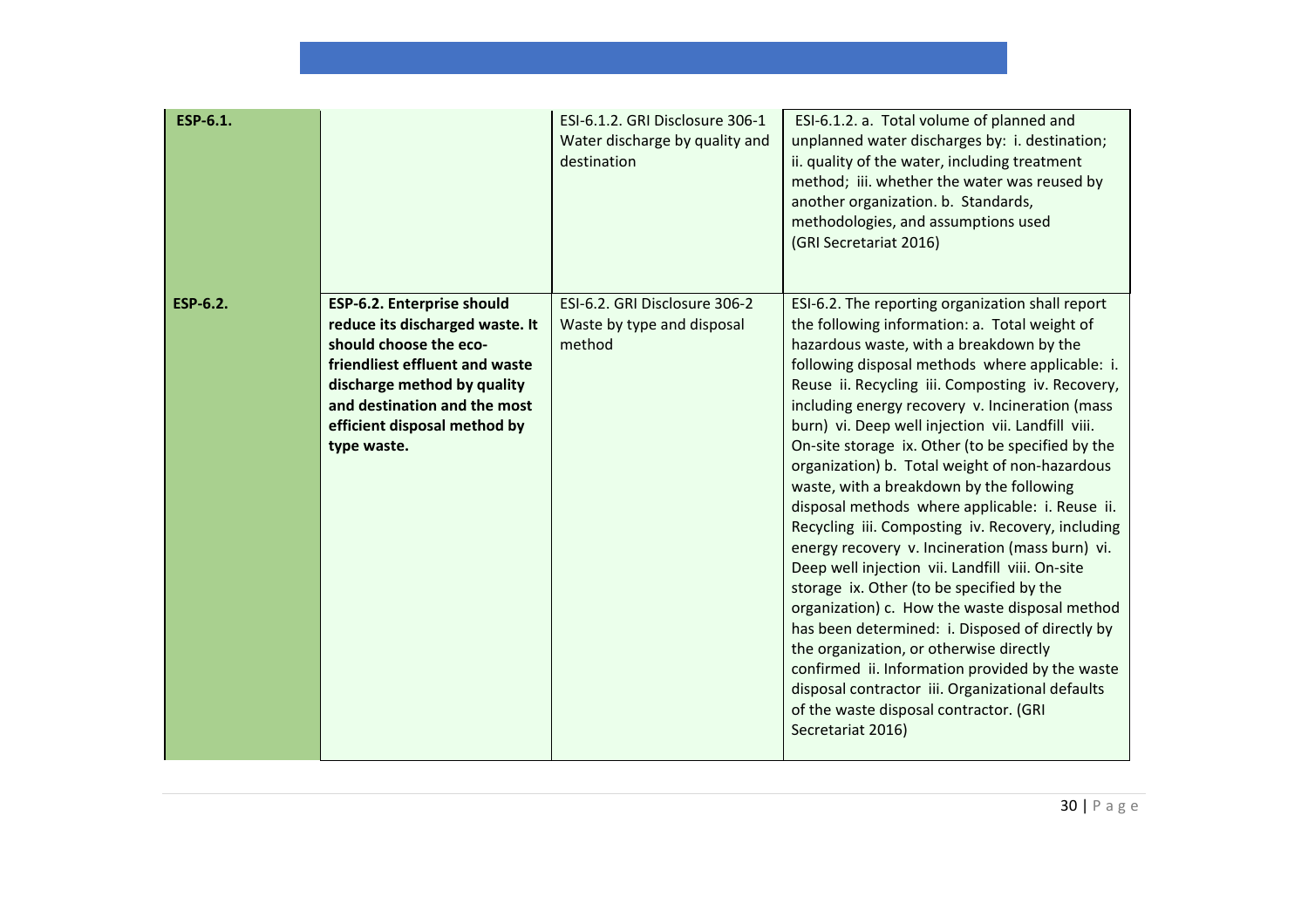| ESP-6.3.        | ESP-6.3. Significant spills must<br>be dealt by the enterprise with<br>the aim to minimize 1) the<br>number of spills, and 2) their<br>impact based on spill's<br>location, volume, and<br>material. | ESI-6.3. GRI Disclosure 306-3<br>Significant spills                                         | ESI 6.3. a. Total number and total volume of<br>recorded significant spills. b. The following<br>additional information for each spill that was<br>reported in the organization's financial<br>statements: i. Location of spill; ii. Volume of<br>spill; iii. Material of spill, categorized by: oil<br>spills (soil or water surfaces), fuel spills (soil or<br>water surfaces), spills of wastes (soil or water<br>surfaces), spills of chemicals (mostly soil or<br>water surfaces), and other (to be specified by<br>the organization). c. Impacts of significant spills.<br>(GRI Secretariat 2016) |
|-----------------|------------------------------------------------------------------------------------------------------------------------------------------------------------------------------------------------------|---------------------------------------------------------------------------------------------|---------------------------------------------------------------------------------------------------------------------------------------------------------------------------------------------------------------------------------------------------------------------------------------------------------------------------------------------------------------------------------------------------------------------------------------------------------------------------------------------------------------------------------------------------------------------------------------------------------|
| <b>ESP-6.4.</b> | <b>ESP-6.4. Transportation of</b><br>hazardous waste should be<br>minimized.                                                                                                                         | ESI-6.4. GRI Disclosure 306-4<br>Transport of hazardous waste                               | ESI-6.4. a. Total weight for each of the<br>following: i. Hazardous waste transported ii.<br>Hazardous waste imported iii. Hazardous waste<br>exported iv. Hazardous waste treated b.<br>Percentage of hazardous waste shipped<br>internationally. c. Standards, methodologies,<br>and assumptions used<br>(GRI Secretariat 2016)                                                                                                                                                                                                                                                                       |
| <b>ESP-6.5.</b> | <b>ESP-6.5. Water bodies affected</b><br>by water discharge ESP and/or<br>runoff should be minimized<br>and reduced.                                                                                 | ESI-6.5. GRI Disclosure 306-5<br>Water bodies affected by water<br>discharges and/or runoff | ESI-6.5. a. Water bodies and related habitats<br>that are significantly affected by water<br>discharges and/or runoff, including information<br>on: i. the size of the water body and related<br>habitat; ii. whether the water body and related<br>habitat is designated as a nationally or<br>internationally protected area; iii. the<br>biodiversity value, such as total number of<br>protected species. (GRI Secretariat 2016)                                                                                                                                                                    |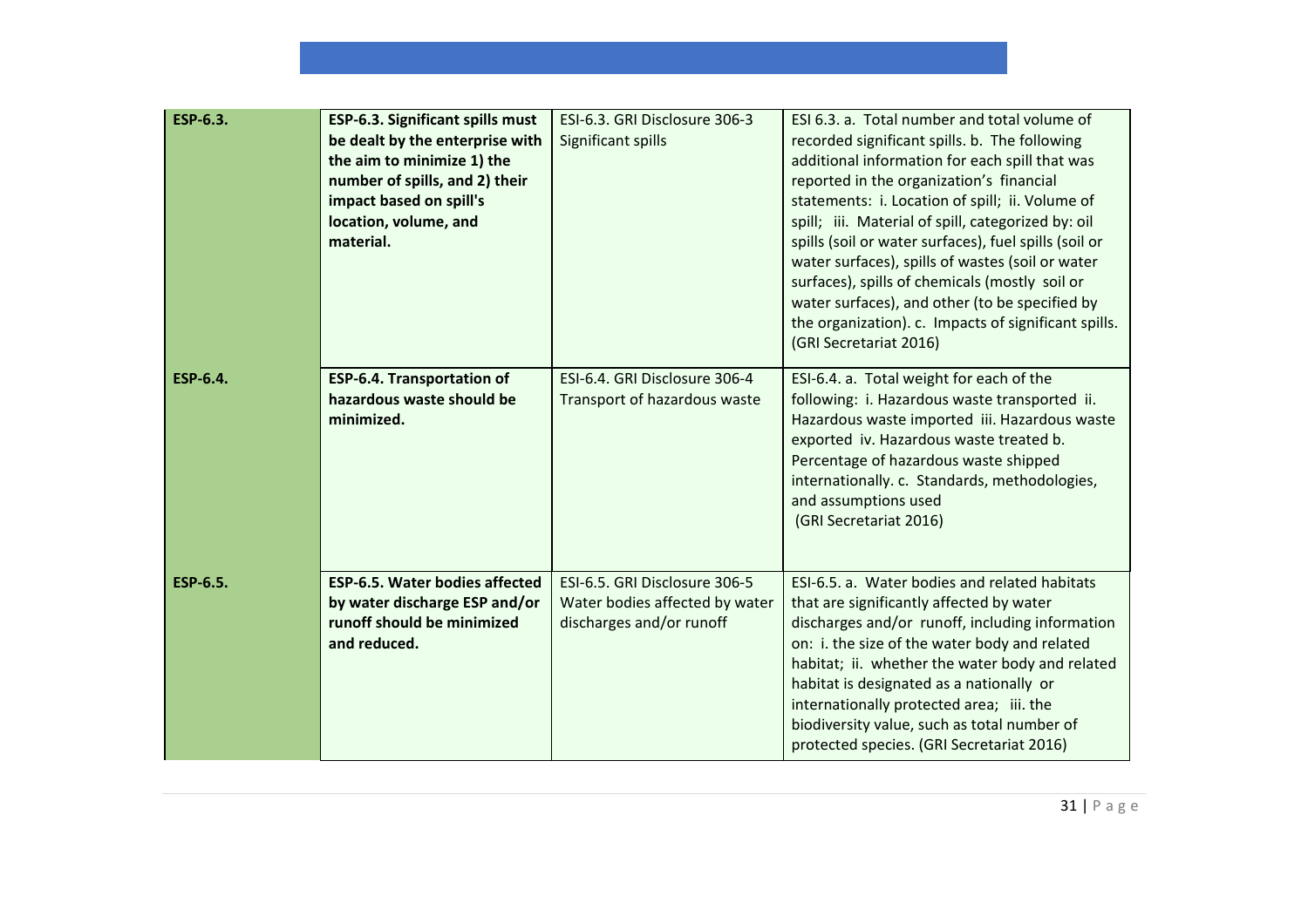| <b>ESP 7: EMISSIONS INTO AIR PRINCIPLE</b> |                                                                                                                                                                                                                                                                                                 |                                                                                        |                                                                                                                                                                                                                                                                                                                                                                                                                                                                                                                                                                                                                                                                                                                                                                                                                                                                                                                                               |
|--------------------------------------------|-------------------------------------------------------------------------------------------------------------------------------------------------------------------------------------------------------------------------------------------------------------------------------------------------|----------------------------------------------------------------------------------------|-----------------------------------------------------------------------------------------------------------------------------------------------------------------------------------------------------------------------------------------------------------------------------------------------------------------------------------------------------------------------------------------------------------------------------------------------------------------------------------------------------------------------------------------------------------------------------------------------------------------------------------------------------------------------------------------------------------------------------------------------------------------------------------------------------------------------------------------------------------------------------------------------------------------------------------------------|
| <b>ESP-7.1.</b>                            | <b>ESP-7.1. Enterprises should</b><br>reduce and minimize both<br>direct and indirect greenhouse<br>gas (GHG) emissions and their<br>intensity, including ozone-<br>depleting substances (ODS),<br>and nitrogen oxides (NOX) and<br>sulfur oxides (SOX), and other<br>significant air emissions | ESI-7.1.1. GRI Disclosure 305-1<br>Direct (Scope 1) GHG emissions<br>; OECD; ISO 14000 | ESI-7.1.1. a. Gross direct (Scope 1) GHG<br>emissions in metric tons of CO2 equivalent. b.<br>Gases included in the calculation; whether CO2,<br>CH4, N2O, HFCs, PFCs, SF6, NF3, or all. c.<br>Biogenic CO2 emissions in metric tons of CO2<br>equivalent. d. Base year for the calculation, if<br>applicable, including: i. the rationale for<br>choosing it; ii. emissions in the base year; iii.<br>the context for any significant changes in<br>emissions that triggered recalculations of base<br>year emissions. e. Source of the emission<br>factors and the global warming potential (GWP)<br>rates used, or a reference to the GWP source. f.<br>Consolidation approach for emissions; whether<br>equity share, financial control, or operational<br>control. g. Standards, methodologies,<br>assumptions, and/or calculation tools used. This<br>approach applies to following GHG<br>measurements as well. (GRI Secretariat 2016) |
|                                            |                                                                                                                                                                                                                                                                                                 | ESI-7.1.2. GRI Disclosure 305-2<br>Energy indirect (Scope 2) GHG<br>emissions          | ESI-7.1.2. a. Gross location-based energy<br>indirect (Scope 2) GHG emissions in metric tons<br>of CO2 equivalent. b. I f applicable, gross<br>market-based energy indirect (Scope 2) GHG<br>emissions in metric tons of CO2 equivalent. c.<br>If available, the gases included in the calculation;<br>whether CO2, CH4, N2O, HFCs, PFCs, SF6, NF3,<br>or all. (GRI Secretariat 2016)                                                                                                                                                                                                                                                                                                                                                                                                                                                                                                                                                         |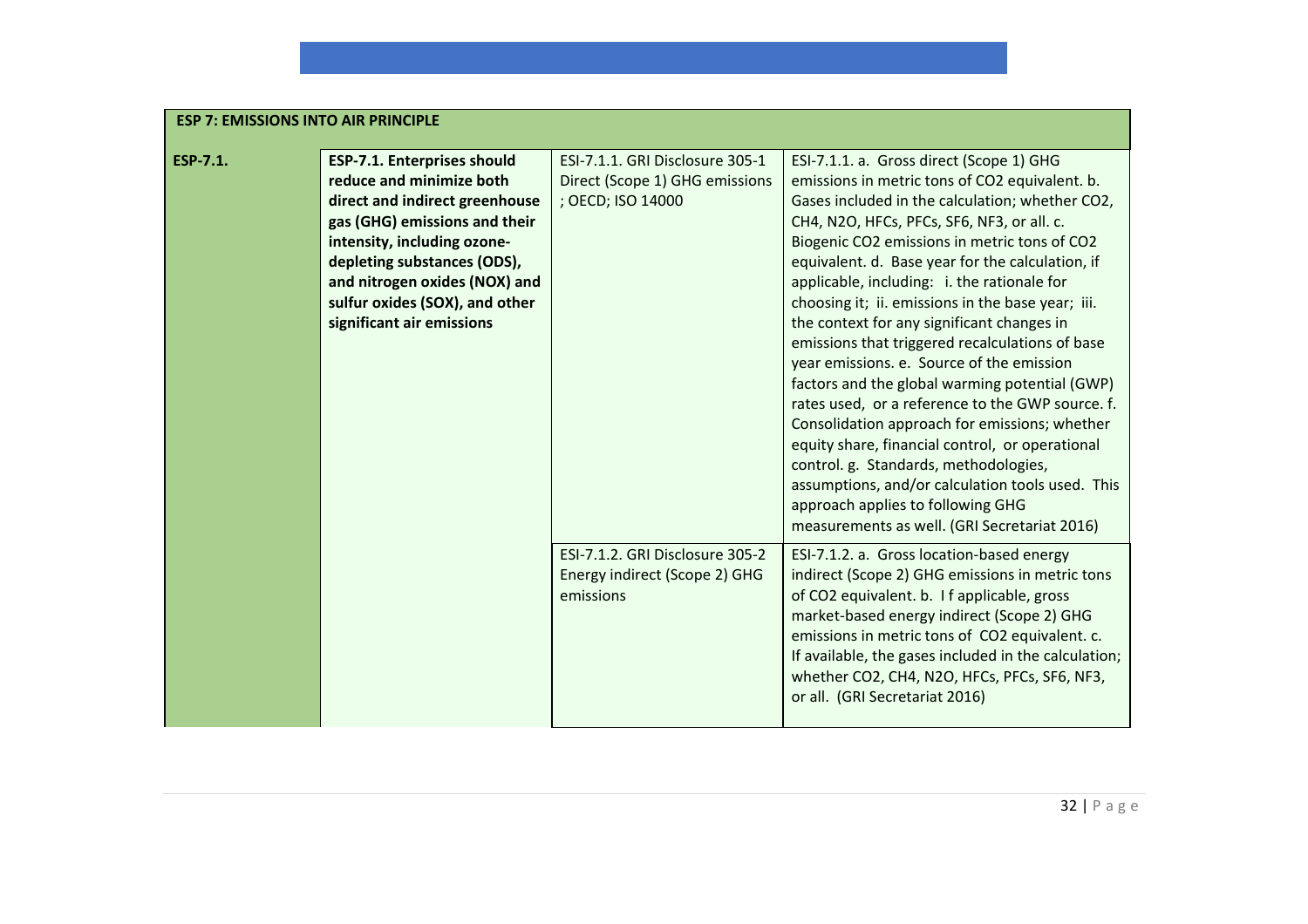| ESI-7.1.3. GRI Disclosure 305-3<br>Other indirect (Scope 3) GHG<br>emissions | ESI-7.1.3. a. Gross other indirect (Scope 3) GHG<br>emissions in metric tons of CO2 equivalent. b. I<br>f available, the gases included in the calculation;<br>whether CO2, CH4, N2O, HFCs, PFCs, SF6, NF3,<br>or all. c. Biogenic CO2 emissions in metric tons<br>of CO2 equivalent. d. Other indirect (Scope 3)<br>GHG emissions categories and activities included<br>in the calculation. (GRI Secretariat 2016)                                                                                                                             |
|------------------------------------------------------------------------------|-------------------------------------------------------------------------------------------------------------------------------------------------------------------------------------------------------------------------------------------------------------------------------------------------------------------------------------------------------------------------------------------------------------------------------------------------------------------------------------------------------------------------------------------------|
| ESI-7.1.4. GRI Disclosure 305-4<br><b>GHG emissions intensity</b>            | ESI-7.1.3. a. GHG emissions intensity ratio for<br>the organization. b. Organization-specific<br>metric (the denominator) chosen to calculate<br>the ratio. c. Types of GHG emissions included in<br>the intensity ratio; whether direct (Scope 1),<br>energy indirect (Scope 2), and/or other indirect<br>(Scope 3). d. Gases included in the calculation;<br>whether CO2, CH4, N2O, HFCs, PFCs, SF6, NF3,<br>or all. (GRI Secretariat 2016)                                                                                                   |
| ESI-7.1.5 GRI Disclosure 305-5<br><b>Reduction of GHG emissions</b>          | ESI-7.1.5. a. G HG emissions reduced as a direct<br>result of reduction initiatives, in metric tons of<br>CO2 equivalent. b. Gases included in the<br>calculation; whether CO2, CH4, N2O, HFCs, PFCs,<br>SF6, NF3, or all. c. Base year or baseline,<br>including the rationale for choosing it. d.<br>Scopes in which reductions took place; whether<br>direct (Scope 1), energy indirect (Scope 2),<br>and/or other indirect (Scope 3). e. Standards,<br>methodologies, assumptions, and/or calculation<br>tools used. (GRI Secretariat 2016) |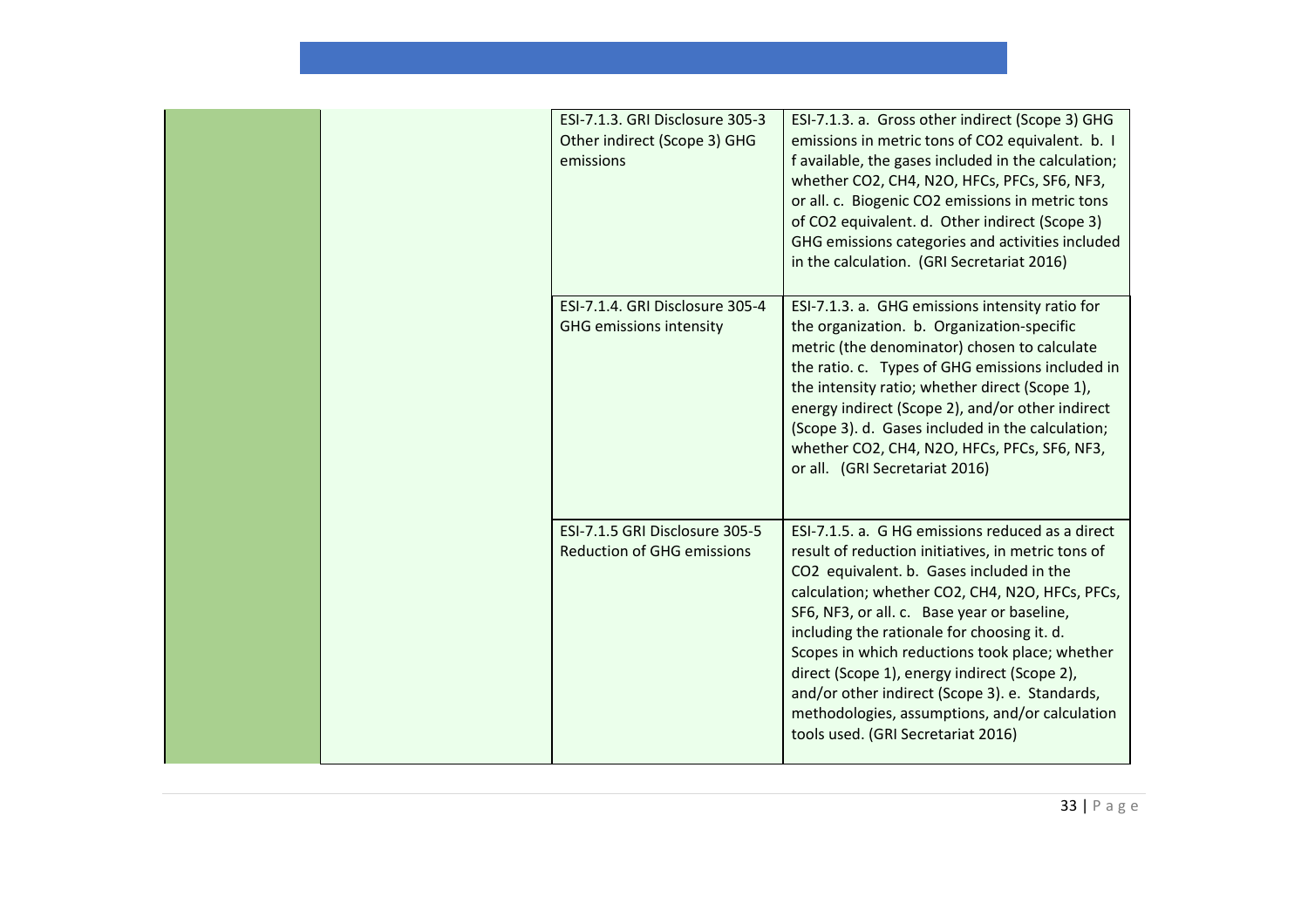| <b>ESP-7.2.</b> | <b>ESP-7.2. If GHG emission is</b><br>unavoidable, an enterprise<br>should strive to develop a CO2<br>offset to mitigate unavoidable<br>emissions.                                                                 | ESI-7.2. GHG Emission<br>mitigation through offsetting,<br>green tariffs and other<br>instruments                                                                                      | ESI-7.2. a. Carbon offsets/credits. b. Green<br>tariffs/RECs                                                                                                                                                                                                                                                                                                                                                                                                                                                                                                                                                                                                                                                                                                                                                                                                                                                                                                                                                                                                                                                   |
|-----------------|--------------------------------------------------------------------------------------------------------------------------------------------------------------------------------------------------------------------|----------------------------------------------------------------------------------------------------------------------------------------------------------------------------------------|----------------------------------------------------------------------------------------------------------------------------------------------------------------------------------------------------------------------------------------------------------------------------------------------------------------------------------------------------------------------------------------------------------------------------------------------------------------------------------------------------------------------------------------------------------------------------------------------------------------------------------------------------------------------------------------------------------------------------------------------------------------------------------------------------------------------------------------------------------------------------------------------------------------------------------------------------------------------------------------------------------------------------------------------------------------------------------------------------------------|
|                 | <b>ESP 8: IMPACT ON BIODIVERSITY PRINCIPLES (H)</b>                                                                                                                                                                |                                                                                                                                                                                        |                                                                                                                                                                                                                                                                                                                                                                                                                                                                                                                                                                                                                                                                                                                                                                                                                                                                                                                                                                                                                                                                                                                |
| <b>ESP-8.1.</b> | <b>ESP-8.1. Enterprise should</b><br>limit the number of<br>operational sites owned,<br>leased, managed in, or<br>adjacent to, protected areas<br>and areas of high biodiversity<br>value outside protected areas. | ESI-8.1. GRI Disclosure 304-1<br>Operational sites owned,<br>leased, managed in, or adjacent<br>to, protected areas and areas<br>of high biodiversity value<br>outside protected areas | ESI-8.1. a. F or each operational site owned,<br>leased, managed in, or adjacent to, protected<br>areas and areas of high biodiversity value<br>outside protected areas, the following<br>information: i. Geographic location; ii.<br>Subsurface and underground land that may be<br>owned, leased, or managed by the organization;<br>iii. Position in relation to the protected area (in<br>the area, adjacent to, or containing portions of<br>the protected area) or the high biodiversity<br>value area outside protected areas; iv. Type of<br>operation (office, manufacturing or production,<br>or extractive); v. Size of operational site in km2<br>(or another unit, if appropriate); vi.<br>Biodiversity value characterized by the attribute<br>of the protected area or area of high biodiversity<br>value outside the protected area (terrestrial,<br>freshwater, or maritime ecosystem); vii.<br>Biodiversity value characterized by listing of<br>protected status (such as IUCN Protected Area<br>Management Categories, Ramsar Convention,<br>national legislation). (GRI Secretariat 2016) |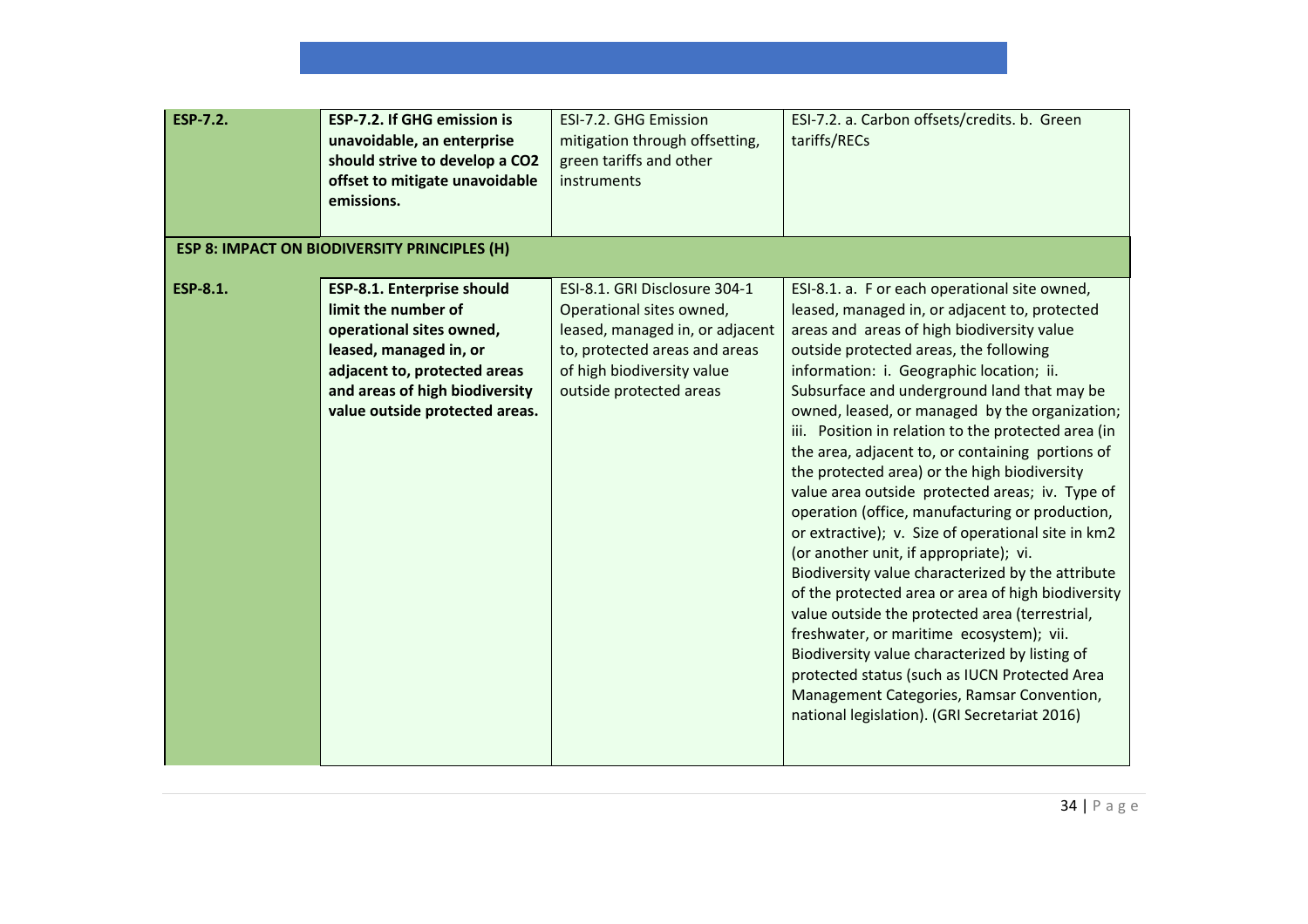| <b>ESP-8.2.</b> | ESP-8.2. Enterprise must avoid<br>making significant negative<br>impacts on biodiversity<br>through its activities, products<br>and/or servicies                                                                          | ESI-8.2.GRI Disclosure 304-2<br>Significant impacts of activities,<br>products, and services on<br>biodiversity | ESI-8.2. a. Nature of significant direct and<br>indirect impacts on biodiversity with reference<br>to one or more of the following: i.<br>Construction or use of manufacturing plants,<br>mines, and transport infrastructure; ii.<br>Pollution (introduction of substances that do not<br>naturally occur in the habitat from point and<br>non-point sources); iii. Introduction of invasive<br>species, pests, and pathogens; iv. Reduction of<br>species; v. Habitat conversion; vi. Changes in<br>ecological processes outside the natural range of<br>variation (such as salinity or changes in<br>groundwater level). b. Significant direct and<br>indirect positive and negative impacts with<br>reference to the following: i. Species affected;<br>ii. Extent of areas impacted; iii. Duration of<br>impacts; iv. Reversibility or irreversibility of the<br>impacts. (GRI Secretariat 2016) |
|-----------------|---------------------------------------------------------------------------------------------------------------------------------------------------------------------------------------------------------------------------|-----------------------------------------------------------------------------------------------------------------|-------------------------------------------------------------------------------------------------------------------------------------------------------------------------------------------------------------------------------------------------------------------------------------------------------------------------------------------------------------------------------------------------------------------------------------------------------------------------------------------------------------------------------------------------------------------------------------------------------------------------------------------------------------------------------------------------------------------------------------------------------------------------------------------------------------------------------------------------------------------------------------------------------|
| <b>ESP-8.3.</b> | ESP-8.3. Enterprise play major<br>role regarding the protection<br>of biodiversity by increasing<br>the areas of habitats protected<br>or restored by the enterprise<br>alone or/and in partnership<br>with a third party | ESI-8.3. GRI Disclosure 304-3<br>Habitats protected or restored                                                 | ESI-8.3. a. Size and location of all habitat areas<br>protected or restored, and whether the success<br>of the restoration measure was or is approved<br>by independent external professionals. b.<br>Whether partnerships exist with third parties to<br>protect or restore habitat areas distinct from<br>where the organization has overseen and<br>implemented restoration or protection<br>measures. c. Status of each area based on its<br>condition at the close of the reporting period. d.<br>Standards, methodologies, and assumptions<br>used. (GRI Secretariat 2016)                                                                                                                                                                                                                                                                                                                      |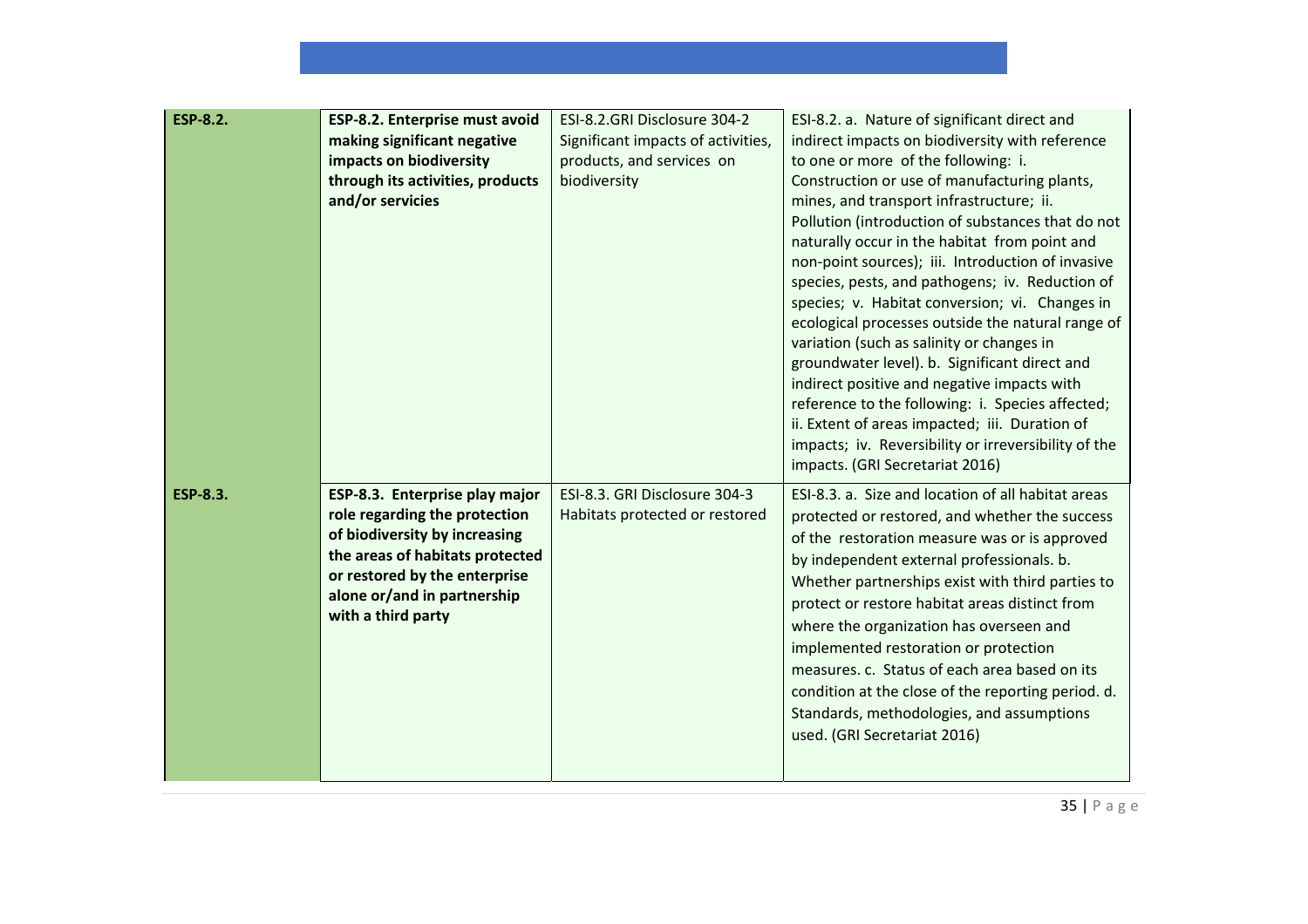| <b>ESP-8.4.</b> | ESP-8.4. Enterprises must<br>identify endangered plant and<br>animal UCN Red List Species<br>and national conservation list.<br>Species with habitats in areas<br>affected by operations and<br>where its activities pose a<br>threat to the species, and it<br>must initiate appropriate steps<br>to avoid harm and to prevent<br>the extinction of Species. | ESI-8.4. GRI Disclosure 304-4<br><b>IUCN Red List species and</b><br>national conservation list<br>species with habitats in areas<br>affected by operations | ESI-8.4.a. Total number of IUCN Red List species<br>and national conservation list species with<br>habitats in areas affected by the operations of<br>the organization, by level of extinction risk: i.<br>Critically endangered ii. Endangered iii.<br>Vulnerable iv. Near threatened v. Least<br>concern. (GRI Secretariat 2016) |
|-----------------|---------------------------------------------------------------------------------------------------------------------------------------------------------------------------------------------------------------------------------------------------------------------------------------------------------------------------------------------------------------|-------------------------------------------------------------------------------------------------------------------------------------------------------------|------------------------------------------------------------------------------------------------------------------------------------------------------------------------------------------------------------------------------------------------------------------------------------------------------------------------------------|
|                 | 9 : ENVIRONMENTALLY RESPONSIBLE BUSINESS                                                                                                                                                                                                                                                                                                                      |                                                                                                                                                             |                                                                                                                                                                                                                                                                                                                                    |
| <b>ESP-9.1.</b> | <b>ESP-9.1. Enterprises should</b><br>provide environmental<br>information and ensure<br>transparency                                                                                                                                                                                                                                                         | ESI-9.1. GRI Disclosure 102-20<br>Executive-level responsibility<br>for economic, environmental,<br>and social topics                                       | ESI-9.1 a. Whether the organization has<br>appointed an executive-level position or<br>positions with responsibility for economic,<br>environmental, and social topics. b. Whether<br>post holders report directly to the highest<br>governance body. (GRI Secretariat 2016)                                                       |
| <b>ESP-9.2.</b> | <b>ESP-9.2. Extension of UN</b><br><b>Global Compact's Principles 7-</b><br>9 through the value chain                                                                                                                                                                                                                                                         | ESI-9.2. 1. Evidence of life-cycle<br>approach in operations,<br>services and products (ISO<br>14040 and 14044)                                             | ESI-9.2.1. life cycle assessment (LCA) is a<br>standardised methodology - the standards for<br>the four main phases of an LCA (goal and scope,<br>inventory analysis, impact assessment and<br>interpretation) are provided by the International<br>Organisation for Standardisation (ISO) in ISO<br>14040 and 14044               |
|                 |                                                                                                                                                                                                                                                                                                                                                               | ESI-9.2. 2. Product design and<br>environmental performance                                                                                                 | ESI-9.2.2. % of products created with<br>application of eco-design, biomimicry,<br>sustainable product design, eco-label,<br>integrated product policy or/and LCA and %<br>products subjects of environmental<br>performance assessment (Product<br>Environmental Footprint (PEF), etc.)                                           |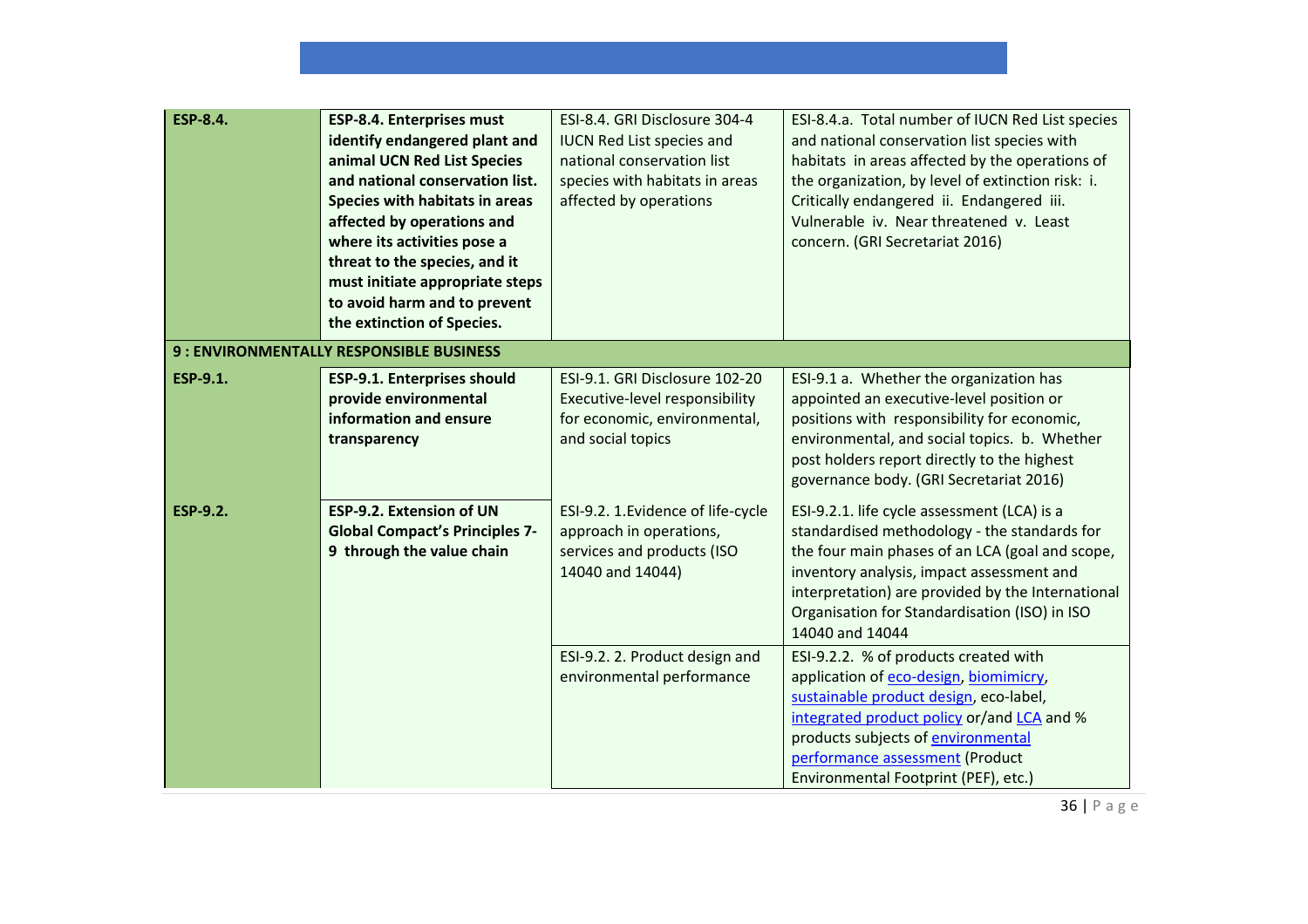| <b>ESP-9.3.</b>                                  | <b>ESP-9.3. Minimization of the</b><br>negative environmental<br>impacts in the supply chain | ESI-9.2.3. Sustainable<br>consumption and responsible<br>use of materials and products<br>ESI-9.3.1. GRI Disclosure 308-1<br>New suppliers that were<br>screened using environmental<br>criteria | ESI-9.2.3. Policies and actions taken by the<br>enterprise to promote and ensure sustainable<br>consumption and responsible use of materials<br>and products<br>ESI-9.3.1. a. Percentage of new suppliers that<br>were screened using environmental criteria. (GRI<br>Secretariat 2016)                                                                                                                                                                                                                                                                                                                                                                                                                                                 |  |  |
|--------------------------------------------------|----------------------------------------------------------------------------------------------|--------------------------------------------------------------------------------------------------------------------------------------------------------------------------------------------------|-----------------------------------------------------------------------------------------------------------------------------------------------------------------------------------------------------------------------------------------------------------------------------------------------------------------------------------------------------------------------------------------------------------------------------------------------------------------------------------------------------------------------------------------------------------------------------------------------------------------------------------------------------------------------------------------------------------------------------------------|--|--|
|                                                  |                                                                                              | ESI-9.3.2. GRI Disclosure 308-2<br>Negative environmental<br>impacts in the supply chain and<br>actions taken                                                                                    | ESI-9.3.2. a. Number of suppliers assessed for<br>environmental impacts. b. Number of suppliers<br>identified as having significant actual and<br>potential negative environmental impacts. c.<br>Significant actual and potential negative<br>environmental impacts identified in the supply<br>chain. d. Percentage of suppliers identified as<br>having significant actual and potential negative<br>environmental impacts with which<br>improvements were agreed upon as a result of<br>assessment. e. Percentage of suppliers<br>identified as having significant actual and<br>potential negative environmental impacts with<br>which relationships were terminated as a result<br>of assessment, and why. (GRI Secretariat 2016) |  |  |
| <b>ESP-9.4.</b>                                  | <b>ESP-9.4. Extended Producer</b><br><b>Responsibility to the</b><br><b>Customers</b>        | ESI-9.4.GRI Disclosure 416-1<br>Assessment of the health and<br>safety impacts of product and<br>service categories                                                                              | ESI-9.4. a. Percentage of significant product and<br>service categories for which health and safety<br>impacts are assessed for improvement. (GRI<br>Secretariat 2016)                                                                                                                                                                                                                                                                                                                                                                                                                                                                                                                                                                  |  |  |
| <b>ESP 10: ADOPT CIRCULAR ECONOMY PRINCIPLES</b> |                                                                                              |                                                                                                                                                                                                  |                                                                                                                                                                                                                                                                                                                                                                                                                                                                                                                                                                                                                                                                                                                                         |  |  |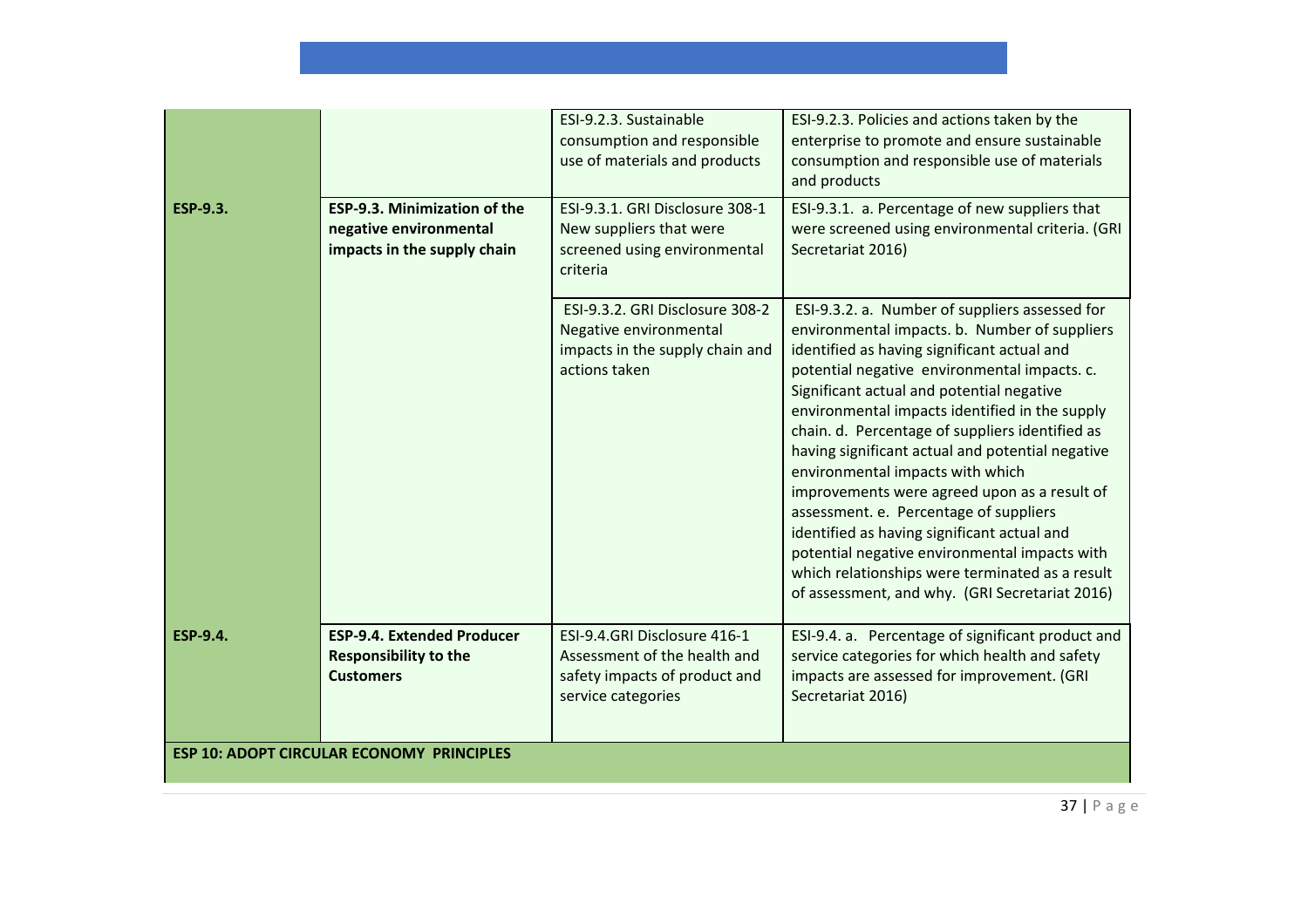| ESP-10.1. | ESP-10.1. Enterprises should<br>adopt a circular economy (CE)<br>perspective and approach | ESI-10.1.1. Evidence of CE<br>approach in operations,<br>product development and<br>services  | ESI-10.1.1. Apply Circular Economy Toolkit<br>developed at the University of Cambridge<br>(Evans and Bocken 2013) which provides a web<br>interface and<br>a range of questions covering the product<br>lifecycle |
|-----------|-------------------------------------------------------------------------------------------|-----------------------------------------------------------------------------------------------|-------------------------------------------------------------------------------------------------------------------------------------------------------------------------------------------------------------------|
|           |                                                                                           | ESI-10.1.2. Material Circularity<br>Indicator (MCI)                                           | ESI-10.1.2. Apply MCI Methodology based on<br>Ellen MacArthur Foundation Circular Design<br>Guide (Ellen MacArthur Foundation.2015)                                                                               |
|           |                                                                                           | ESI-10.1.3. CE Complimentary<br>Risk (toxicity; scarcity; etc.) and<br>Impact (energy; water) | ESI-10.1.3. Apply Materiality Circularity Indicator<br>(MCI) Methodology based on Circular Design<br>Guide (Ellen MacArthur Foundation.2015)                                                                      |
| ESP-10.2. | <b>ESP-10.2. Enterprises should</b><br>adopt self-regulation and<br>control               | ESI-10.2. Env Management<br>systems and policies in place<br>GRI Secretariat.2016)            | ESI-10.2. See GRI Standard GRI 103                                                                                                                                                                                |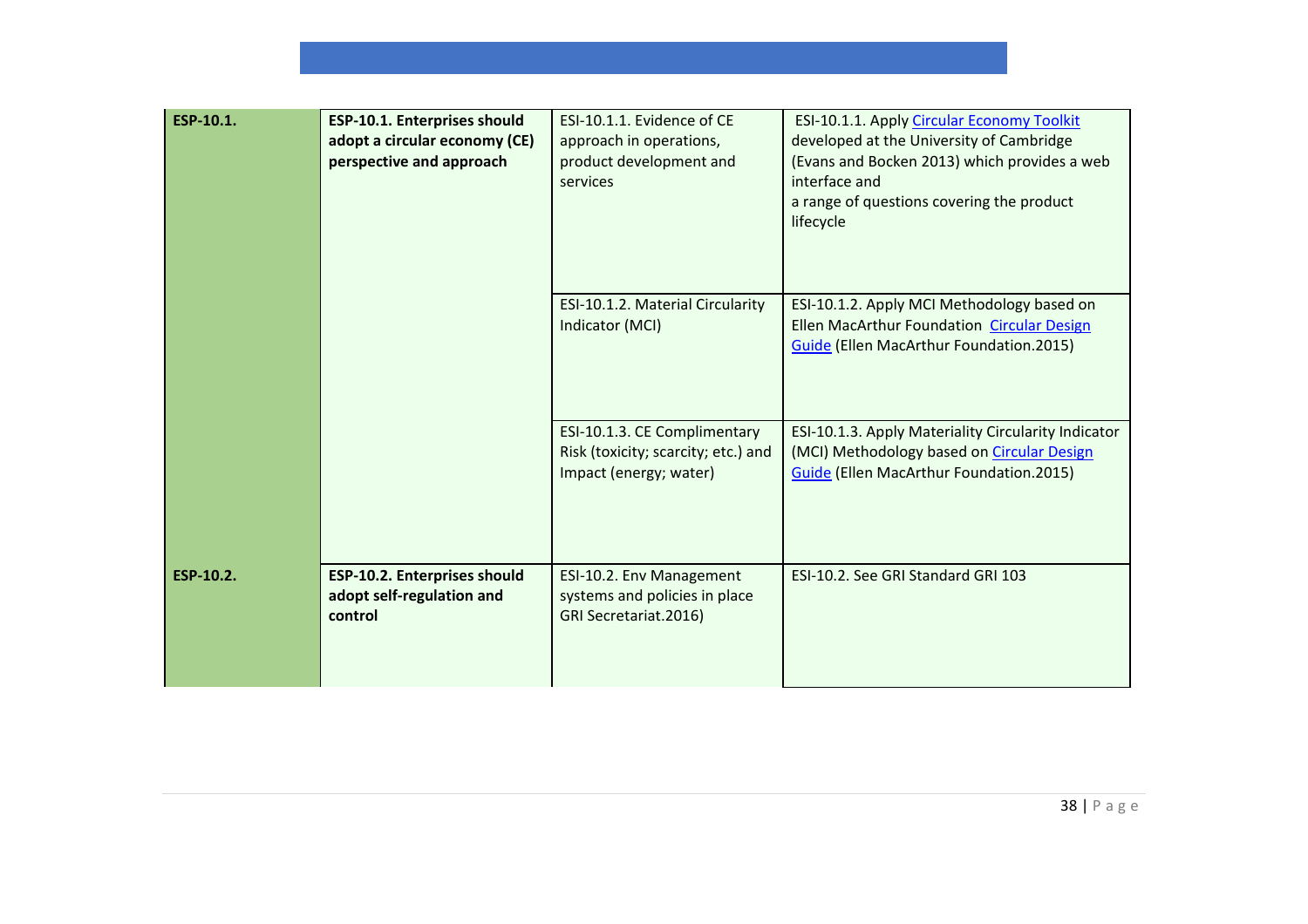| ESP-10.3. | <b>ESP-10.3. Enterprises should</b><br>measure in order to improve.                                                                            | ESI-10.3. Reporting process set<br>up, materiality applied and<br>reporting disclosures defined,<br>measurement systems set up,<br>data collection, analysis,<br>reporting, decision-making and<br>information loop for<br>improvement set up (GRI<br>Secretariat 2016) | ESI-10.3. See GRI Standard General Disclosures<br>102                                                                                                                                                                                                                                                                                                                                                                                                                                                   |
|-----------|------------------------------------------------------------------------------------------------------------------------------------------------|-------------------------------------------------------------------------------------------------------------------------------------------------------------------------------------------------------------------------------------------------------------------------|---------------------------------------------------------------------------------------------------------------------------------------------------------------------------------------------------------------------------------------------------------------------------------------------------------------------------------------------------------------------------------------------------------------------------------------------------------------------------------------------------------|
| ESP-10.4. | <b>ES-10.4. Enterprises should</b><br>take into account the<br>environmental needs and<br>expectations of interested<br>parties (stakeholders) | ES-10.4. Stakeholder<br>consultations and engagement<br>re environmental performance,<br>impacts, strategy and<br>commitments/targets (GRI<br>Secretariat.2016)                                                                                                         | ES-10.4. See GRI Standard General Disclosures<br>102 stakeholder mapping, consultations,<br>engagement                                                                                                                                                                                                                                                                                                                                                                                                  |
| ESP-10.5. | ES-10.5. Enterprises should get<br>involved in addressing the<br>local and global environmental<br>challenges                                  | ES-10.5. Company strategy and<br>commitments re<br>sustainability/environment<br>(GRI Secretariat.2016)                                                                                                                                                                 | ES-10.5. See GRI Standard General Disclosures<br>GRI-102                                                                                                                                                                                                                                                                                                                                                                                                                                                |
| ESP-10.6. | <b>ES-10.6. Businesses should</b><br>encourage the development<br>and diffusion of<br>environmentally friendly<br>technologies                 | ES-10.6. Eco-innovation (UM-<br><b>MERIT. 2007)</b>                                                                                                                                                                                                                     | ES-10.6. Introduced pollution control, recycling<br>technologies; technologies for new or improved<br>products or services that are more<br>environmentally friendly than those already on<br>the market; new or improved<br>processes with environmental benefits;<br>organisational innovations such as<br>environmental reports, audits, or management<br>programmes; new or improved delivery,<br>transport, or distribution systems for products<br>or services, with environmental benefits, etc. |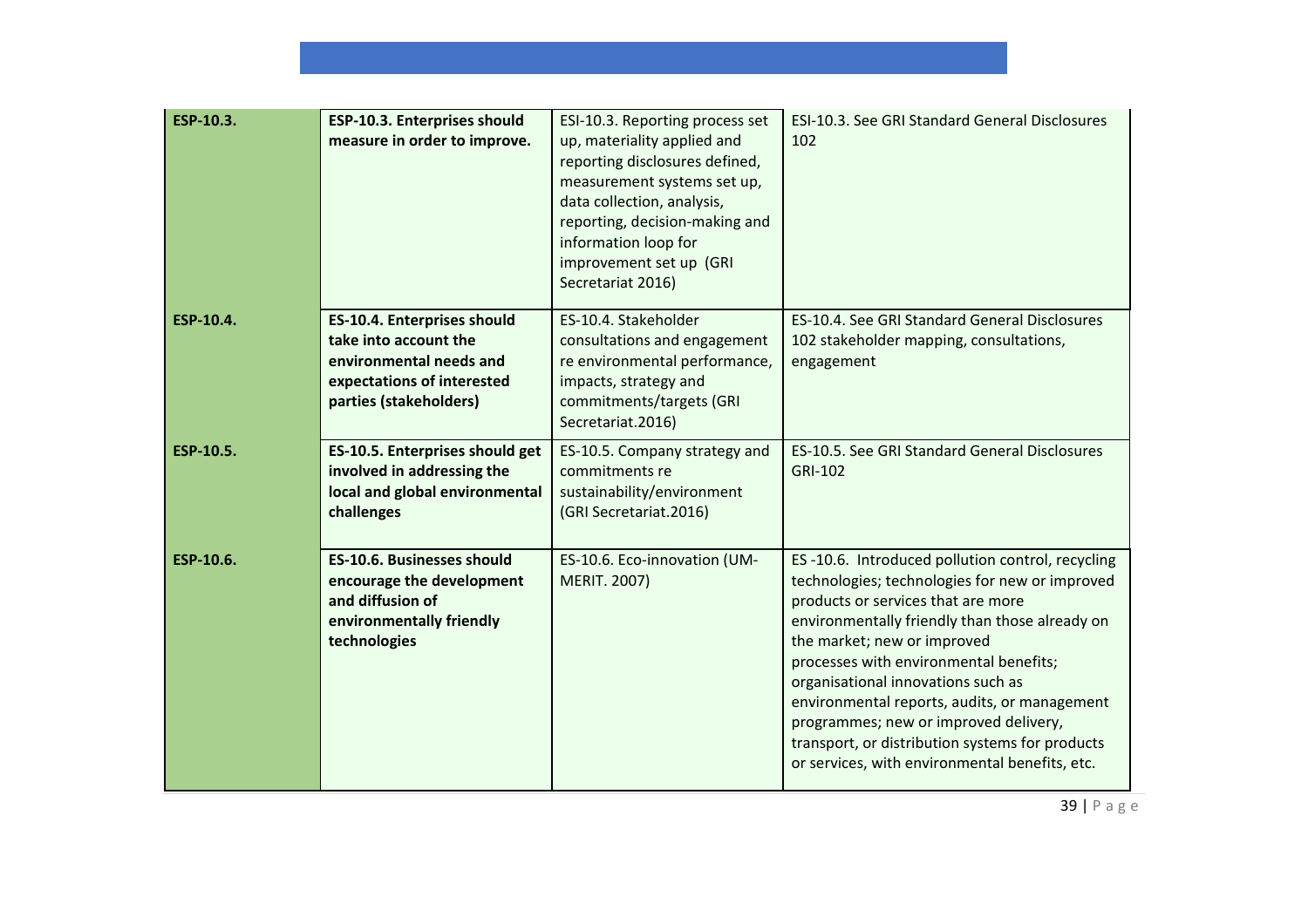# VIII. Annexes

# Annex 1: Case Studies of Enterprises that Illustrate HCBM Environmental Principles

This section of the paper will illustrate how some large enterprises have already began adjusting their business philosophy, policies, and practices to align with HCBM Environmental Principles, often in an integrated approach that encompasses other Principles within the HCBM Model. The focus will be on extractive industries (oil, gas, minerals), often thought of as one the most impactful businesses on the environment with accompanying social impact on communities where they operate. These large actors in the industry working in multiple countries around the world, conflict zone often in impoverished communities with little legal or rights representation.

#### Large Enterprises Aligning with HCBM Environment Sustainability Principles

Extractive industries have long been under scrutiny from governments, environmental groups and communities where they operate, for environmental pollution and degradation. Their operations also bring a range of new social issues to communities of operation, and for some benefits from jobs, business and supply chain opportunities to meet the needs of oil operation workers. For those industries that extract and process hydrocarbons (oil, gas, coal, etc.) it has been accepted by the scientific community, that emissions from extraction and use of these fuels are one of the major contributors to greenhouse gases that has led to climate change.

 Corporate Social Responsibility (CSR) reporting that encompasses social, environmental, governance and ethical issues has been on a rise alongside respect of national laws and multilateral treaties and conventions for enterprises and business to adhere. Greater social awareness of the role business plays in addressing environmental and social needs, alongside economic benefits, has moved the extractive industry sector, and many other sectors, to embrace an approach that address environment, social, economic, integrity and ethical issues in an overall framework for the company. These generally include stakeholder relations and governance policies and action, supported by an overall company Code of Ethics and policies on Anti-Corruption.

Enterprise's sustainability policies and CSR reporting addresses environment both at the local and operational site context, but also within a global context that address role and actions the company will take towards reducing the impacts of climate change. Social well-being and development issues, such as health and education are addressed alongside local economic issues of skills development for hire of local workers, to purchase of local content and procurement of materials, goods and food from the community. These companies begin to illustrate some of the Environmental Principles of a Human Centered Business Model (HCBM) and examine how extractive industries influence and can create value within the business ecosystem they operate.

The cases we selected are: the Italian integrated energy company, Ente Italiano Idrocarburi (ENI or Eni) S.p.A.*"an Italian company with a worldwide presence*" and TOTAL (France) a global energy company in oil and gas. Specifically, we are interested at areas of the HCBM Environment Sustainability Principles (ESP) that these enterprises are already taking actions and illustrate good example of acting within these Principles. We also look at where the enterprises are taking an integrated approach and have policies and programs address HCBM Principles in social, ethical and integrity. The selection of these corporate case studies doesn't imply endorsement nor critic of the enterprises, but rather a means to illustrate how some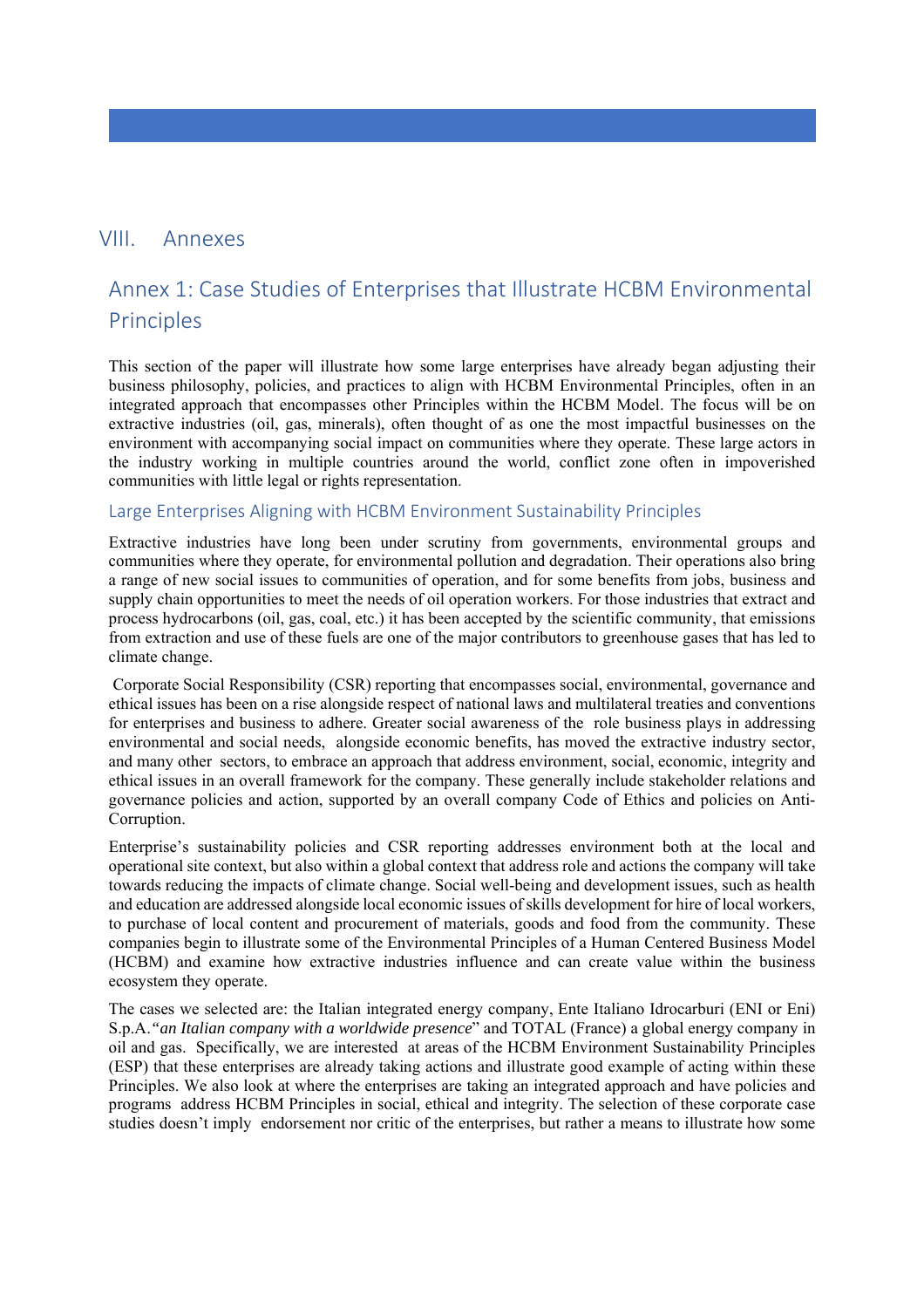companies are practicing key principles of the Human Centered Business Model. In addition, we also examine the Small to Medium enterprise sector, the challenges SMEs face participating in the opportunities offered by Green, and Circular economies, or participating in supply chains with these requirements, and successes by working, together with government, larger industries and supporting nongovernmental actors in promoting eco-innovation.

This paper looks at, climate strategy and safeguards to biodiversity and ecosystem Within these efforts these enterprises also contribute to developing a Green Economy and responsible business through research and innovation in renewable energy, carbon capture, and more efficiency in energy, water and other critical resources. In protecting biodiversity, they address key environmental principles which also effect social well-being.

# ENI S.p.A. Company Overview

The Italian energy and chemical company, ENI S.p.A. has a long history dating back to 1926. ENI is one of the global oil and gas super-players – operating in 71 countries worldwide and employing around 33,000 people. As of March 31, 2018, the company's market capitalization was calculated at \$64 billion. Eni is consistently ranked among the top 150 companies on the Fortune Global 500 list according to revenue. In 2016, the company was listed in 65th place. Eni has operations in oil and gas exploration, production, refining and selling operations, electricity and chemistry.

#### Upstream

Upstream refers to ENI's onshore and offshore projects, from choosing oil exploration blocks and drilling wells through to the hydrocarbon production operations. The strengthening of the Upstream business is one of the key elements of the new Eni strategy.

#### Midstream and downstream

Midstream refers to activities associated with the transportation and storage of hydrocarbons; downstream includes oil refining and distribution.

ENI's new strategy involves restructuring this sector to improve its efficiency and productivity. Biorefineries and green chemistry underpin Eni's green economy. The Midstream sector brings together the work of the Gas, LNG (liquefied natural gas), Power and Trading business units, all of which report to the Gas & LNG Marketing and Power management and are increasingly being integrated into the Upstream sector. The Downstream sector, meanwhile, encompasses gas and power retail activities via the company Eni gas e luce**.** 

#### ENI global operations

ENI has an integrated approach to contributing to the development of the countries in which the company works. Their approach dates to the founder Enrico Mattei's view that oil-producing countries should be self-sufficient in terms of their energy supplies and seeks to improve access to energy in the countries in which it operates. ENI's corporate communications note an approach:

*"that establishes an equal relationship with oil-producing countries, creating the basis for a model of responsible economic development." "ENI today aims to help producing countries become independent in energy supply through dialogue and respect for cultures."*

#### Political/Legal Issues

 "ENI's ownership of domestic gas transportation had long been under attack from the European Commission. In 2012, under Mario Monti, the Italian government make it clear that Eni would have to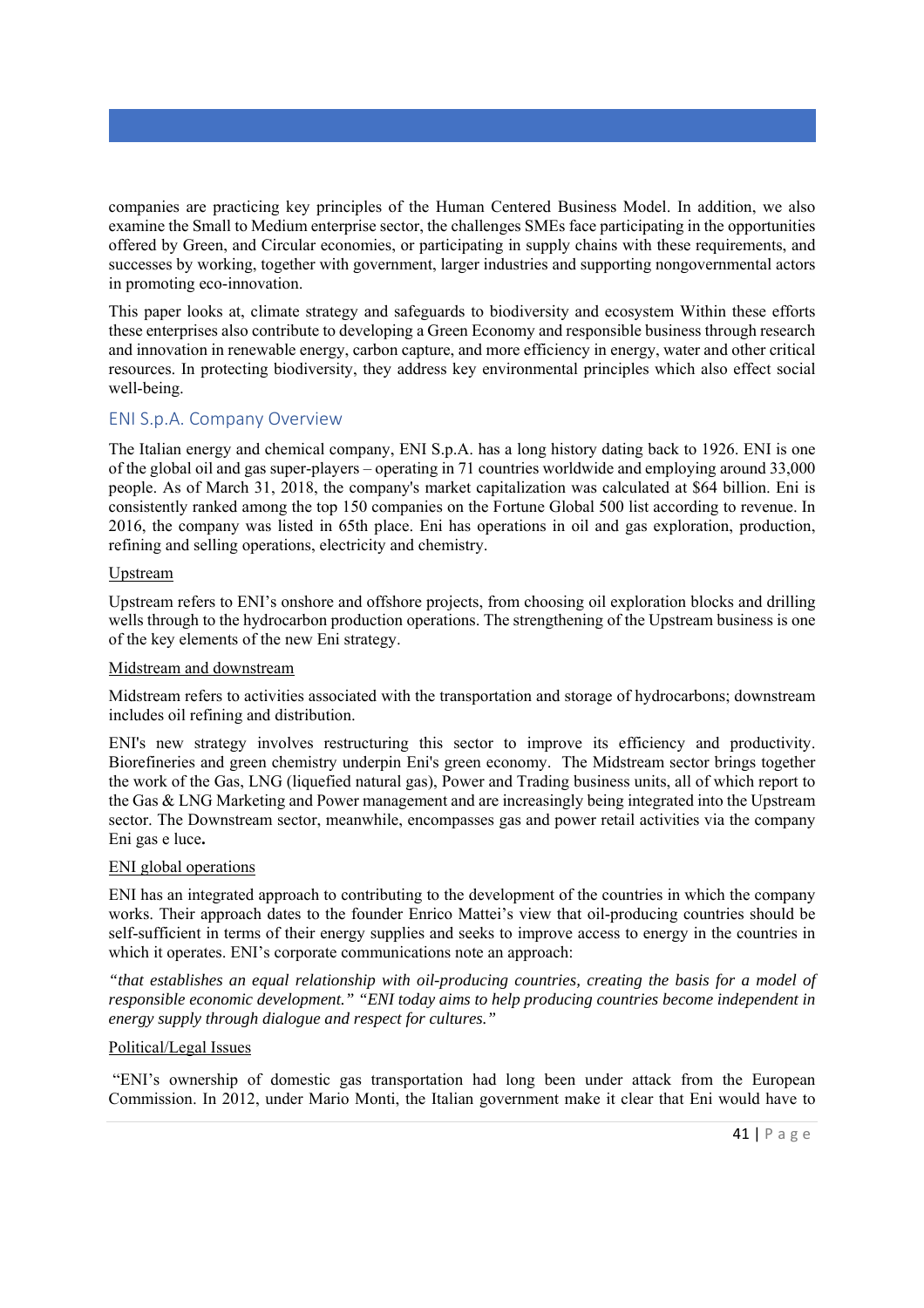relinquish its 52% ownership of SNAM Rete Gas, the gas network owner. The European Commission had also pressured Eni to sell its ownership stakes in several international pipelines on the basis that it had limited competition in the Italian gas market by restricting third-party access" (Grant, 579).

With environmental awareness becoming much more important among the social issues, ENI came under attack by environmental groups for "the company's lack of investment in renewable energy sources and concerned over the environmental consequences of individual projects – most notably ENI's tar sand project in Congo" (Grant, 580).

Since2017, Friends of the Earth Nigeria and Friends of the Earth Europe have been supporting the community of Ikebiri for their court case against ENI in Milan, Italy, seeking clean-up and compensation for the pollution that ENI has brought to their land in the Niger Delta. The Ikebiri community comprises several villages in the State of Bayelsa, Nigeria. The community's main economic activities include palmwine tapping, canoe carving, fishing, farming, animal trapping and traditional medical practices. Nigeria is calling for adequate compensation and clean-up of an oil spill dating back to 2010, which has yet to be addressed. *"The Italian oil giant ENI, which operates in Nigeria through its subsidiary Nigerian Agis Oil Company (NAOC), is responsible for the spill, caused by equipment failure" as stated by.* The King of Ikebiri, plaintiff, and the lawyers representing them are Luca Saltalamacchia.

### **ENI sustainability strategy**

ENI's overall sustainability strategy includes:

- ENI draws inspiration from fairness, transparency, honesty and integrity principles, adopting the highest standards and international guidelines when managing its activities, in every operating context.
- ENI considers sustainability as an engine of a continuous improvement process that guarantees achievements over time and strengthens economic performance and reputation.
- ENI is engaged in a wide range of activities that are aimed at promoting the respect of people and their rights, of the environment and, more generally, of the widespread interests of collectivities that reside where Eni works.
- ENI undertakes to conduct its activities by considering the stakeholders' interests, being aware that the creation of reciprocal value is possible through dialogue and the sharing of objectives.

#### *ENI's sustainability model:*

*To operate in a sustainable manner means to create value for stakeholders, and to use resources so that the needs of future generations will not be compromised, respecting people, the environment and the society.* 

It contains sections on policies and commitments for:

- Stakeholder relations
- Human Rights
- Relations with communities and contributions to local development
- Climate strategy
- Safeguarding biodiversity and the ecosystem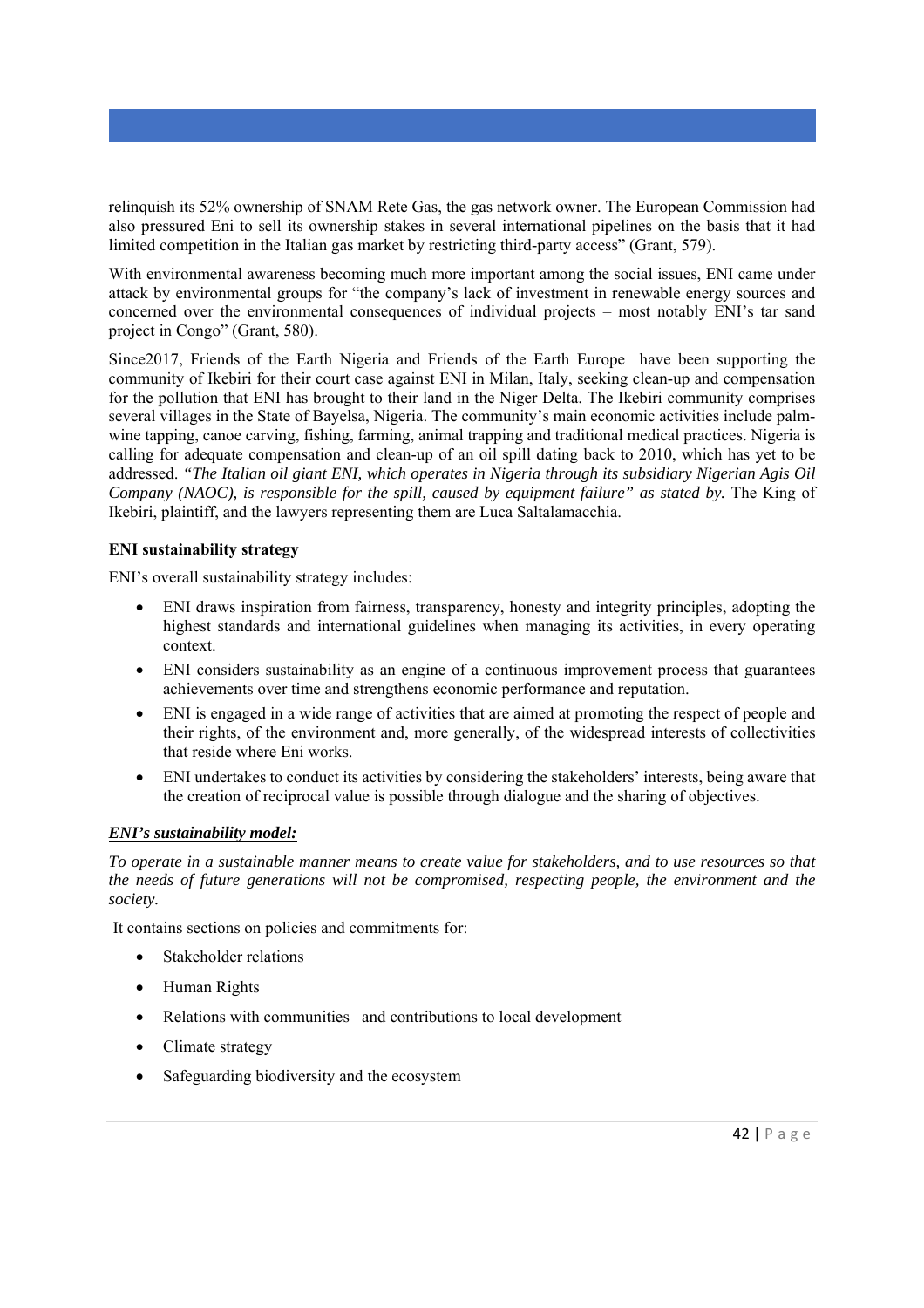- ENI contributes, through its activities, to a sustainable development of the countries where it operates, creating opportunities for local people and companies.
- ENI guarantees the sustainability of its activities by applying a model that crosscuts all processes and all company's functions. It is conceived for a long-term strategy providing a coherent framework for innovation development as well as risk mitigation and risk prevention management strategy.

### **ENI Climate Change Strategy**

#### **Environmental Sustainability Principles 7: EMISSIONS INTO AIR-(G)-Essential**

*7.1- Enterprises should reduce and minimize both direct and indirect greenhouse gas (GHG) emissions and their intensity including ozone-depleting substances (ODS), and nitrogen oxides (NOX) and sulfur oxides (SOX), among other significant air emissions* 

#### *ENIi has a Strategy for Decarbonisation:*

"Our challenge is to build a low-carbon future in which everyone can access energy resources sustainably." Claudio Descalzi

The energy industry is facing the dual challenge of guaranteeing access to cheap energy for the entire global population – which will grow from 7 to 10 billion people by  $2050$  – and ensuring that this is done in a sustainable way for the environment, limiting the temperature rise to within 2°C.

#### *ENI position on COP21*

ENI acknowledges the scientific evidence on climate change produced by the Intergovernmental Panel on Climate Change (IPCC).

#### *ENI governance on climate*

"We are one of the key players in the energy sector and as such are aware that we have an important role to play in combating climate change. For this reason, we have defined a strategy for reducing climate-altering emissions, which includes both operational and managerial interventions."

The global climate agreement reached in Paris was a positive step due to the ambitious goals it set out.

- Energy scenarios and the Climate Change Conference
- Comparing scenarios
- The UN Climate Change Conference (COP21) in Paris
- COP22 a Marrakesh: the "action COP"

ENI asserts, "*Ensuring that supply meets demand while respecting the objectives of the Paris Agreement requires a significant reduction in the emissions intensity of the current energy mix. This will determine in a gradual transition to lower carbon intensity sources. Over the next 20 years, albeit at a progressively slower rate, world oil demand is expected to continue to grow at least until 2035. There will be*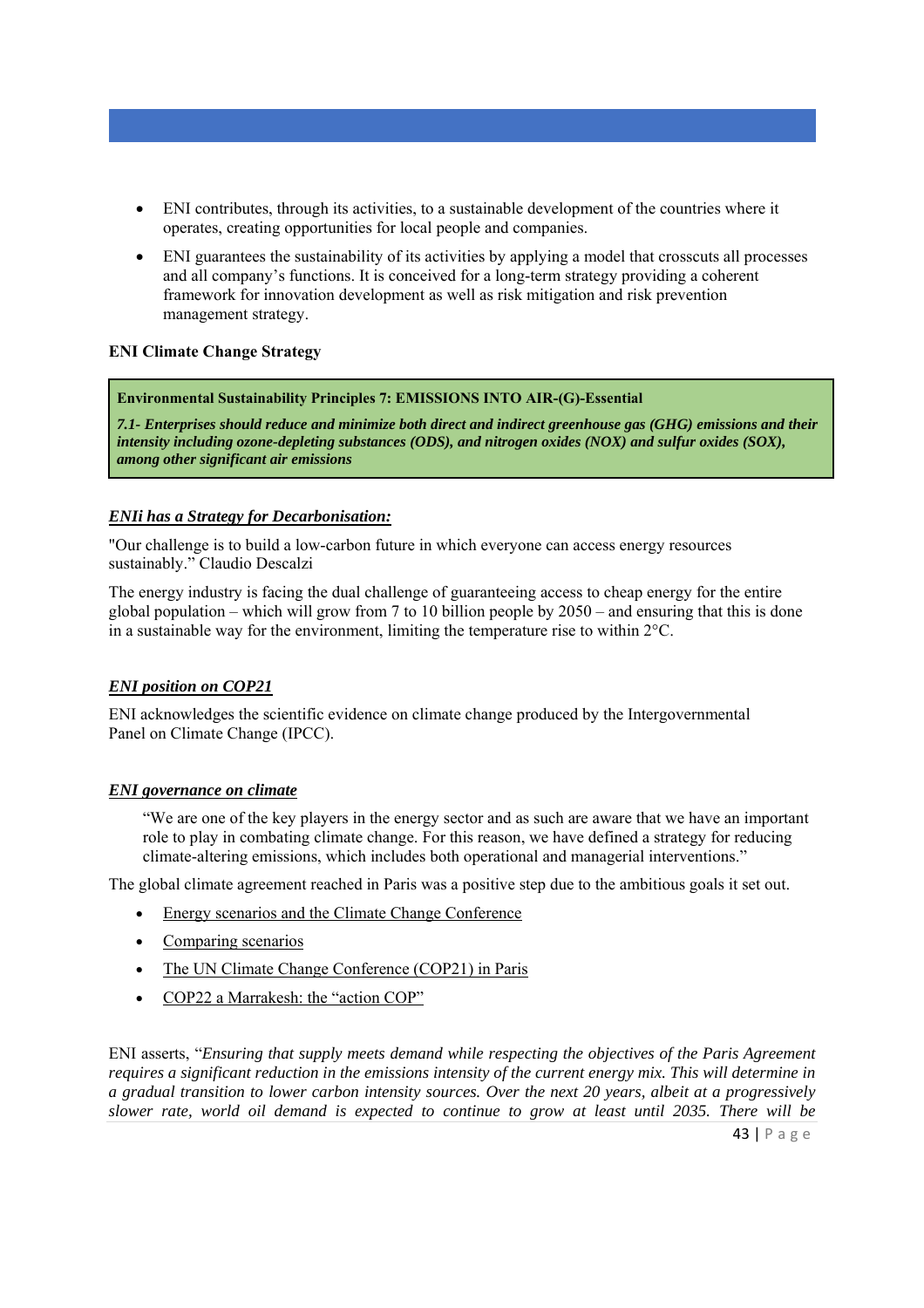*improvements in transport efficiency, and an increase in the spread of electric vehicles, but their impact on replacing oil will remain marginal, held back by the slow process of replacing the car pool. Moreover, despite essentially stable demand, the decline in existing production will require new discoveries and new developments."*

ENI has developed a climate strategy that encompasses several HCBM Environment Sustainability Principles.

- ENI assumes an active role in the international scene, in adopting different solutions that deal with the problems of climate change, including the development of flexible mechanisms and of new instruments to reduce deforestation and to promote technology transfer towards developing countries.
- ENI invests in scientific research with the aim to develop new technologies for the reduction of emissions that alter the climate and a more efficient and sustainable production of energy.
- ENI undertakes to reduce greenhouse gas, improving plant efficiency and increasing the use of fuel that contains less carbon.
- ENI adopts a system that detects, analyses and manages risks connected to climate change, to carry out proper mitigation and adjustment measures concerning its operational activities.
- ENI promotes the sustainable management of water resources in actions that are oriented towards the adjustment of the consequences of climate change.
- ENI promotes a conscious and sustainable use of energy, through internal and external information and education campaigns, and by inserting sustainability criteria, when selects and evaluates its suppliers.

#### **Gela and the environment**

The bio oil produced by the Gela refinery is a new-generation fuel that will allow for compliance with the provisions of European law on the minimum energy content of biofuel in those fuels introduced to the market (10 per cent as at 2020).

#### *Gela: new activities in a wide-ranging project*

Gela is a symbolic city that represents ENI's industrial history in Sicily. The Upstream activities conducted here are carried out by Eni Mediterranean Idrocarburi SpA (EniMed), which owns 11 concessions onshore and two offshore. The EniMed production in Sicily originates from 11 oil fields and eight gas fields, with a total of 148 wells in production, 62 of which are in the district of Gela and nearby. The launch of new onshore and offshore hydrocarbon exploration and production activities is expected in Sicily, to promote the potential of operative fields as well as a series of maintenance operations. The development of offshore gas deposits in Argo and Cassiopea in the Strait of Sicily is one of the main initiatives of the Memorandum of Understanding for the Gela area, which was signed in November 2014. These Upstream projects will bring benefits to the area, as they promote employment and respect the environment. Redevelopment of the Gela refinery should be complete by the end of 2018. Thanks to the design of the plant, it will be possible to produce green diesel in compliance with the recent regulations governing the reduction of greenhouse-gas emissions at every stage, and to use the plant's entire capacity in processing second-generation raw materials. Also at Gela, a new training centre concentrating on health, safety and the environment was inaugurated in 2017.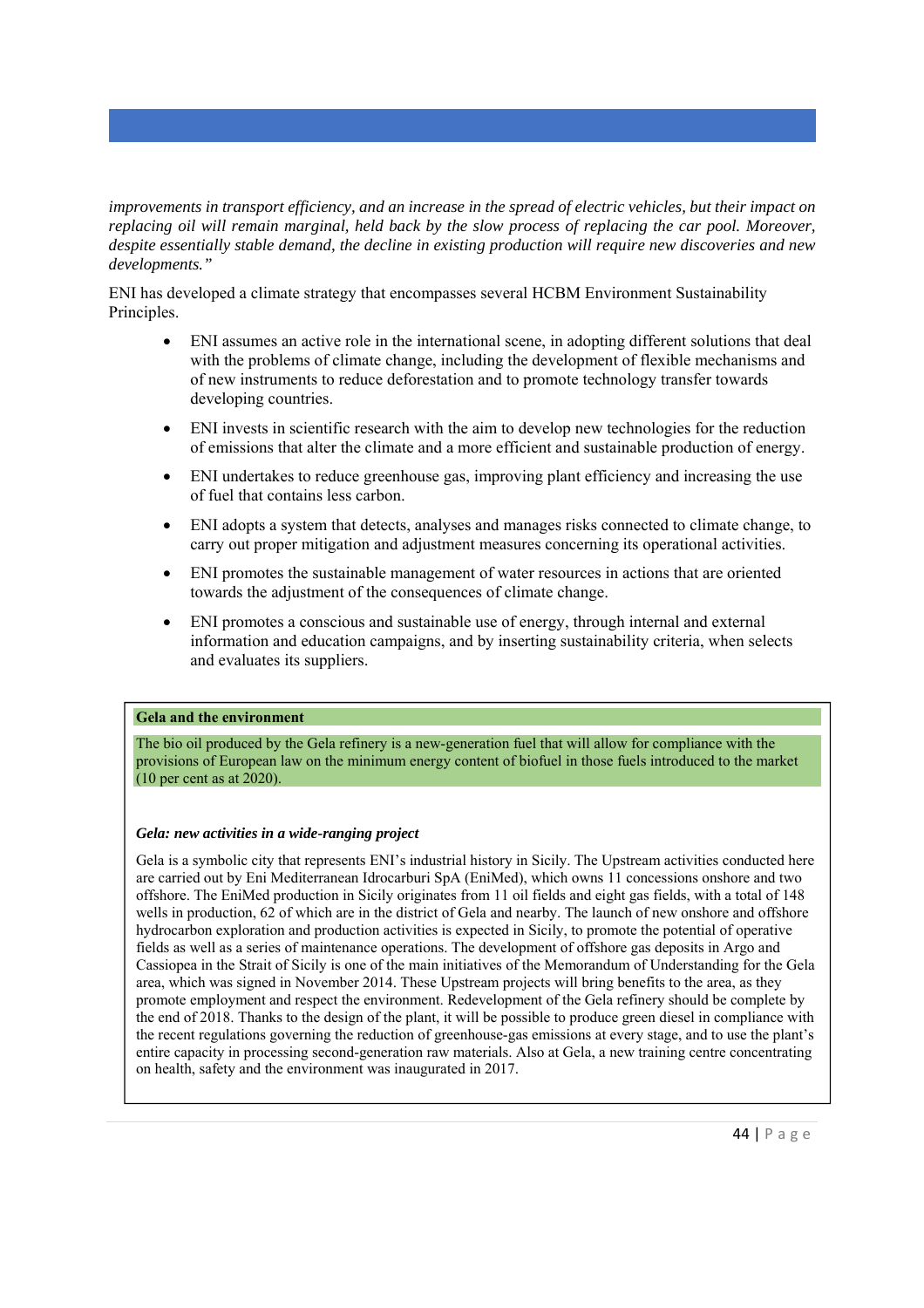### **Safeguarding biodiversity and the ecosystem** - **ENI Biodiversity and Ecosystem Services (BES) Policy**

*"Biodiversity is the variability of life on Earth. It supports the provision of ecosystem services, the benefits that people and businesses obtain from ecosystems such as food, fresh water, air and climate regulation. The conservation of biodiversity and ecosystem services (BES) is necessary for human wellbeing, a key component of the global sustainable development agenda and is of increasing importance to Eni and its stakeholders."* 

'Biological diversity' means the variability among living organisms from all sources including, inter alia, terrestrial, marine and other aquatic ecosystems and the ecological complexes of which they are a part; this includes diversity within species, between species and of ecosystems.

(Convention on Biological Diversity, 1992)"

"Eni operates in a wide range of environments around the world, with different ecological sensitivities and regulatory regimes. We are committed to the conservation of BES by implementing an effective BES management model which aligns with the strategic goals and targets of the Convention on Biological Diversity. This integrated approach to BES management is based on sound conservation science and internationally accepted good practices. BES management is a key component of Eni's Health, Safety and Environment Integrated Management System (HSE IMS) and operating practices. Eni's approach to BES management ensures that interrelationships between environmental issues such as BES, climate change, water management, and social issues, like the sustainable development of local communities, are identified and properly managed."

#### **The Poseidon project-transforming our platforms out at sea**

Eni is helping to protect marine biodiversity by transforming disused offshore mining platforms along the stretch of coastline between Bellaria and Rimini in Romagna into **a genuine science park**. This is **the Poseidon project, promoted by Eni** and the Italian National Research Council (CNR), the Institute of Marine Sciences (ISMAR) and the Cetacea Foundation.

The pilot project aims to **convert the platforms into hitech, interconnected scientific stations for studying the marine environment** through minor technical modifications. This transformation, which is capable of being repeated in other locations, will create the first hitech marine park in the Adriatic Sea – and indeed Europe – making use of offshore facilities that would otherwise have been removed, thereby altering an ecosystem that has formed naturally over time in the surrounding area.

The more structures are connected, the bigger the potential of the project as a whole: with multiple **environmental monitoring points and a range of different technologies** available, an enormous amount of meteorological and environmental data can be generated in real time. During the pilot phase, Poseidon will involve two platforms – Azalea A and PC73 – chosen because of their distance from the coast and the fact that they are at the end of their productive life.

**The project is based on a combination of objectives** related both to commercial fishing and the social and economic development it can generate and environmental protection.

Eni is committed to protecting the planet's natural resources in all contexts in which it operates in line with its policy, the protection of biodiversity, ecosystems and natural resources is one of the fundamental principles of Eni's way of working.

ENI commits to operating beyond compliance in all countries and throughout the project lifecycle, from inception to decommissioning. Priority BES values are identified as early as possible in the decisionmaking process. The company follows a risk-based approach which takes into account the complexities of each project and the value of the local natural environment and social context. Dependencies and potential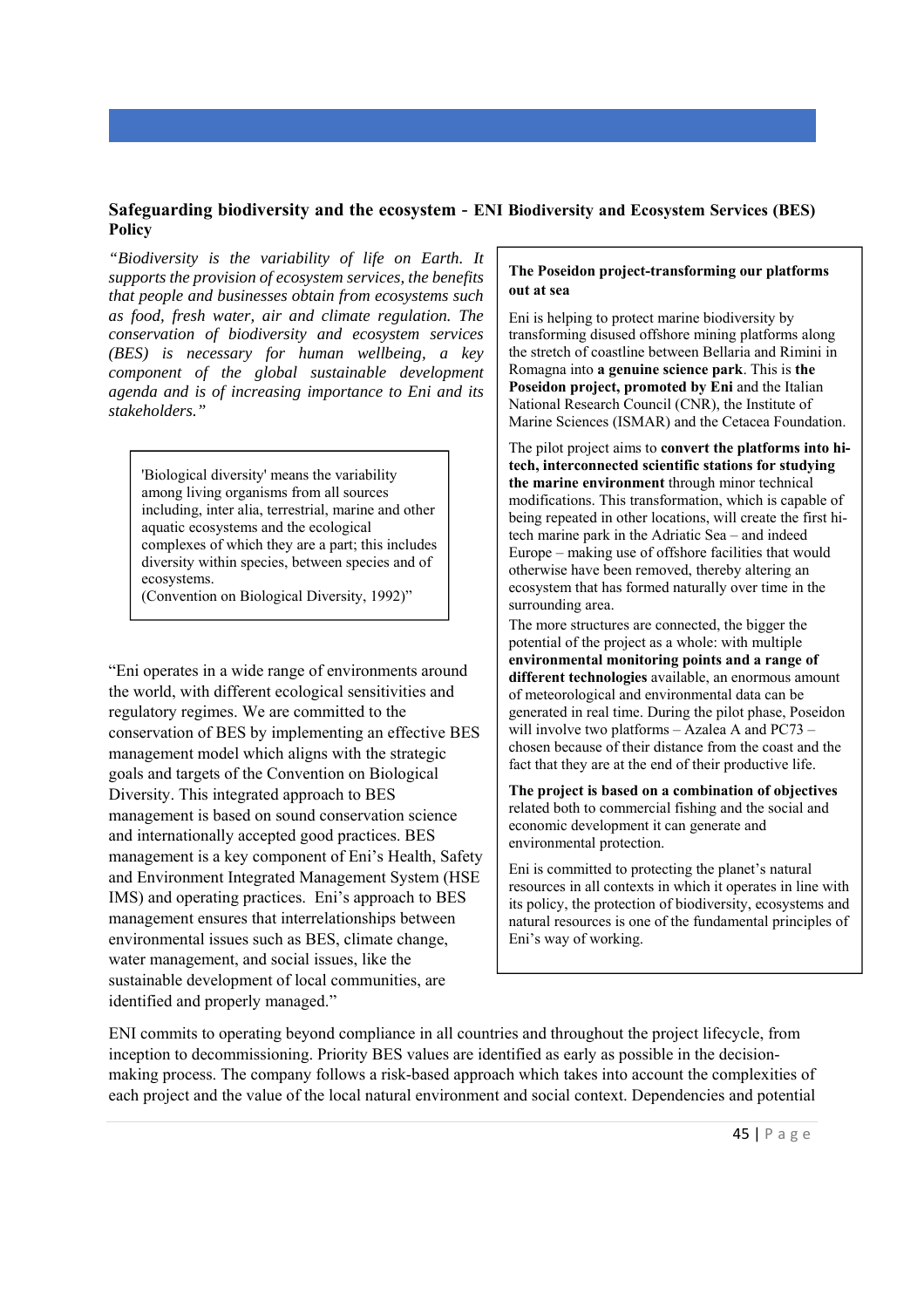impacts on priority BES values are assessed and managed, whilst exploring opportunities to make a positive contribution to BES. Through the adoption of the mitigation hierarchy. Eni prioritizes preventive over corrective measures and drives continuous improvement of BES management performance towards no net loss or net gain of biodiversity, depending on project-specific risks and context. Eni's BES management model systematically implements its commitments by integrating BES considerations into global activities and decision-making processes along the project lifecycle supported by technical guidance.

Biodiversity risk exposure is routinely monitored by screening new and existing sites (operated, in joint ventures and non-operated) for proximity to protected areas, important sites for biodiversity and for the presence of threatened species. Eni uses the results of this screening. BES values include species, habitats, ecosystem and ecosystem services that exist within an operational area.

The sequence of actions to anticipate and avoid, and where avoidance is not possible, minimize, and, when impacts occur, restore, and where significant residual impacts remain, offset for biodiversity-related risks and impacts on affected communities and the environment. CSBI, A cross-sector guide for implementing the Mitigation Hierarchy, 2015 to identify priority sites for action and set targets for biodiversity risk management as part of the company's Strategic HSE Plan.

At existing priority sites, risk exposure is addressed by identifying and assessing, BES dependencies and direct, indirect and cumulative impacts potentially associated with company's activities, both at landscape and site-scale. At all new sites, BES assessments are performed as part of environmental, social and health impact assessments. Based on the outcome of the above assessments, BES Action Plans (BAPs) are implemented to ensure the delivery of BES impact mitigation and effective management of Eni's exposure to biodiversity risk.

Active **engagement with stakeholders, both at company and site level, is central to the implementation and continuous improvement of Eni's BES management model** and ensures the effective implementation of the mitigation hierarchy.

- ENI promotes a transparent and continuous dialogue with relevant stakeholders and partnership with conservation NGOs, and with national and international scientific institutions.
- ENI works in long term partnerships with international non-governmental organizations (NGOs) and scientific institutions for implementing Eni's commitments and ensuring alignment with international good practice. Early stage consultation and collaboration with local communities and NGOs, indigenous peoples, governments and academia helps Eni to understand their concerns, determine dependencies on BES and identify management options that include these needs.
- ENI considers the conservation of biodiversity ecosystems and the services they provide as a fundamental component of sustainable development in the implementation of its projects and is committed to integrate their conservation during the whole life cycle and all its operational sites.
- ENI considers, when evaluating projects and in operational practices, the presence of protected areas and of areas of biodiversity value, the presence of threatened and endangered species and of ecosystem services that are ecologically and socially important.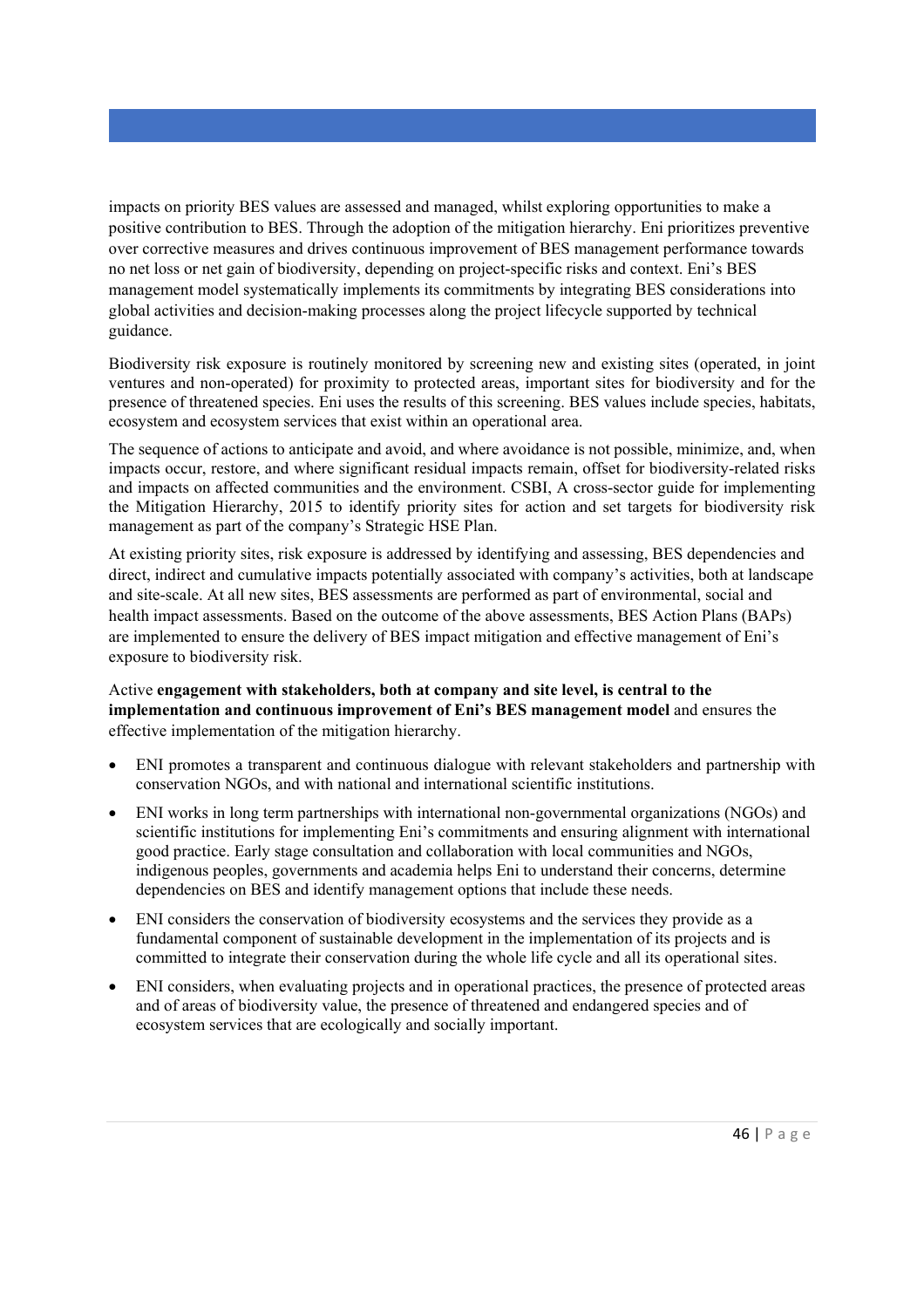- ENI identifies and assesses all potential impacts of its operations on biodiversity and implements mitigation actions, including offsets in order to minimise any adverse effects.
- ENI evaluates the interaction of its activities with ecosystem services, and promotes efficient water management, especially in areas under water stress, and the reduction of emissions in air, water and soil, and;
- ENI promotes investment projects and initiatives that combine the conservation biodiversity and ecosystems with the sustainable development of local communities and raises awareness on these topics through dedicated initiatives.

ENI's comprehensive approach to environment with their larger CSR policies is an illustration of how economic, environmental, social, integrity and ethical principles can come together through a variety of instruments and voluntary initiatives, stakeholder engagement and over all policy support internally. Many of the outcomes of implementing these strategies also foster innovation, and new business opportunities in the transition from a carbon economy to a green economy.

# TOTAL (France)

TOTAL is a global gas and oil integrated energy producer and provider, a leading international oil and gas company, and the world's second-ranked solar energy operator with SunPower, with oil, gas and solar activities in more than 130 countries. In Europe it also retails gas and solar energy.

The French oil and gas company operates five refineries and nine petrol depots in France. Recently, it has invested €275 million (\$324 million) to transform a refinery at La Mede, in southern France, into a plant that can make 500,000 tons of biodiesel per year. TOTAL is no strange to protest, lawsuits and claims on environmental damage. In 2017, 13 sites were being picketed by members of the French farmers' union FNSEA, the blockades were intended to pressure the French government over recent trade agreements that would allow imports of meat, sugar, and ethanol from countries *"that do not respect the same conditions of production as French products."* TOTAL's decision to import palm oil for biofuel refinery was only *"the last straw"*, stated FNSEA, union boss Christiane Lambert.<sup>ii18</sup> In 2005, The Burma Campaign UK today welcomed the climbdown by TOTAL Oil – which was being sued in French courts over its involvement in forced humanitarian fund in an out of court settlement.<sup>19</sup>

As research for the HCBM Social Sustainability Principles a detailed case study on how TOTAL applies Human Rights and with which level of transparency as well as other social principles which TOTAL applies in in operation and interactions with communities (Annex B). TOTAL has also made a commitment to the environment as part of their integrated CSR reporting, addressing climate and local environment among others. Climate is an integral part of TOTAL corporate strategic vision.

#### **Integrating Climate into TOTAL's strategy**

Climate issues are stated as an integral part of TOTAL's corporate strategic vision, aimed at keeping global warming below 2°C in relation to pre-industrial levels by 2100.

"*We (TOTAL) have a responsibility to provide cost-effective, reliable and clean energy to as many people as possible, while managing energy consumption and the related emissions.* 

<sup>&</sup>lt;sup>18</sup> http://www.dw.com/en/french-farmers-picket-total-refineries-in-palm-oil-protests/a-44153401<br><sup>19</sup> https://www.business-humanrights.org/en/total-oil-settles-french-lawsuit-over-forced-labour-in-burma-will-set-

up-£35-million-humanitarian-fund-campaigners-vow-to-keep-up-pressure-for-divestment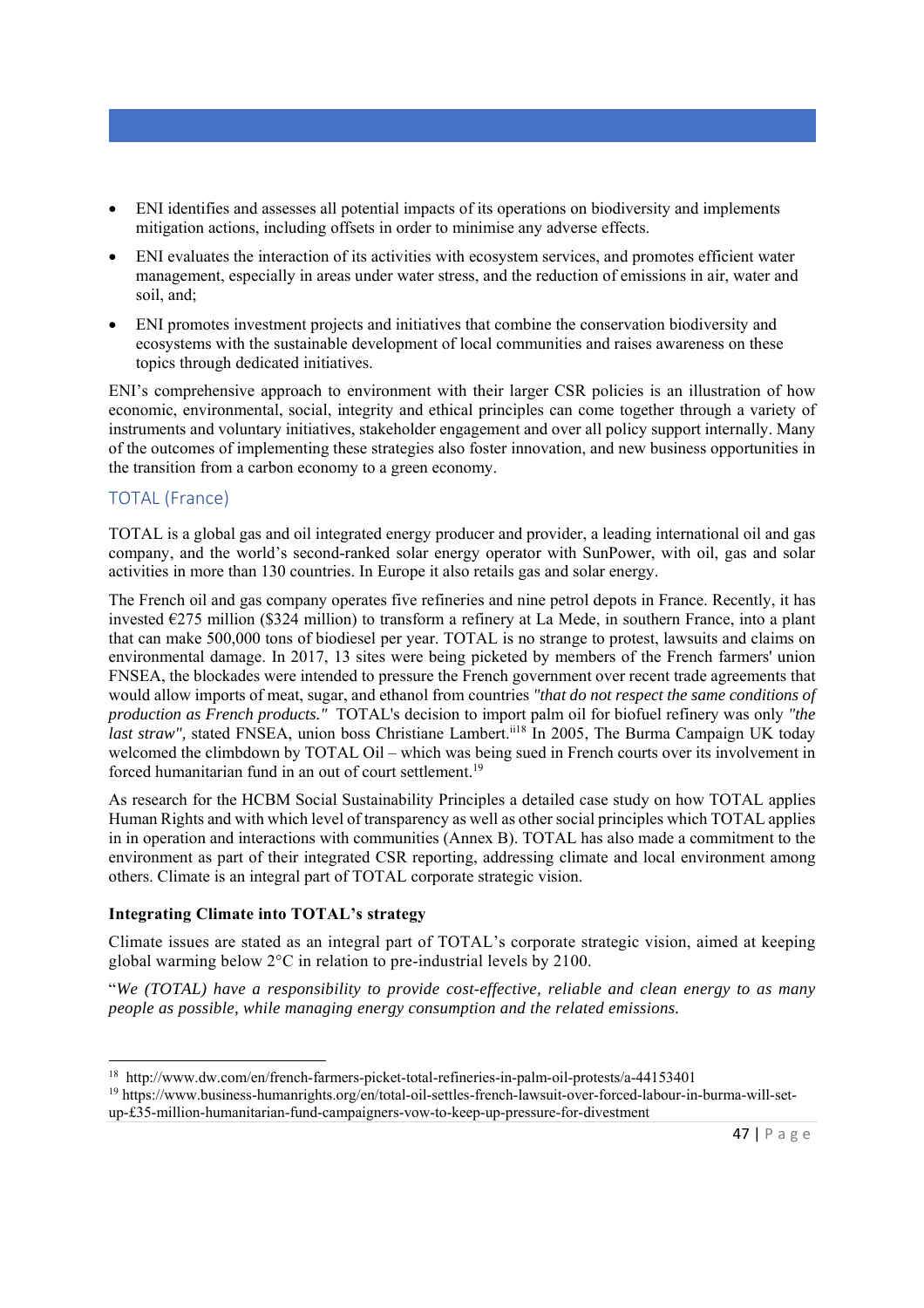*"As a responsible industrial player, we are taking action to develop these new energies. TOTAL efforts are focused on solar energy and bio energies.* 

- *Benefitting from an abundant and decentralized energy source, the solar photovoltaics industry has seen significant technological advances, especially in energy storage, which have contributed to making it more competitive, profitable and efficient.*
- *As for Bio energies remain the only renewable alternative to fossil fuels for producing liquid fuels such as biodiesel, bioethanol and bio jet fuel."*

**TOTAL's ambition is to have close to "20% low-carbon businesses in 20 years' time".** These businesses include midstream and downstream gas, renewable energies, energy storage and energy efficiency as well as clean fuels and carbon capture, utilization and storage technology. They are on track to represent close to 20% of our portfolio in 20 years' time. As an energy source that is more costeffective and above all produces less carbon emissions than other fossil fuels, natural gas is one of the keys to the energy transition. TOTAL ceased coal operations in 2016.

To maintain the advantage that gas offers over coal, however, TOTAL committed to limiting methane emissions to a strict minimum, as methane's global warming potential is much higher than that of CO2. TOTAL is continuing our efforts to reduce our methane emissions from the production and transportation of gas, which represent today less than 0.5% of marketed operated production. TOTAL has a committed partnership with the Climate & Clean Air Coalition, an association supported by the United Nations that aims to improve methane emission measurement and reduction methods across the industry. TOTAL is also investing downstream in the gas value chain to keep pace with growing demand and carry gas all the way to residential end users. With 2016 acquisition of Lampiris, TOTAL markets gas and power to one million European consumers with 2017 acquisition of PitPoint, we are the leading provider of natural gas vehicle fuel in Europe.

Another way TOTAL seeks to limit  $CO_2$  emissions in the atmosphere involves capturing the  $CO_2$  at the source and storing it underground or reusing it. This technology is called carbon capture, utilization and storage (CCUS). TOTAL plays an active role in developing this technology both independently and through partnerships, with the aim of evaluating its real potential in the fight against climate change and making it effective, safe and feasible on a large scale. A pioneer in this area, TOTAL invested heavily in the Lacq Pilot Project and contribute to other initiatives elsewhere in the world, in particular in Norway.

# **TOTAL global initiatives**

TOTAL is actively involved in these areas, through international organizations and initiatives:

- Oil & Gas Climate Initiative
- Business Leadership Criteria on Carbon Pricing
- Paying for Carbon
- World Bank Carbon Pricing Leadership Coalition
- Zero Routine Flaring by 2030
- Climate & Clean Air Coalition
- Task Force on Climate-related Financial Disclosures (TCFD)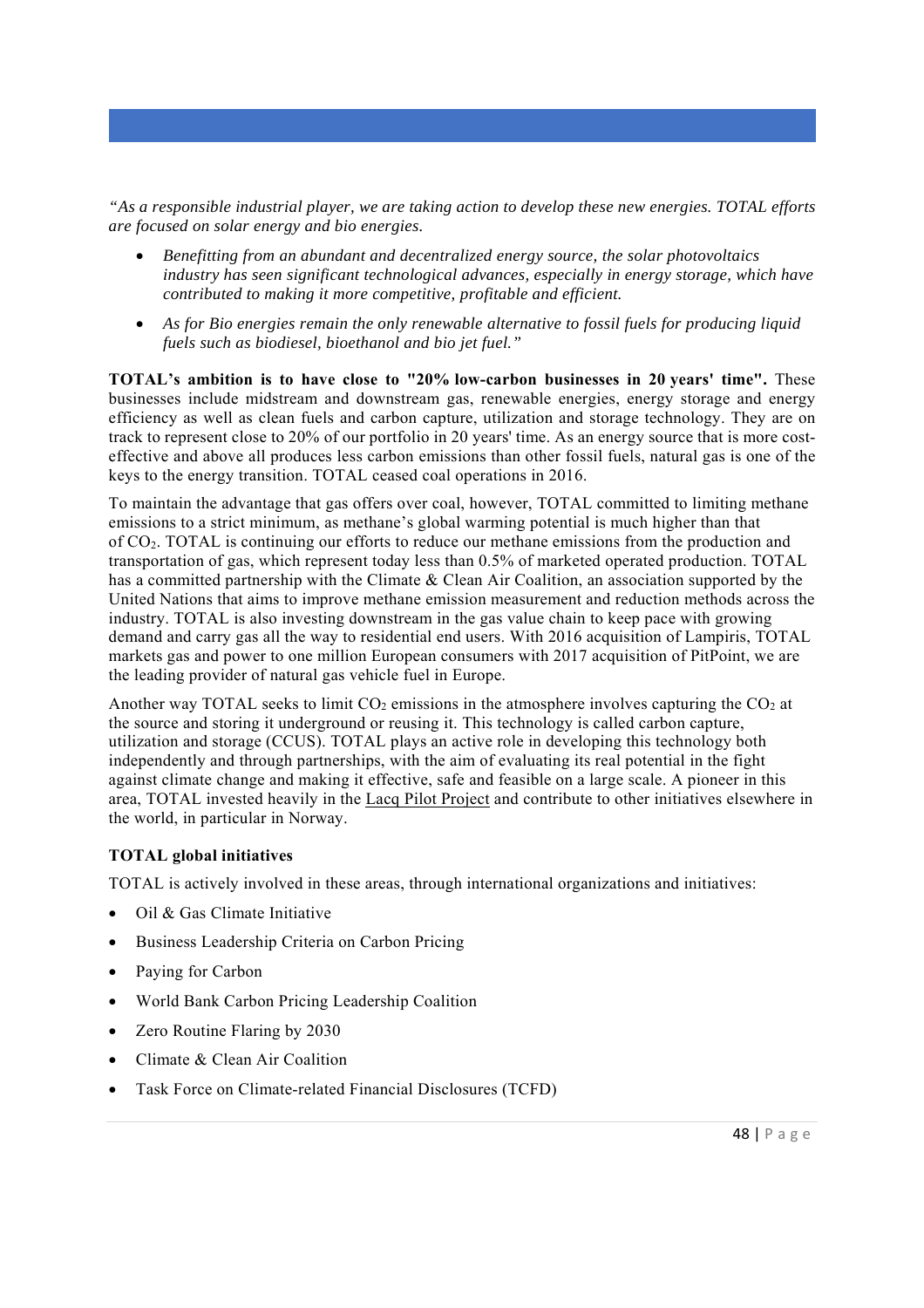TOTAL has a dedicated website to communicate its climate indicators to the public: *Total Climate Indicators.* 

The Third focus of TOTAL's climate strategy is to continue invest in the solar industry**.** TOTAL have been committed to developing renewable energies, and solar energy in particular for more than 30 years. Through *SunPower* and *TOTAL Solar*, TOTAL has expertise is present across the entire value chain, from manufacturing photovoltaic cells to developing utility-scale plants and installing solar home systems. In 2016, TOTAL acquired *Lampiris* and *Saft*, a leading provider of energy storage solutions, thereby confirming strategic expansion in gas and power marketing activities. These two major additions to TOTAL Group enable the company to fulfill its goal of remaining at the forefront of the solar industry. Investing in solar energy is in line with TOTAL's natural gas strategy. Stating, these two energy sources are compellingly complementary in terms of availability and cost: readily available natural gas resources can make up for the intermittent nature of solar energy, while the fixed price of electricity generated from solar energy can help smooth fluctuations in natural gas prices as they change with the market.

#### **Biodiversity: TOTAL's approach and guidelines for daily action**

TOTAL states a clear objective to avoid impacting biodiversity as much as possible everywhere the company operates throughout the entire life cycle of our facilities and products.

- **Taking tangible measures to avoid, reduce, mitigate and, when necessary, compensate** for any loss of biodiversity. "*We deploy this approach throughout the project life cycle to minimize the impact of our operations on biodiversity and, if the situation allows, help create a positive impact*."
- **Taking ecosystem sensitivity into account.** *"We implement enhanced assessment and monitoring procedures in regions where biodiversity is particularly sensitive and apply strict environmental requirements that can go beyond the demands of current legislation and regulations. In addition, we have made a voluntary commitment to refrain from operating in certain regions".*
- **Managing biodiversity.** *"Our environmental management system (EMS) systematically integrates the management of risks and impacts on biodiversity. We are particularly attentive to ecosystem services related to climate and water resources. From the outset, each*

**PV Salvador: Harnessing Sustainable and Competitive Energy in thtacama Desert**  Launched in June 2014, PV Salvador is a ground-based photovoltaic power plant located in Chile's Atacama Desert, one of the world's most arid and sunny regions. The plant has been providing Chile with electricity since early 2015 and is the world's first solar plant to deliver electricity at the same cost as the traditional power grid.

*industrial project includes an assessment of biodiversity risk through a baseline study and an impact study. This risk is regularly monitored at every stage of the project, until the last unit is dismantled".*

 **Reporting.** TOTAL reports to its stakeholders on its performance with regard to biodiversity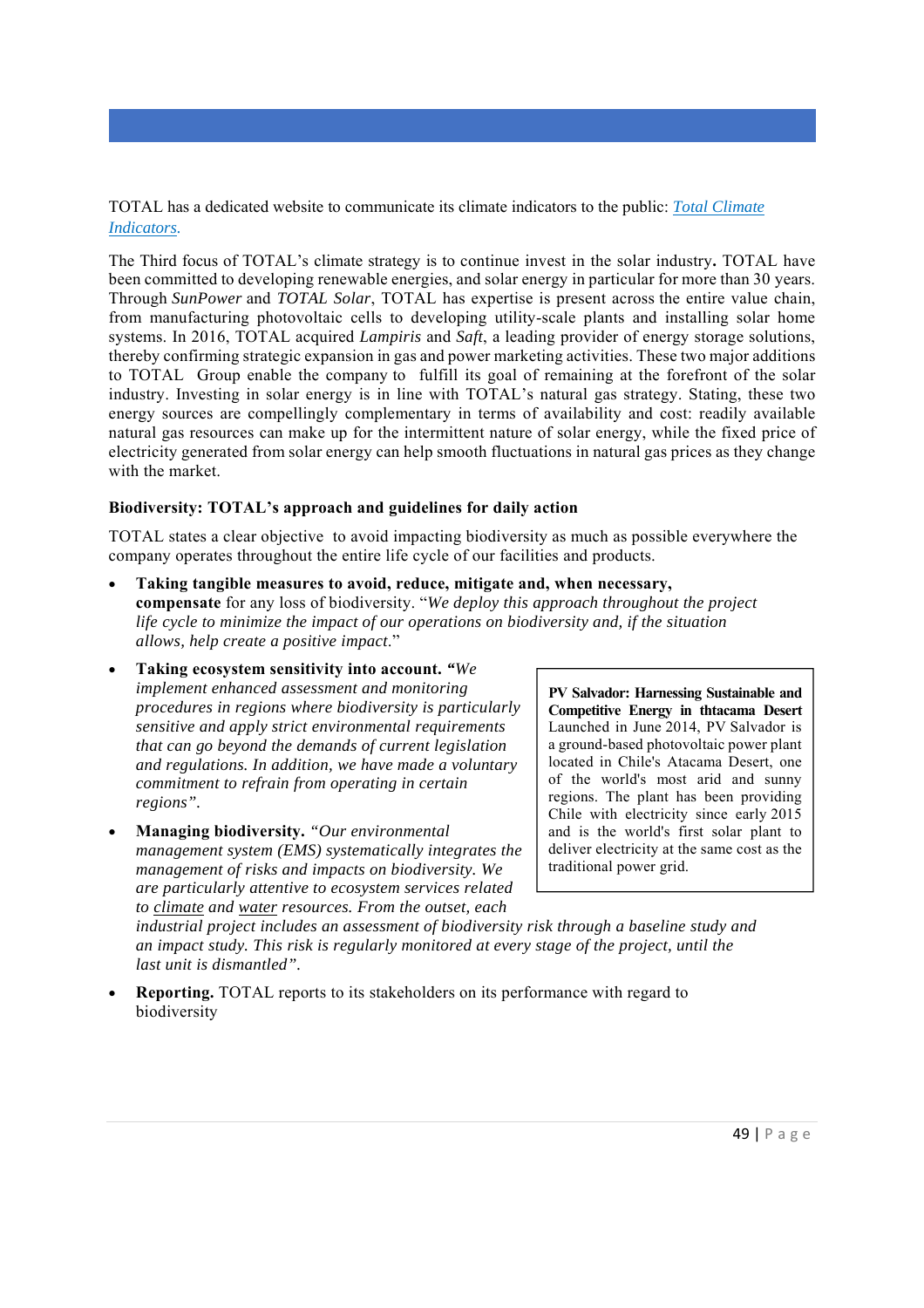#### **Yemen LNG: Coral at the Center of Our Marine Biodiversity Action Plan**

Total discovered vibrant coral reefs during the pre-project studies for the Yemen LNG liquefaction plant in Balhaf, on the country's southern coast. As a result, our experts modified the initial construction plans to limit the impact on the ocean currents, coral and fish population. In making these decisions, we consulted with the International Union for Conservation of Nature (IUCN) and the local nature conservation authority. Certain coral colonies were relocated to protect them from damage and allow them to thrive in conditions similar to those in their original habitat. This transplantation, carried out by Total's teams, was the largest ever undertaken worldwide.

#### **Private companies building innovative solutions together for better business in a better world**: **The Livelihoods Fund**

It all began in Senegal in 2009, when Danone teamed up with local NGO Oceanium and Voyageurs du Monde to roll out one of the biggest mangrove reforestation projects in the world. This led to the planting of 80 million mangroves, positively impacting 100,000 people. To improve the living conditions of even more inhabitants through large-scale projects, Danone invited nine other companies to join forces, thus creating the Livelihoods Carbon Fund with Schneider Electric, Crédit Agricole S.A., Michelin, Hermès, SAP, CDC Climat, La Poste, Firmenich and Voyageurs du Monde. The fund has invested more than €40 million to finance mangrove plantation, agroforestry and rural energy programs as a means to offsetting operational CO2 of the companies and restoring biodiversity. Livelihoods Carbon Funds (LCF) leverages the carbon economy to finance ecosystem restoration, agroforestry and rural energy projects to improve food security for rural communities and increase farmers' revenues.

TOTAL's Biodiversity Indicators Reporting are found at TOTAL's Performance Site

#### **TOTAL's reporting standards align with:**

Global Reporting Initiative (GRI)

International Petroleum Industry Environmental Conservation Association (IPIECA)

Global Compact

Carbon Disclosure Project (CDP)

TOTAL's Performance Site contain the following indicators:

- Economic indicators
- Safety and health indicators
- Environmental indicators
- Climate indicators
- Social indicators
- Community indicators

These sets of indicators begin to illustrate a comprehensive approach to reporting that encompasses HCBM Principles.

More detailed additional information about TOTAL's Environmental and Social Strategy and Performance is available in a separate document entitled **HCBM Social Sustainability Principles Case Study - TOTAL (France).**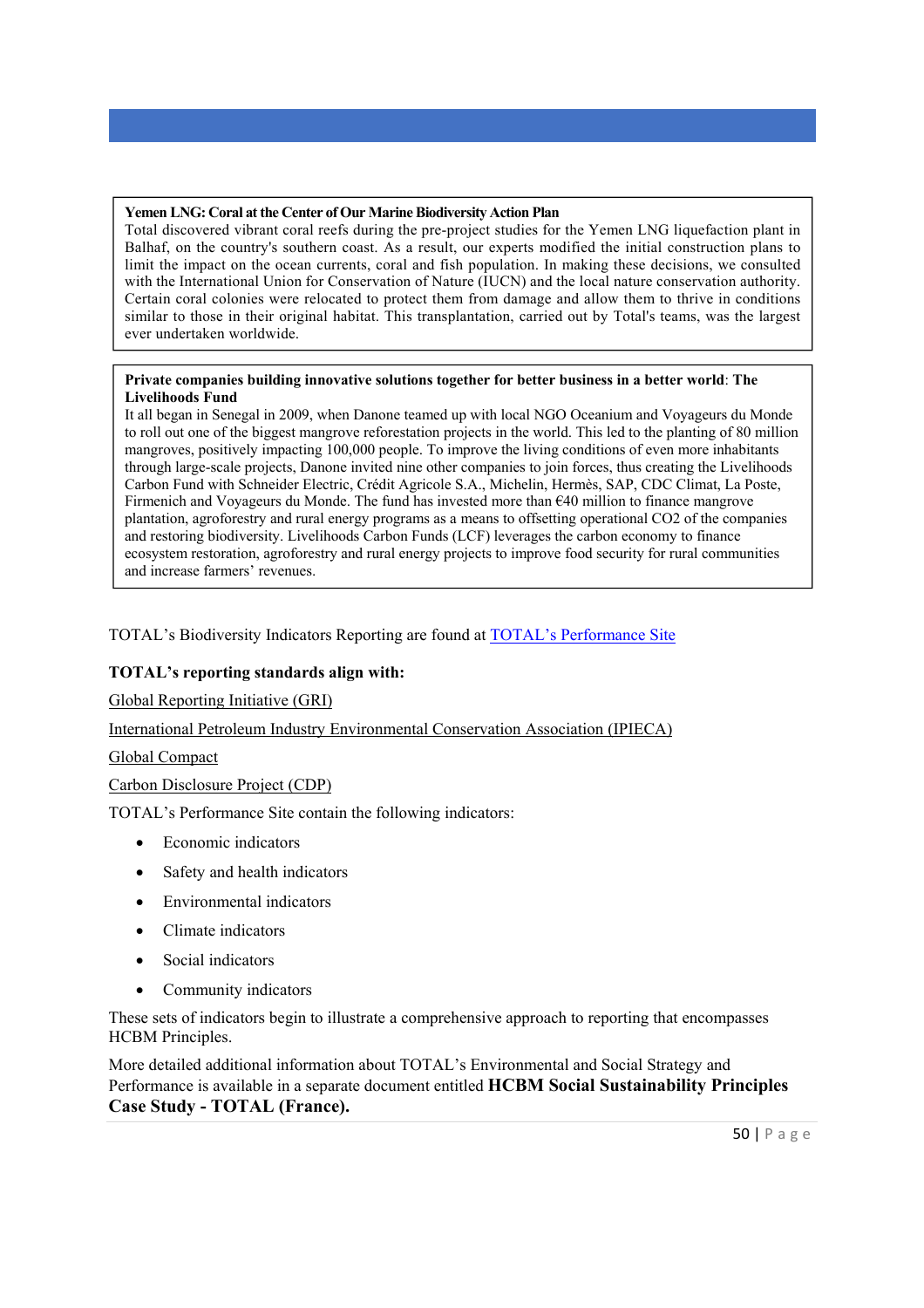# Corporate Approaches to mitigating Green House Gases

**Environmental Sustainability Principles 7: EMISSIONS INTO AIR-(G)-Essential** 

*7.2- If GHG emission is unavoidable, an enterprise should strive to undergo efforts efficiently mitigate and offset emissions.*

The number of companies incorporating a carbon price into their business and investment, a recent CDP report<sup>20</sup> shows, with an increase of 23 percent over last year. The more than 1,200 companies that are currently using an internal carbon price (or are planning to within two years) are using them to determine which investments will be profitable and which will involve significant risk in the future, as carbon pricing programs are implemented around the world. Sometimes, they also use them to reach emissions reduction goals. Not all carbon prices are created equal, and companies differ in how they set their specific price. Here are look at some of these common methods:

### **Incorporating Carbon Prices**

### Shadow price

Some companies create a "shadow price" to evaluate potential investments. This approach attaches a hypothetical or assumed cost for carbon emissions—for example US\$30 per metric ton of CO2 -equivalent (MTCO2 e)—to better understand the potential impact of external carbon pricing on the profitability of a project. Companies also create a range of shadow prices to test sensitivities or build them into financial models with various assumptions, probabilities, and discount rates. It is used by companies including BHP Billiton, Duke Energy, EMC, Google, NRG and Shell, as a risk assessment tool. It is the hypothetical or assumed cost of carbon emissions used to evaluate large investment decisions and profitability of projects in light of government regulation and/or the impacts of climate change. Compared to the more direct approach that companies such as Microsoft are taking, however, shadow pricing is not actually reflected in a company or division's profit and loss statement, thus it may not have the same incentivizing effect.

#### Internal taxes, fees, or trading systems

Some companies are creating explicit formal internal financial incentives and programs that can play a critical role in achieving aggressive greenhouse gas reductions. Some have created an internal tax or fee for example, US\$10 per MTCO2 e—that is assessed on various activities or expenditures. Others have set up internal trading programs where business units or facilities buy and sell credits to meet GHG targets.

# Implicit price

Some companies do not establish an explicit carbon price but calculate the implicit cost per MTCO2 e based on how much the company spends to reduce GHG emissions. For example, a company may have set an aggressive GHG reduction target and is allocating internal capital to energy efficiency or renewable energy to achieve it. It is simply a price calculated based on how much a company spends to reduce its greenhouse gas emissions, including the cost of complying with regulations. Here, the price reflects actions taken, rather than being a charge that drives change.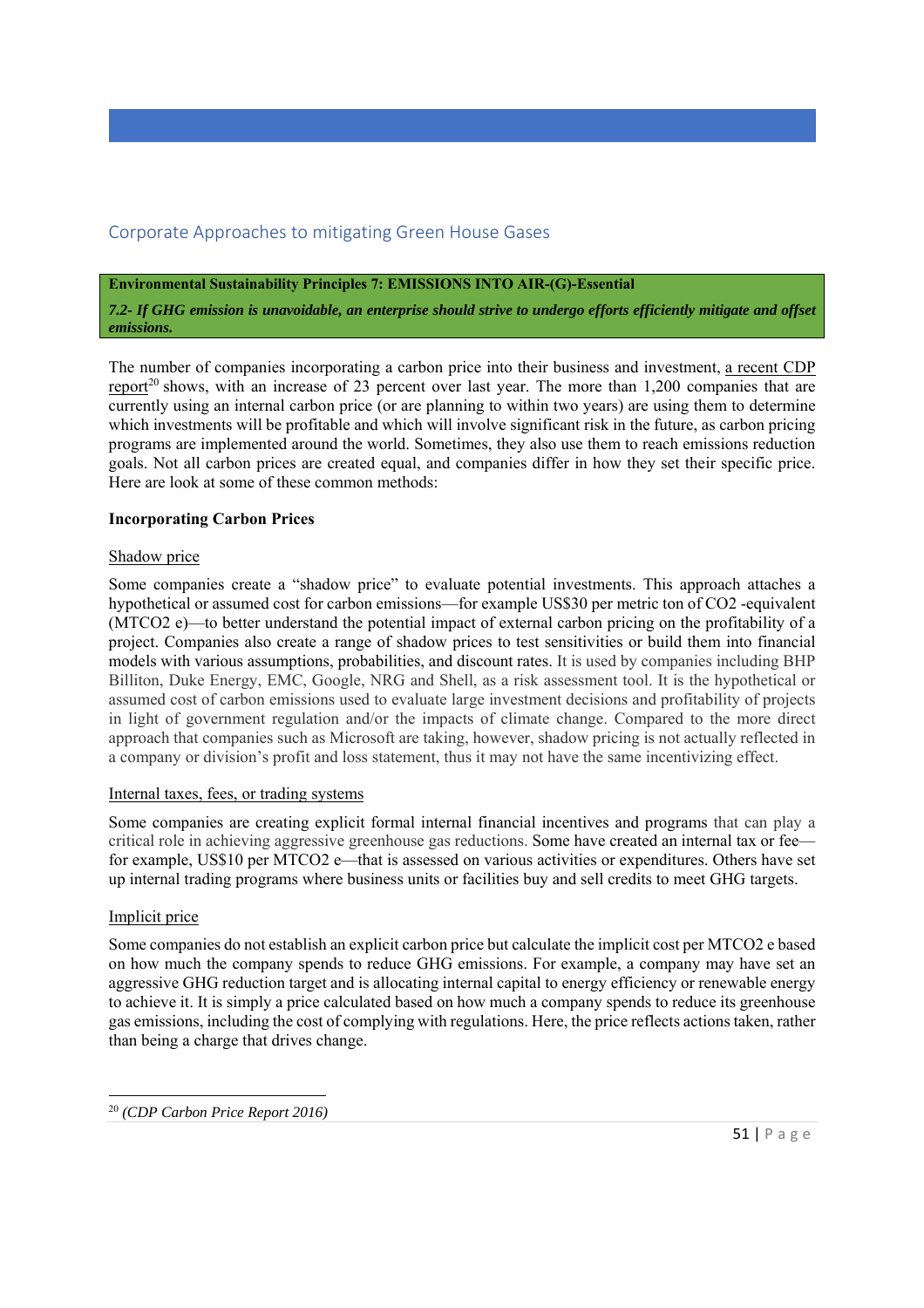Recognizing how much a company spends to meet its internal greenhouse gas targets and/or regulatory requirements can encourage greater action. Some companies, for example, employ an implicit pricing strategy as the first step before establishing a direct carbon fee is used by companies including Unilever and Novo Nordisk<sup>21</sup>. A vast range of internal carbon prices are used by companies in Europe, coinciding with the variety of policies that operate in the region, as well as a history of active engagement by companies on climate.

Some companies set their carbon price based on policies in the countries where they operate. For example, companies with operations in the European Union might decide to use a carbon price equal to that of the European Union Emissions Trading System (EU ETS) allowances, and those operating in the Northeastern United States might adopt the carbon price that results from the Regional Greenhouse Gas Initiative market.

### **Incorporating Carbon Prices from Existing Policies**

Some companies set their carbon price based on policies in the countries where they operate. For example, companies with operations in the European Union might decide to use a carbon price equal to that of the European Union Emissions Trading System (EU ETS) allowances, and those operating in the Northeastern United States might adopt the carbon price that results from the Regional Greenhouse Gas Initiative market.

**Conoco Phillips** focuses its internal carbon pricing practices on operations in countries with existing or imminent greenhouse gas (GHG) regulation. As a result, its carbon price ranges from \$6-38 per metric ton depending on the country. For operations in countries without existing or imminent GHG regulation, projects costing \$150 million or greater, or that results in 25,000 or more metric tons of carbon dioxide equivalent, must undergo a sensitivity analysis that includes carbon costs.

# **Using Self-Imposed Carbon Fees**

Others take a more aggressive approach by setting a self-imposed carbon fee on energy use. This involves setting a fee on either unit of carbon dioxide generated or a proxy measurement like energy use. These programs also often include a plan for using the fees such as investment in clean energy or energy efficiency measures. This can be an effective method for incentivizing more efficient operations.

**Microsoft**, for example, designed its own system to account for the price of its carbon emissions. The company pledged to make its operations carbon neutral in 2012 and does so through a "carbon fee," which is calculated based on the costs of offsetting the company's emissions through clean energy and efficiency initiatives. Each business group within Microsoft is responsible for paying the fee depending on how much energy it uses. Microsoft collects the fees in a "central carbon fee fund" used to subsidize investments in energy efficiency, green power, and carbon offsets projects. Still, by limiting carbon fees to operational activities, Microsoft has yet to address a large chunk of their emissions.

<sup>&</sup>lt;sup>21</sup> https://www.c2es.org/2016/10/the-business-of-pricing-carbon/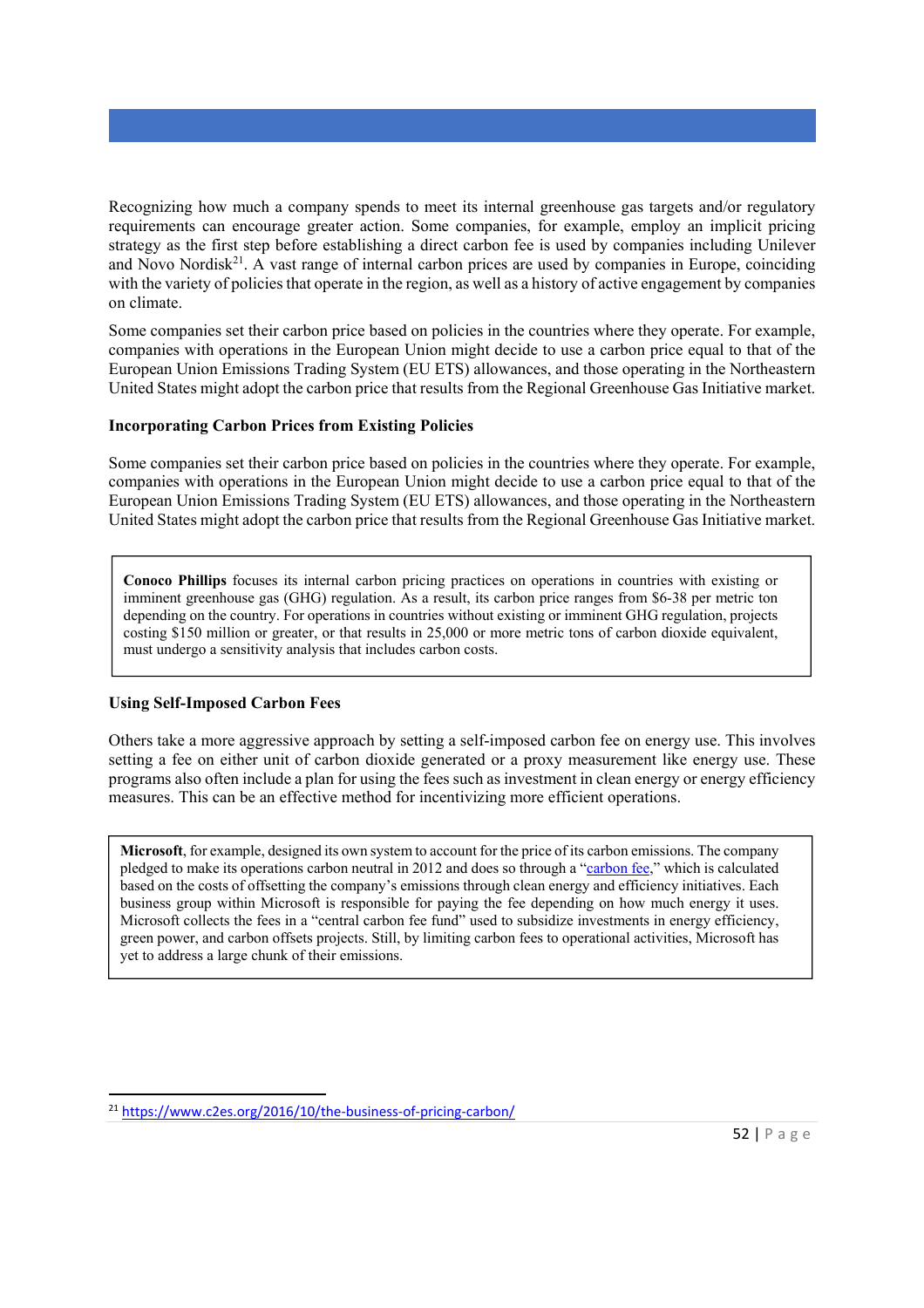#### **Setting Internal Carbon Prices to Reach Emissions Reduction Targets**

Other companies set an internal carbon price based on their self-adopted GHG emissions targets. This involves determining an emissions reduction goal and then back-calculating a carbon price that will ensure the company achieves its goal by the target date. This method is a broader approach focused more on significantly reducing emissions while also mitigating the potential future risk of carbon pricing policies.

**Novartis**, a Swiss-based global healthcare company, uses a carbon price of \$100/tCO2 and cites potential climate change impacts as a motivator.

The company has its own greenhouse gas emissions target, which it is using to cut emissions to half of its 2010 levels by 2030. These internal policies mean that Novartis, which is included in the European Union's Emissions Trading Scheme (EU ETS), has been able to sell surplus allowances and thus far avoid an increase in operating costs.

Currently, 12 carbon tax systems, some of which have been in place since 1990, sit alongside the EU and Swiss emission trading systems, the UK's carbon price floor, and the French government's plans to introduce a price floor for the electricity sector. Notably, UK company prices are trending at the level of the UK's price floor, around \$25.70 in 2016. *(CDP Carbon Price Report 2016)* 

Internal carbon prices used by companies in Canada resemble the price levels set by Provincial policies operating in Québec, Alberta and British Columbia. Québec has a GHG cap and trade system in place with the current price at around \$12.60. Alberta's carbon tax is around \$15.30. British Colombia's tax is \$23. A national carbon pricing system is also under consideration*. (CDP Carbon Price Report 2016/Carbon pricing policy information source: World Bank and Ecofys, 2016. "Carbon Pricing Watch 2016" (May), Washington, DC. (policy prices in USD based on April 1, 2016 exchange rate)* 

There is little consistency in the pricing process and price levels among U.S. companies. Prices start as low as >\$1 and range as high as \$150. Companies reported references to the EU ETS and Californian Cap and Trade system, either because they fall under their compliance, or in order to model potential future pricing scenarios in the absence of a federal carbon price. Others internalize implicit carbon prices that already affect their business—including energy price forecasts, allowance prices, costs of energy efficiency standards, all manner of environmental and related compliance costs, and even costs that might result from the U.S. Clean Power Plan. This year, two U.S. companies, Ameren Corporation and Covanta Energy Corporation, disclosed internalizing the U.S. Environmental Protection Agency's social cost of carbon *(CDP Carbon Price Report 2016)***.** 

# Small to Medium Enterprise in the "Green Economy"

This section will also look at cases of small to medium enterprise and good examples of where SMEs and governments' work together to promote a green, circular economy that fosters development and diffusion of environmentally friendly technologies; and how green investors are enabling green economy in their supply chains or promote eco-innovation. A representation of how working in like-minded network or business ecosystem across public and private sector can enable environmental responsible business and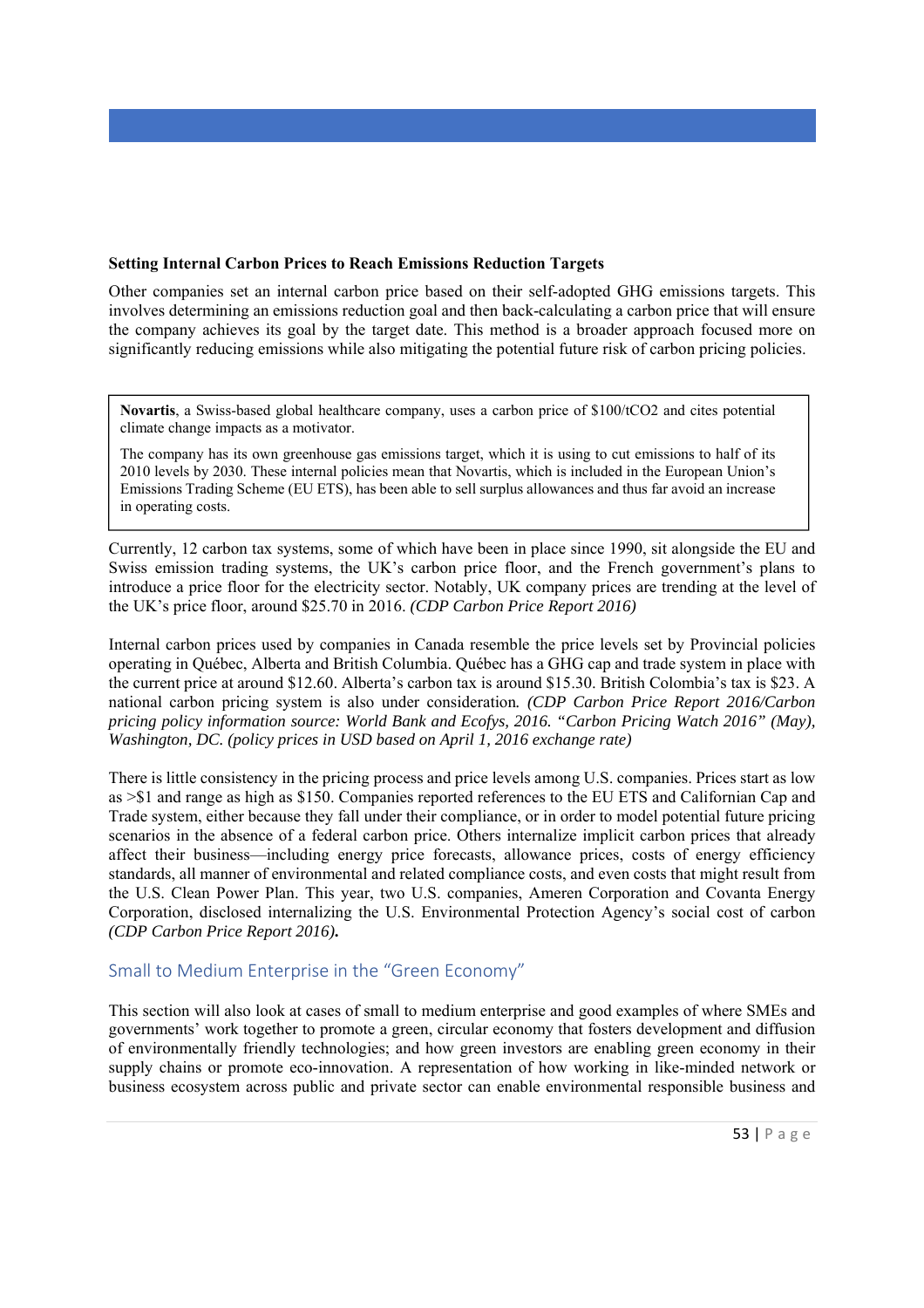enterprise, operating ethically with integrity, can drives creation of a green, circular economy that provides equitable social benefits and tangible social outcomes.

and medium-enterprises (SMEs) are often praised as the economic and employment backbone of thriving economies as well as the driving force for innovation and value-added production. In OECD countries the competitiveness of SMEs and the emergence of new start-ups are often valued as an indicator for future economic growth potentials and as the prerequisite for healthy structural change processes, in which traditional sectors are declining and new, more knowledge-intensive sectors are emerging. During the last 2-3 decades many OECD countries went through different generations of promotion policies to strengthen the role of SMEs. It has contributed to a laboratory of experiences in which many different approaches, tools and methodologies have been tested. During these years a certain wisdom was commonly accepted:

- *There are very different (un)successful ways of promoting SMEs and that SME development strategies need to fit to the local and national socio-political context.*
- *There is no one-fits-all solution.*

#### **Livelihoods Fund for Family Farming**

How can smallholder farmers continue to provide 70% of the world's food when they cannot feed their own families? How can the world keep breathing when forests are disappearing, and soils are undergoing constant degradation? How can businesses increase the sustainability of their activity without losing their competitive edge?

On the strength of the Fund's success in financing CO2 improvements in developing countries, in 2015 a second investment fund was launched, the Livelihoods Fund for Family Farming (L3F), by Danone, Mars Inc., Firmenich and Veolia. This fund will invest €120 million in projects that will positively impact the lives of 2 million people, by converting 200,000 small farms to sustainable agriculture methods.

The Livelihoods Funds support the efforts of underprivileged rural communities in developing countries to restore their ecosystems. When villages and small farmers can access sustainable farming practices and simple, and expensive technologies, they can restore their soils, thus boosting their food security and increasing their incomes. Livelihoods Fund projects are co-constructed with local communities, NGOs and players in the public and private sectors. They are set up for the long-term (10 to 20 years) in order to give local communities time to make the projects their own and ensure that the benefits are long-lasting. These companies are investing along their supply chains for dairy products, vanilla and other food stuffs used in production.

Many countries had success with decentralized SME strategies, others, especially smaller countries, were able to promote competitive SMEs through rather centralized approaches. Some countries focused rather on the promotion of large enterprises in which SMEs became the followers rather than leaders of growth. Others again focused mainly on SME promotion and created a highly competitive entrepreneurial class (e.g. like the German Mittelstand with its famous "hidden champions", SMEs with a highly specialized and export orientation).

SMEs, even those in the retail sector, can have significant impacts on the environment, including those from nonregulated activities such as resource consumption, packaging and methods of hazardous and nonhazardous waste disposal. According to Environment Canada (2003), of the 2 million Canadian SMEs, the 400,000 most pollution-intensive are in the agriculture, primary and manufacturing sectors. A study prepared for the Organization for Economic Co-operation and Development (OECD) found that SMEs in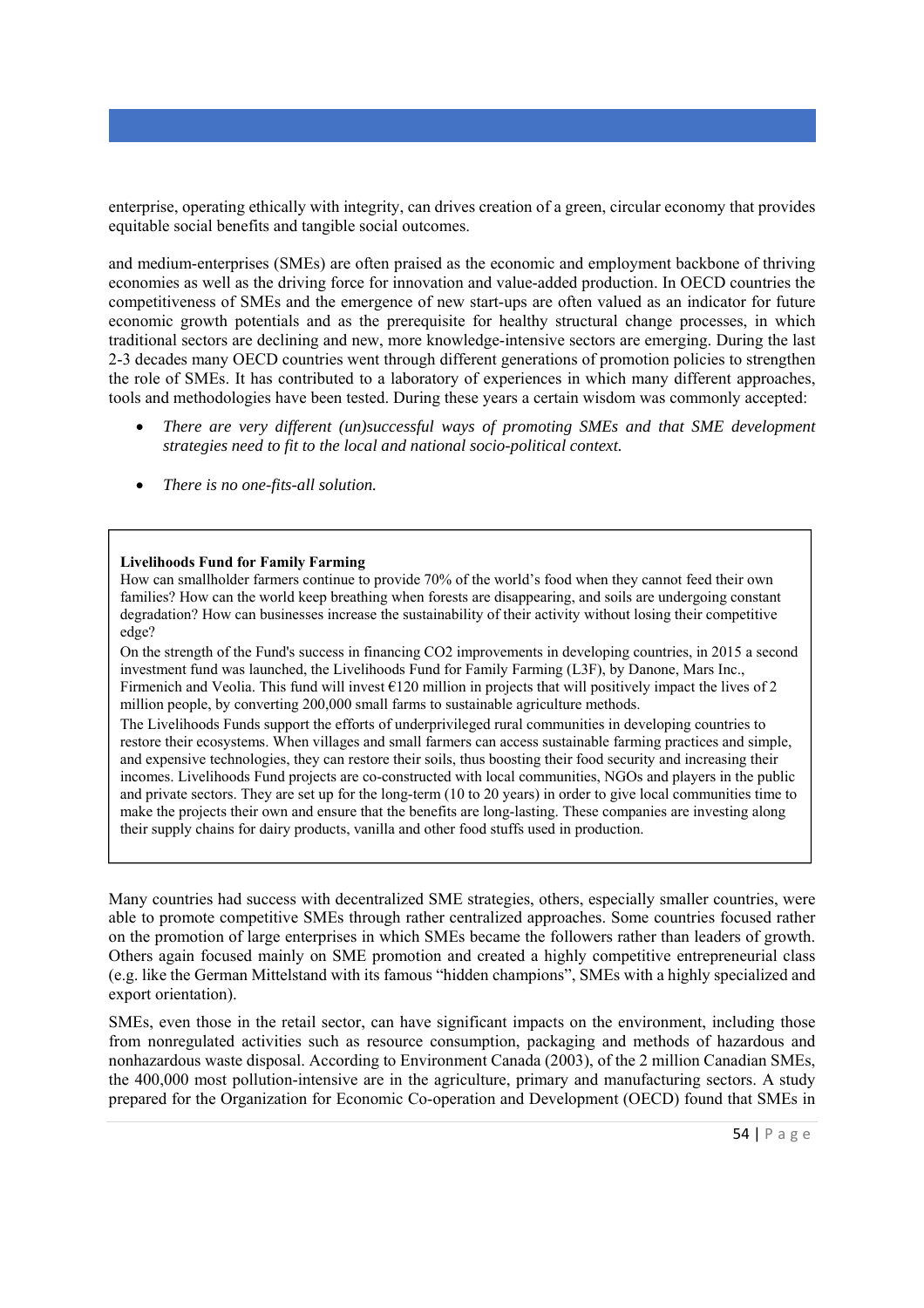#### **ADEME, France**

One of the earlier efforts to promote eco-innovation was ADEME in France, was created in 1992 from the merging of 3 existing agencies (waste management, air quality and energy management). Under the joint authority of the Ministries for: Higher Education and Research, Ecology, and Sustainable Development, Energy. ADEME's objective-Be the point of reference and privileged partner for the general public, companies and local authorities. ADEME's areas of activity include:

*~Sustainable Cities and Territories ~Sustainable Production and Energies Buildings ~Air Quality Transportation ~Brownfields & pollution of soils Urban organisations ~Sustainable Consumption & Waste ~Bioresources Smart grids and Renewable ~Energy ~Agriculture and forestry ~Companies & eco-technologies ~Extended Producer Responsibility ~Waste Prevention and Management ~Eco-design & sustainable consumption*  ADEME's role was to generalise good practices that save energy, protect the environment and support to innovation & R&D; with nearly 1000 staff -26 regional branches -3 representations in overseas territories, and an office in Brussels.

the United States are significant contributors of pollution in three branches of manufacturing: chemicals, primary metals and building materials (e.g., stone, clay and glass). National, regional and local governments often offer technical assistance to help SMEs develop environmental management systems and improvement. ISO 14000 Environment series has guidance for SMEs and a growing number of these involved in global trade and supply chains have adopted these standards. Many SME's are taking a comprehensive approach to CSR, inclusive of environment. This is a trend that is likely to prevail within the SME sectors.

**"Farm-Fill Umweltinnovations- und Vertriebs GmbH",** a micro Austrian retailer has as an important business objective to distribute toys that can be recycled, being made up of natural and renewable resources. The plants that constitute the major raw material for the product grow without fertilisers and pesticides on set-aside agricultural land. Thereby, local suppliers are referred to. At the same time, by playing with this toy children are familiarised with natural products while being encouraged to develop creativity. Furthermore, Farm-Fill is supporting several non-profit organisations.

These cases look beyond environmental compliance and efficient operations to look at the examples where SMEs, often in partnerships with government, academia and market actors, to benefit from a green, circular economy.

According to European Commission figures, more than 99% of all European businesses are SMEs. They provide two out of three of all private-sector jobs and contribute to more than half of the total value-added created by businesses in the EU. Moreover, SMEs are the backbone of the European economy, responsible for wealth and economic growth, in addition to their key role in innovation and R&D. All these enterprising companies are trying to find their niche in the economy and respond to needs in society. For SMEs to offer their workers decent wages and working conditions, they must be able to negotiate decent deals with their buyers. The more competitive SMEs are, the stronger their bargaining power will be within international value chain. But their size is such that their market influence is very small. Equally SME capabilities for developing new products are inevitably restricted. In the same way, even earlier in the chain of knowledge and innovation, their access to expertise, finance and markets is more challenging for SMEs working alone. However, the brightest ideas come from small and medium-sized companies.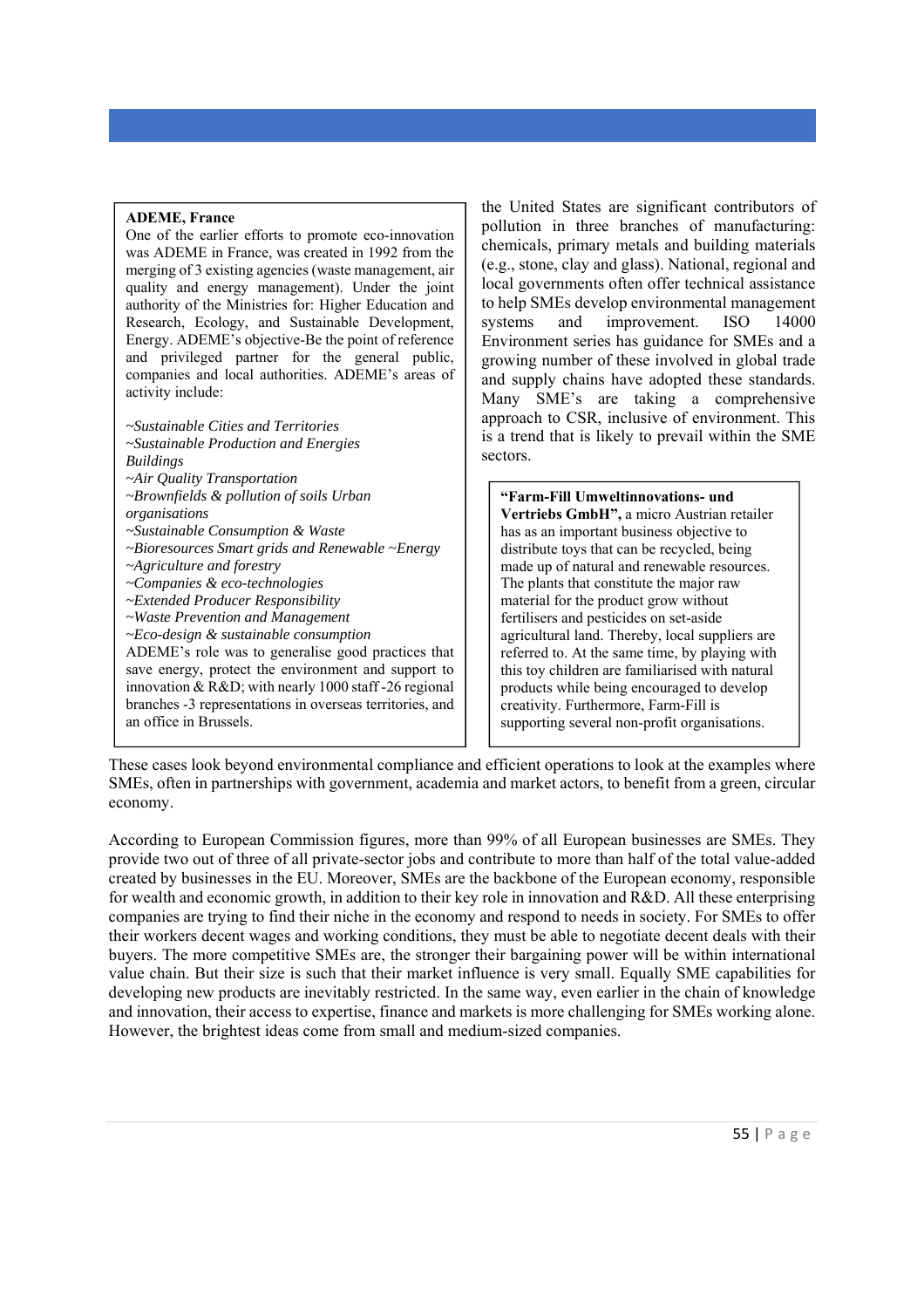Eco-innovation is essential to respond developing a vibrant "Green Economy" that meets society's needs, creates high quality jobs and enables successful profitable businesses able to invest in further innovation.

SMEs have a crucial role to play in this area – both as eco-innovators and as recipients of green technologies.

Eco-innovation has often required partnership among SME's in a sector, government and investors, or with

To boost local production economies, the German small kitchen producer **"Die Möbelmacher GmbH"** started a regional initiative to get other local manufacturers also involved into sustainable production methods. The company selects its suppliers through their commitment to local production systems. The firm manufactures only locally grown materials. To assure regional economic circuits, the enterprise initiated and participates in various co-operations with other firms, the local forest management and even universities. Once a year, regional producers come together for a "Day of the Region" to exchange experiences and inform others about their own sustainable business approach.

support from larger actors in the supply chain. Increasing these business ecosystems for eco-innovation and green economy come through partnerships with a diverse set of actors or within the business supply chain itself.

#### **Promoting Eco-innovation among SMEs through the involvement of the entire supply chain: from raw materials to retailers.**

This case looks at Promotion of Eco-innovation through the involvement of cluster of SME (Progetto Lissone) in Northern Italy to overcome difficulties in sharing best practices and in focusing on Life Cycle Thinking as a leverage for competitiveness. Furniture supply chain is presented with a Target Audience of SME, Trade association, Chamber of commerce and industry, Life cycle Analysis (LCA) practitioners.<sup>22</sup>

The presented case history refers to a pilot project conducted in Northern Italy since 2007, in a furniture district characterized by a high number of SMEs representative of the entire supply-chain: from designer to retailers. The project is undertaken by "Progetto Lissone", a consortium including over 200 SMEs which is owned for 51% by the municipality of Lissone and was developed in collaboration with the Research Unit on Sustainable Development of the University of Milano Bicocca.

The study was performed for identifying how to involve SMEs and how to disseminate eco-innovation and life cycle thinking starting from the identification of the most important impacts trough a qualitative LCA of the entire supply chain (from cradle to grave) and a quantitative LCA of a specific piece of furniture. In the project, a new model of business was developed, because the cluster of SME's started activities of collaborative innovation from designer to retailers, promoting local production in new perspectives.

#### *Outcomes (Environmental, social, economic impacts):*

The outcomes of the pilot project highlight the importance of a wider involvement of supply chain stakeholders. In this context, the role of a firms' consortium is crucial in promoting and disseminating best

 customers through the savings in insulation expenses. A concrete example on the savings that Eko-Expert can offer is a building contract of a national construction company. In the process of renovating six apartment buildings savings of about  $\epsilon$  35,000.- for the client (the construction company) could be realised, resulting in **"Eko-Expert"** is a small wool blowing contractor and wool recycling company in Finland, having developed a unique technology to reuse the building insulations that otherwise would end up on the dumping ground when buildings are renovated or pulled down. This technology results in an economic advantage for the turn in cheaper prices for the residents in the buildings.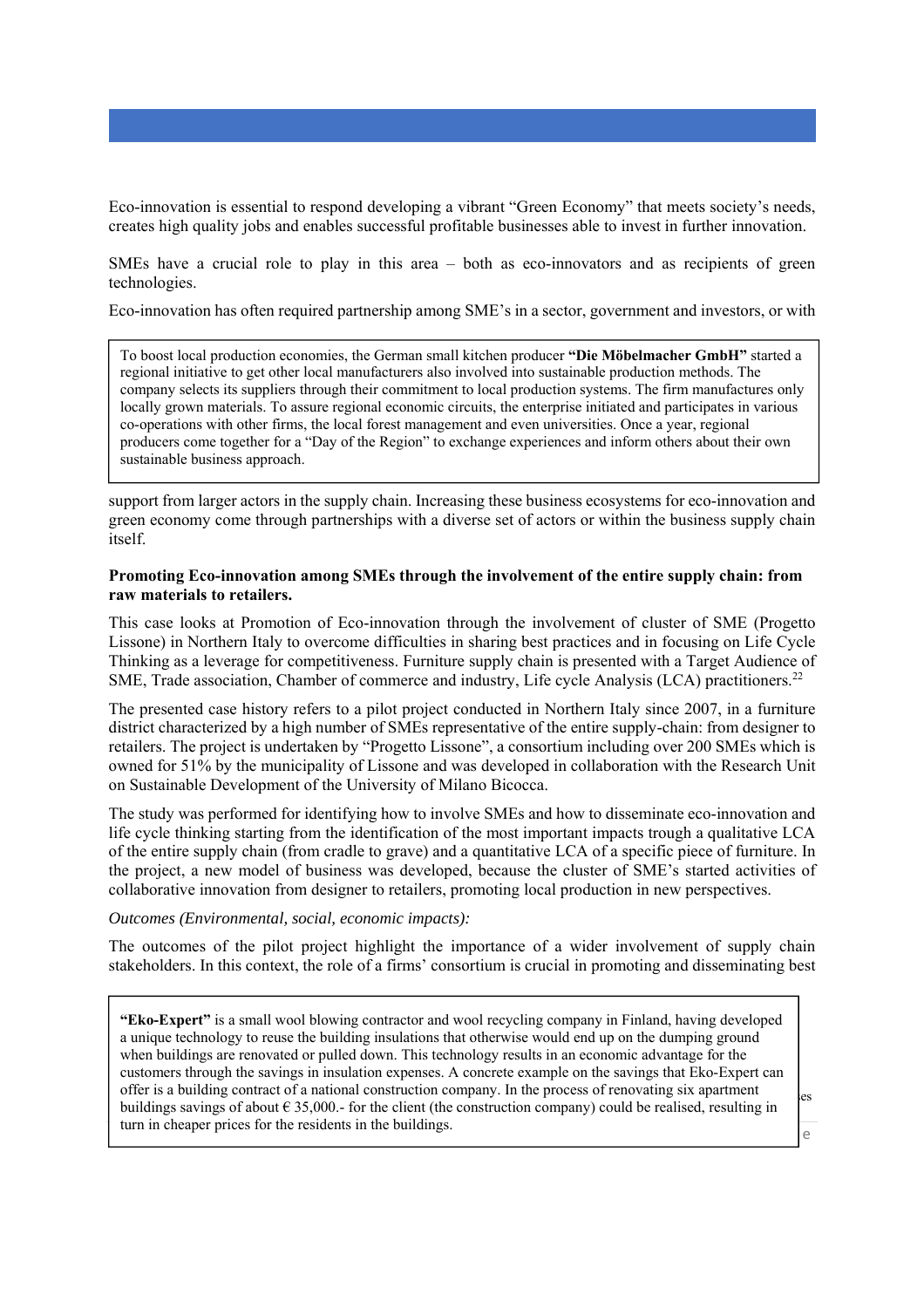practices among associated firms; furthermore, it is necessary to encourage both networks of producers acting in the same sector (e.g. association of furniture producers) and stakeholders of the whole supply chain (designers, producers/ craftsman, retailers, consumers).

Since its initial experience, the project enlarged. An attempt to create a short supply chain in Lombardy combining the efforts of two consortia of SMEs (Progetto Lissone, consisting of SMEs working on furniture design, production and selling and a Consorzio Forestale Lario Intelvese, consisting of SMEs working on forest management, harvesting and logging). The project is intended to integrate forest management, furniture production, recycling of production waste and energy production with the aim to optimize materials and energy flows and to reduce the overall impact on environmental compartments considering strategic and economic perspectives. The idea is to support a group of companies willing to work on the sustainability concept with environmental knowledge and to put the conveyed knowledge into every-day practice, involving the whole related supply chain and rising awareness among the customers.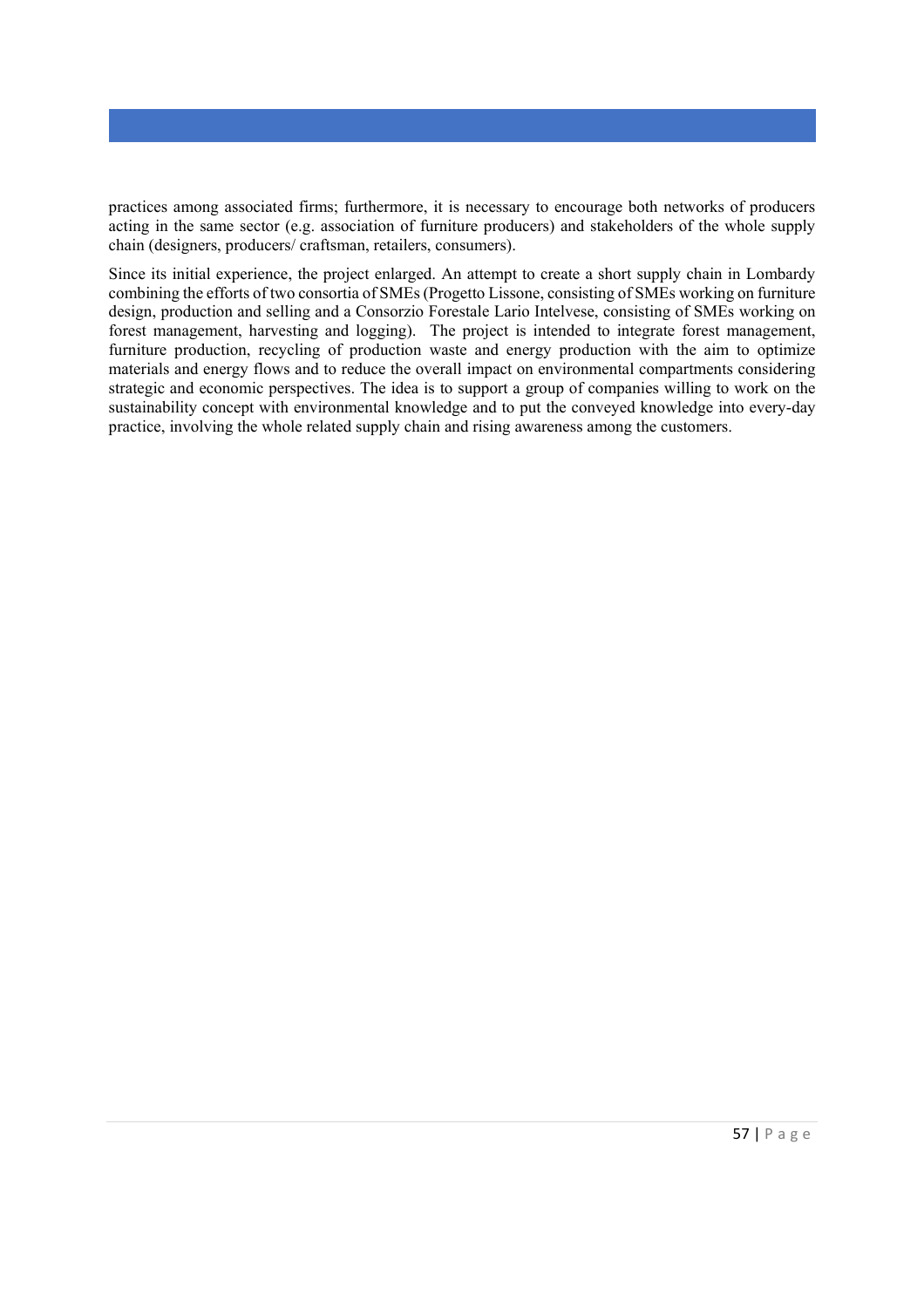# Annex 2: HCBM Environment Research Bibliography

The Isosceles Group.2014. *Brazil Environment, Health & Safety Profile and Checklist,* 50 Congress Street Boston, MA 02109, 2014

Bruha, Patrick. 2014. *Regulatory Environment for Business in Brazil, The Brazil Business,* July 23, 2014

Denstedt, Shawn Q.C. & King , Richard J. 2011. Environmental Law in Canada: Doing Business in Canada; Osler's Regulatory, Environmental and Aboriginal Law Group; 2011. https://www.osler.com/.../**Environmental-Law-in-Canada**.pdf

**US EPA, Regulatory Information by Sector** https://www.epa.gov/regulatory-information-sector

**US EPA Resources for Small Business** https://www.epa.gov/resources-small-businesses

Government of Sweden. 2000*. The Swedish Environmental Code*

Per Molander, Mannheimer Swartling*. 1999. SWEDISH ENVIRONMENTAL LAW - a brief PRESENTATION,* Published in International Centre for Commercial Law (Legalease), October 1999

*LexisNexis® Environmental, http://www.lexisnexis.co.uk/en-uk/practice-areas/environment.page*

Ronald B. Mitchell and the IEA Database Project*. 2016. International Environmental Agreements (IEA) Database Project, 2002-2016.* 

Australian Panel of Experts on Environmental Law. 2017. *The Private Sector, Business Law and Environmental Performance* Technical Paper 7, 2017.

#### **International Standards Organisation (ISO**)

- Environmental labels and declarations
- Environmental management The ISO 14000 family of International Standards
- GHG schemes addressing climate change
- Introduction to ISO 14001:2015
- ISO 14001 Key benefits
- ISO 14001:2015 Environmental management systems A practical guide for SMEs
- ISO 14046 Environmental management Water footprint A practical guide for SMEs
- ISO 14064, International Standard for GHG Emissions Inventories and Verification
- ISO 20400 Sustainable Procurement
- ISO 37101 Sustainable development in communities
- ISO and agriculture
- ISO and water
- Practical tools for addressing climate change
- Sustainable events with ISO 20121

ISO. 2012. Environmental labels and declarations How ISO standards help, ISO Central Secretariat 1, chemin de la Voie-Creuse Case postale 56 CH - 1211 Genève 20 Switzerland, SBN 978-92-67-10586 ISO, 2012.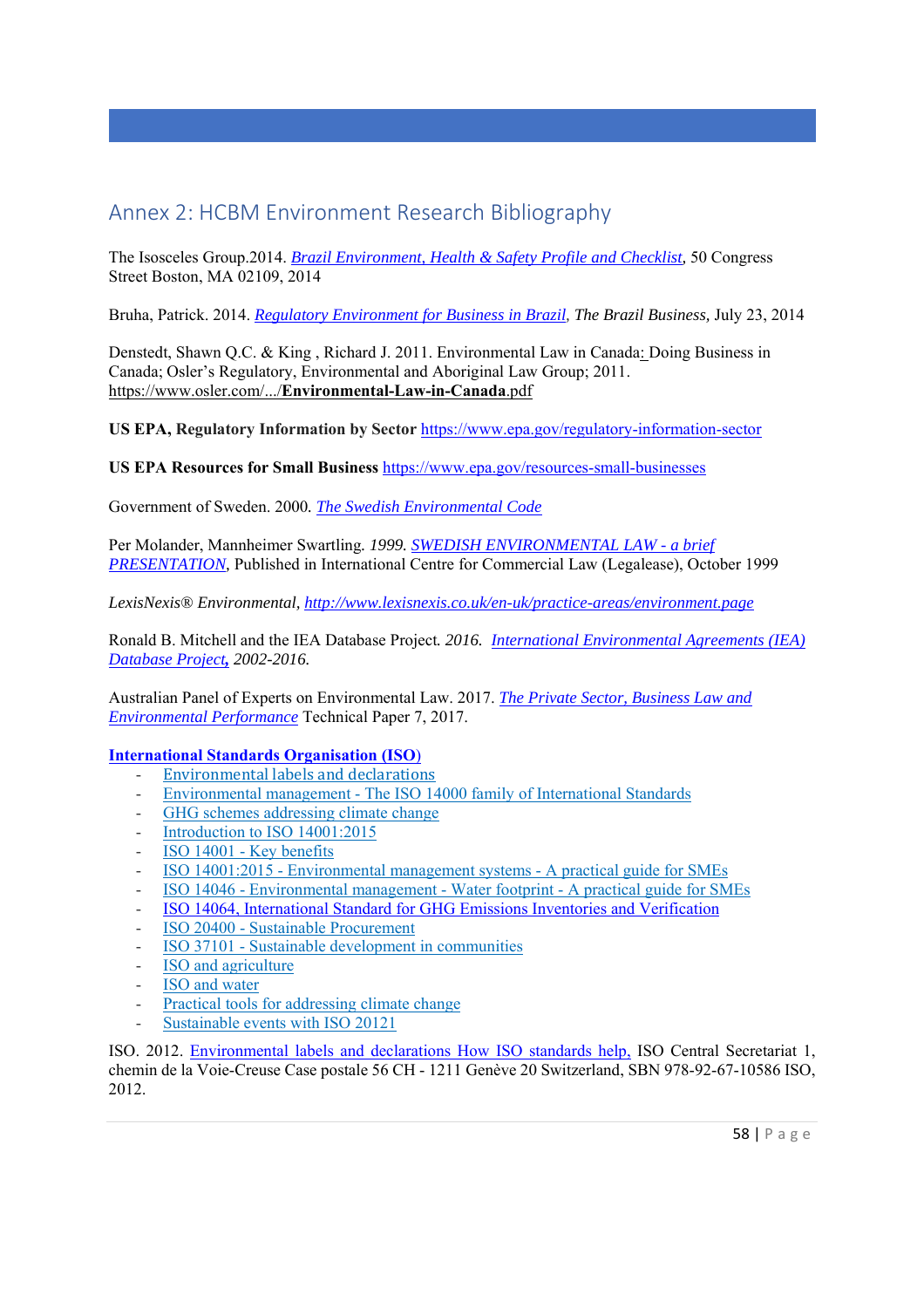OECD.2017. *Investing in Climate, Investing in Growth*, May 2017

OECD. 2017. *Green Growth Indicators***,** Green Growth Studies, June 20, 2017

OECD**. 2015.** *OECD Indicators: Environment at a Glance 2015*, October 26, 2015

*OECD*, *Environmental policy tools and evaluation,* **ensuring policies are economically efficient and environmentally effective.**

- KEY AREAS OF WORK
	- Behavioural Economics for Environmental Policy (BEEP)
	- Carbon pricing
	- Cost-benefit analysis
	- Emission trading systems
	- Environmental taxation
	- Mortality impacts
	- Morbidity impacts
	- Policy reform
	- Spatial Planning Instrument and the Environment (SPINE)

### OECD, *Resource productivity and waste*

#### KEY AREAS OF WORK

- Circular economy (RE-CIRCLE)
- Cost of inaction and resource scarcity (CIRCLE)
- **Extended Producer Responsibility**
- Resource efficiency
- Sustainable material management
- Transboundary movements of waste
- Waste and nanomaterials
- Waste prevention and minimisation

IFC. 2012. Sustainability Framework

- *2012 Performance Standards*
- *2012 Guidance Notes*

IFC. 2015. *HOW IFC MEASURES DEVELOPMENT RESULTS,* Investment Services Unit Development Impact Department, 2015.

IFC 2012. *IFC Sustainability Framework Policy and Performance Standards on environmental and Social Sustainability,* 2012.

World Bank.2018. *The Environmental and Social Framework* (launched 1 October 2018)

World Bank. 2018. *Environmental and Social Policies for Projects,* August 2016.

World Bank*. 2012. Toward a Green, Clean, and Resilient World for All A World Bank Group Environment Strategy 2012 – 2022,* World Bank Group 2012.

GRI Secretariat and Global Sustainability Standards Board (GSSB). 2016. *CONSOLIDATED SET OF GRI STANDARDS,* issued by Global Sustainability Standards Board (GSSB). October, 2016.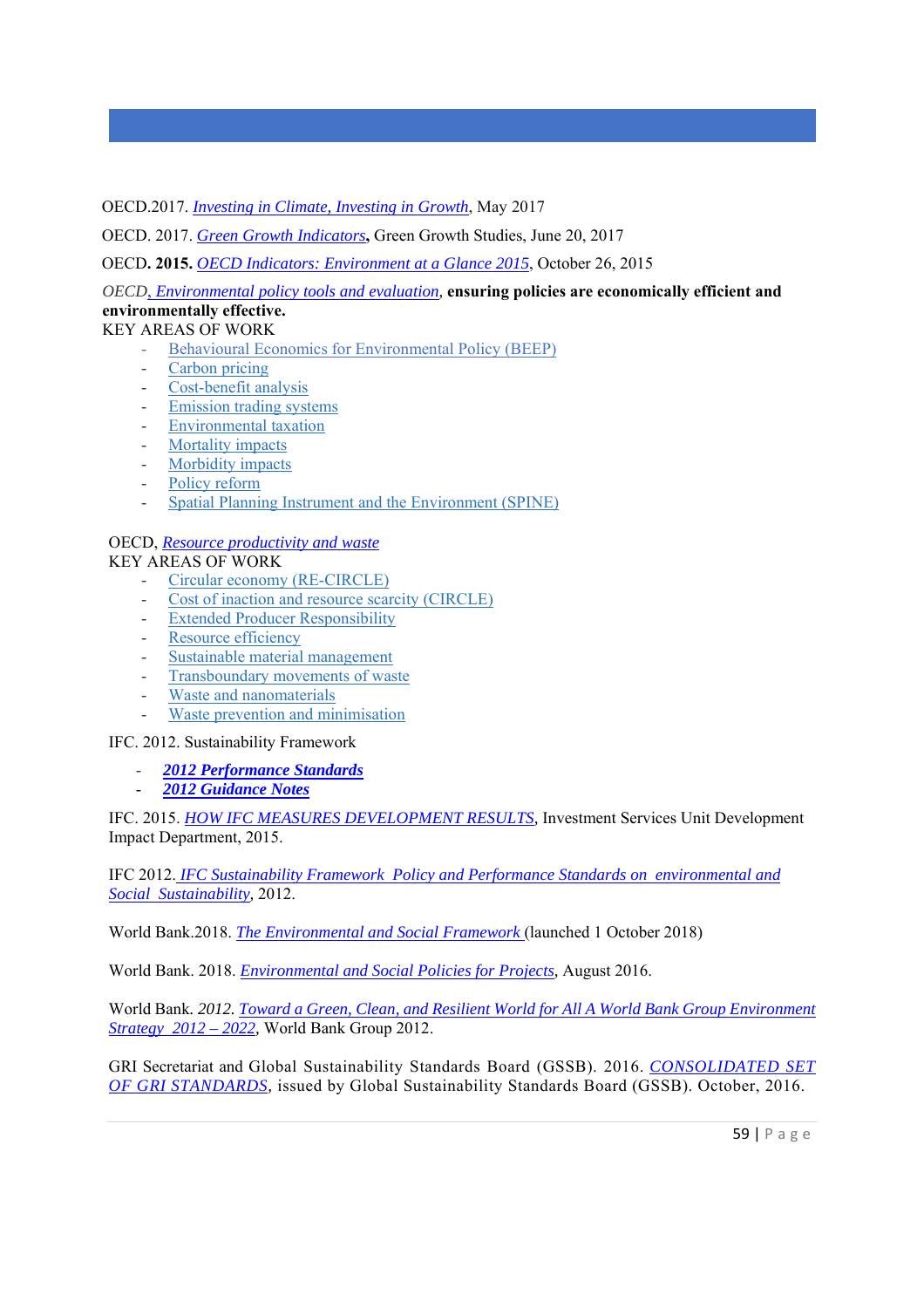GRI Environmental Standards - The 300 series of the GRI Standards include topic-specific Standards used to report information on an organization's material impacts related to environmental topics.

*GRI 301: Materials 2016 (PDF 0.1MB) GRI 302: Energy 2016 (PDF 0.2MB) GRI 303: Water 2016 (PDF 0.1MB) GRI 304: Biodiversity 2016 (PDF 0.2MB) GRI 305: Emissions 2016 (PDF 0.3MB) GRI 306: Effluents and Waste 2016 (PDF 0.2MB) GRI 307: Environmental Compliance 2016 (PDF 0.2MB) GRI 308: Supplier Environmental Assessment 2016 (PDF 0.2MB)* 

GRI Secretariat.2017. *Linking GRI Standards and the EU Directive on non-financial and diversity disclosure,* GRI, Global Sustainability Board*,* February, 2017.

GRI, WBCSD.2017. *Linking the SDGs and GRI,* January 2017*.* 

GRI. 2016. *Linking GRI and CDP How are the GRI Sustainability Reporting Standards and CDP's 2017 water questions aligned?,* December, 2016.

GRI.2016. *Linking GRI and CDP How are the GRI Sustainability Reporting Standards and CDP's 2017 climate change questions aligned?, December, 2016.* 

Karen Ellis and Jodie Keane. 2008. *A review of ethical standards and labels: Is there a gap in the market for a new 'Good for Development' label?,* Working Paper 297 Results of ODI research presented in preliminary form for discussion and critical comment, Overseas Development Institute, 2008.

BSR™ (Business for Social Responsibility) offers reports and primers on a range of environment and social topics for business:

- Circular Economy
- Climate Change
- **Collaboration**
- Conflict Minerals
- Consumer Products
- Energy and Extractives
- **Environment**
- **Ethics and Governance**
- Financial Services
- Food Beverage and
- Agriculture **Healthcare**
- Human Rights
- Inclusive Economy
- Industrials and Utilities
- Information and
- **Communications** Technology
- Media and Entertainment
- Reporting and
- Communications
- Resilience
- Stakeholder Engagement
- **Strategy and Integration**
- Supply Chain
- Sustainability
- Management
- Sustainable Communities
- Sustainable Futures Lab
- **Transport and Logistics**
- Women's Empowerment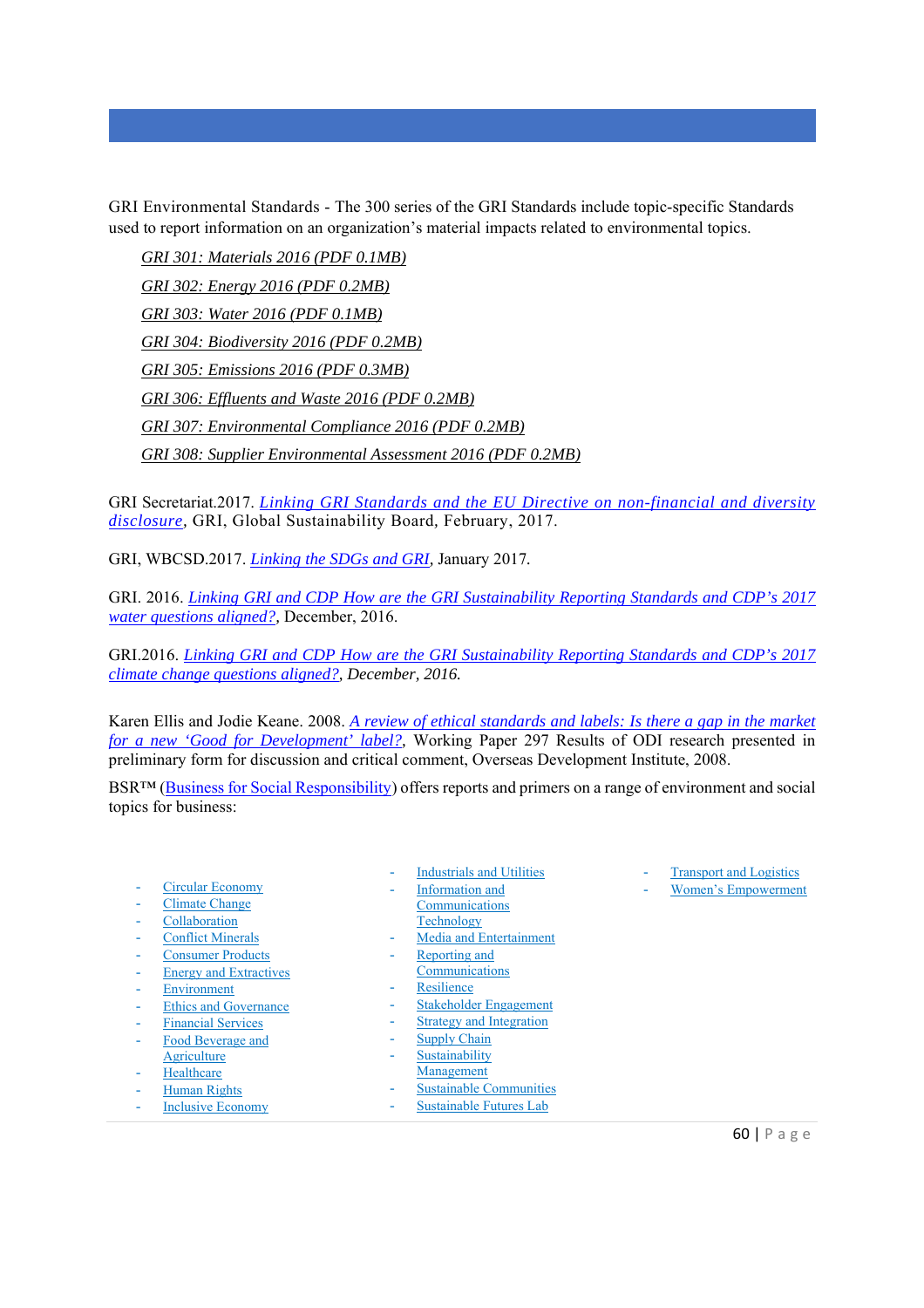UN Environment, *THE ENVIRONMENTAL RIGHTS INITIATIVE*.

UN Global Compact. 2017. *Making Global Goals Local Business: A New Era for Responsible Business,*  2017.

Fiduciary responsibility Legal and practical aspects of integrating environmental, social and governance issues into institutional investment, report by the Asset Management Working Group of the United Nations Environment Programme Finance Initiative.

UNEP FI Asset Management Working Group (AMWG). 2005 'Freshfields Report', editions 2005 and July 2009.

UN Global Compact, Business for Social Responsibility. 2014. *A Guide to Traceability: A Practical Approach to Advance Sustainability in Global Supply Chains,* 2014.

UNEP Finance Initiative.2009. *Fiduciary responsibility Legal and practical aspects of integrating environmental, social and governance issues into institutional investment,* Asset Management Working Group of the United Nations Environment Programme Finance Initiative, 2009

PUMA. 2009. Environmental Profit and Loss Account (E P&L).

World Business Council for Sustainable Development. 2015. *CEO Guide to a Circular Economy,* Guide produced by WBCSD in collaboration with Accenture Strategy. 2015.

The U.S. Chamber of Commerce Foundatio. 2015.*, ACHIEVING A CIRCULAR ECONOMY: How the Private Sector Is Reimagining the Future of Business,* 2015.

Nußholz, Julia L. K. 2017.Circular Business Models: *Defining a Concept and Framing an Emerging Research Field*, International Institute for Industrial Environmental Economics (IIIEE), Lund University, Tegnérsplatsen 4, 22350 Lund, Sweden, Published: 10 October 2017.

Richard Gower and Patrick Schröder. 2016. *VIRTUOUS CIRCLE, How the circular economy can create jobs and save lives in low and middle-income countries,* Tearfund, 2016.

EPEA Brasil, Tearfund and NuReS. 2016. *Closing the loop-The benefits of the circular economy for developing countries and emerging economies*, Tearfund 2016.

Ellen MacArthur Foundation*. 2013. TOWARDS THE CIRCULAR ECONOMY: Economic and business rationale for an accelerated transition,* Ellen MacArthur Foundation*,*2013.

SIDCA. 2017. *Dialogue Support for a Green Economy – Environment Integration in Employment, Market Development and Trade,* SWEDISH INTERNATIONAL DEVELOPMENT COOPERATION AGENCY Address: SE-105 25 Stockholm, Sweden. Office: Valhallavägen 199, Stockholm, 2017

UN Environment. 2017. Green Industrial Policy - Concept, Policies, Country Experiences, ISBN No: 978- 92-807-3685-4, UN ENVIRONMENT, 2017

Allen, Cammeron and Stuart Clouth. 2012. *Issue 1: Green Economy, Green Growth, and Low-Carbon Development – history, definitions and a guide to recent publications*, Division for Sustainable Development, UNDESA, August 2012.

UNEP. 2014. Using Models for Green Economy Policymaking, **United Nations** Environment Ptogramme, 2014.

> Working Document For Internal Consultation NOT for Circulation or Distribution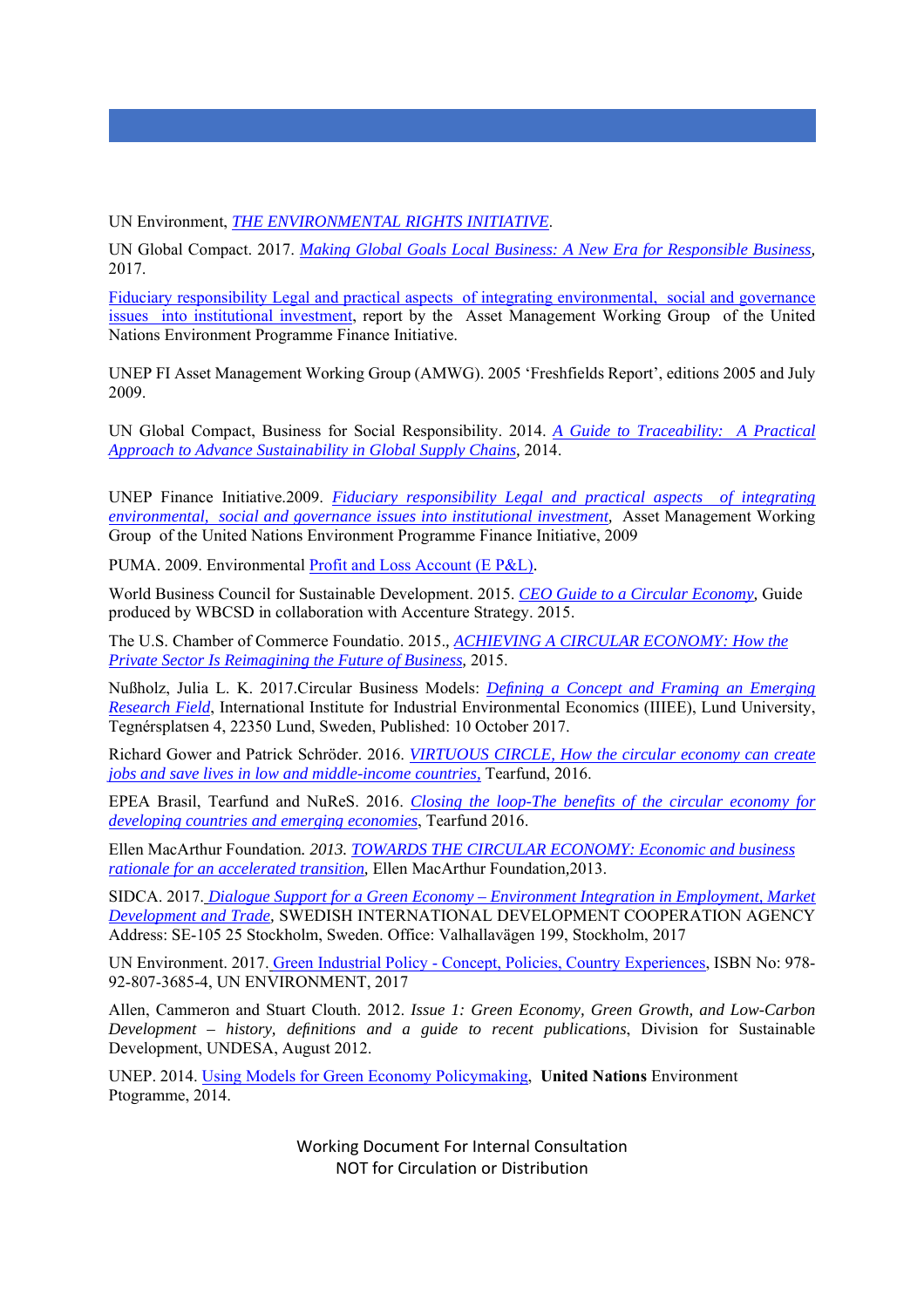Maria I. Litido & Gaia Righini. 2013. TOOLS AND METHODS FOR THE GREEN ECONOMY, Italian National Agency for New Technologies, Energy and Sustainable Economic Development, Bologna, Italy (February 2013)

8th European Forum on Eco-Innovation, *Case studies Making Eco-Innovation happen in Small and Medium-sized Enterprises*, Palacio Euskalduna, Avenida Abandoibarra, 4, 48011, Bilbao, Spain 20-21 April 2010

A number of initiatives and platforms providing advise, tools and assistance to enterprises:

SDG Compass;

SDG Industry Matrix;

The Poverty Footprint;

Business for 2030;

Business Charter for Sustainable Development;

UNGC and Oxfam. 2015. Poverty FootPrint- A People-centred Approach to Assessing business Impacts on sustainable Development, UN Global Compact & Oxfam International, Published September 2015

Bertelsmann Stiftung and Sustainable Development Solutions Network. 2017. *SDG Index and Dashboards Report 2017, International spillovers in achieving the goals Global Responsibilities,* July 2017

Leadership Council of the Sustainable Development Solutions Network. 2015. *Indicators and a Monitoring Framework for the Sustainable Development Goals: Launching a data revolution for the SDGs*, July 12, 2015.

Eurostat. 2017. *Sustainable development in the European Union MONITORING REPORT ON PROGRESS TOWARDS THE SDGS IN AN EU CONTEXT,* ISBN 978-92-79-72287-5 doi:10.2785/237722 KS-04-17- 780-EN-N, European Union, May 2017.

United Nations Development Programme and GR. 2018.*, MEASURING IMPACT: How Business Accelerates the Sustainable Development Goals,* United Nations Development Programme, Istanbul International Center for Private Sector in Development, 2016.

GRI, United Nations Global Compact, World Business Council on Sustainable Development. 2017. *SDG Compass: Linking the SDGs and GRI,* Updated 2017.

O'Neill, Rebecca and McElroy, Sarah. 2017. *Targeting Value Setting, Tracking & Integrating High-Impact Sustainability Goals,* SustainAbility, December 2017

PRI Association. 2017. *ALIGNING RESPONSIBLE INVESTMENT WITH THE UN SUSTAINABLE DEVELOPMENT GOALS,* UNEP Finance Initiative, 2017.

Investment Leaders Group. 2014. *THE VALUE OF RESPONSIBLE INVESTMENT The moral, financial and economic case for action,* University of Cambridge, Institute for Sustainable Leadership, 2014.

Sjöström ,Emma (PhD), NUWA AB.2015. *The Performance of Socially Responsible Investment,* Sjunde AP-fonden (AP7, March 2015.

Miyamoto, K. and Chiofalo, E. 2017. *Development Co-operation for Private Sector Development: Analytical Framework and Measuring Official Development Finance*, OECD Development Co-operation Working Papers, No.32, OECD Publishing, Paris, 2017.

David A. Boyer **10 October 2018**  Working Document For Internal Consultation NOT for Circulation or Distribution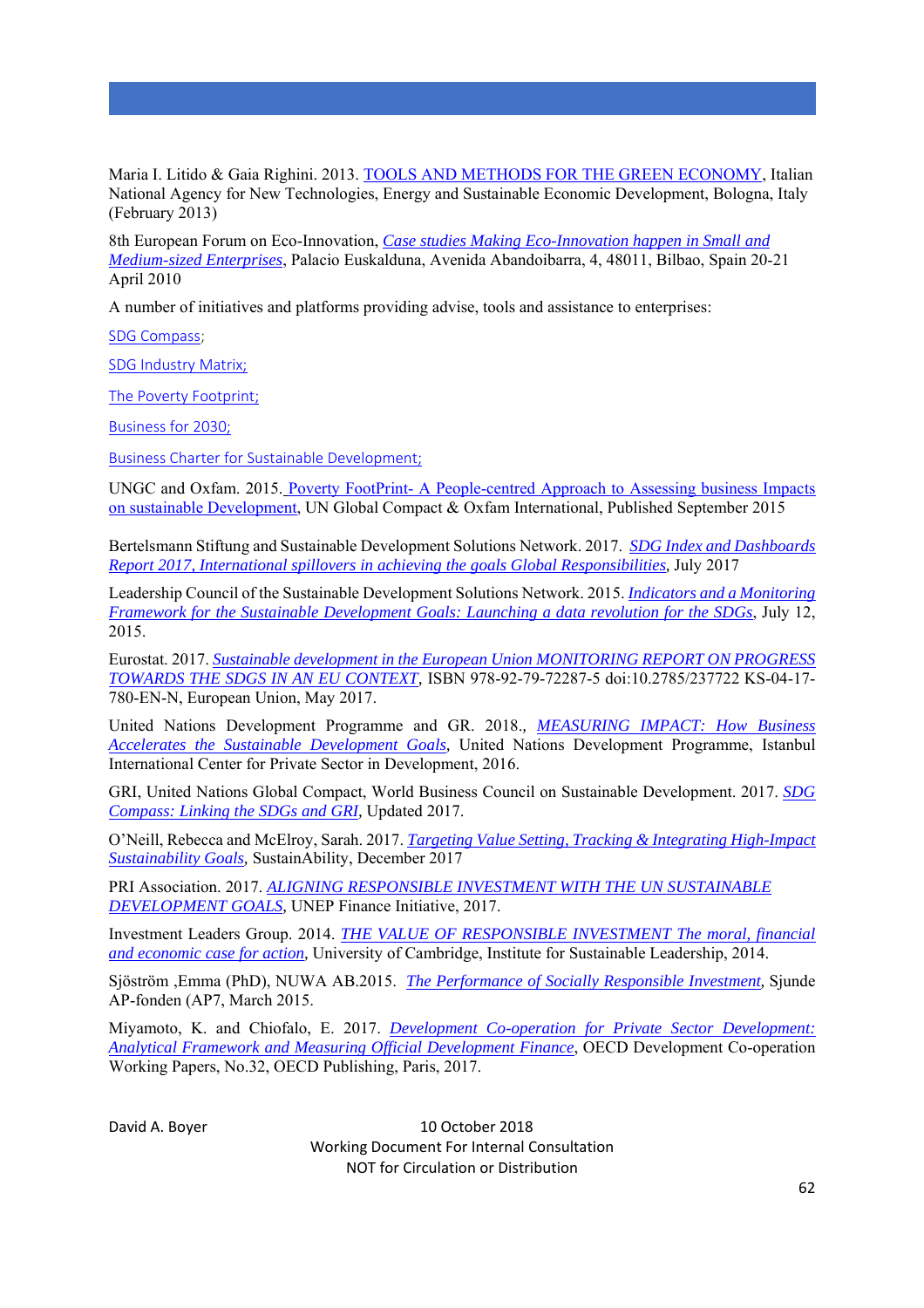Burckart, William and Butterworth, Jamie. 2017. *INVESTING IN THE NEW INDUSTRIAL (R)EVOLUTION Insights for asset owners and managers financing the circular economy*, The Investment Integration Project (TIIP), 2017.

World Bank Group. 2016. *BLUE ECONOMY DEVELOPMENT FRAMEWORK: Growing the Blue Economy to Combat Poverty and Accelerate Prosperity,* April 2016.

Davis, Adam. 2014. *Environment as an Asset Class: Scaling Up Private Solutions to Environmental Problems*, Conservation Leadership Council White Paper, May 2014.

# **Resources Relevant to the HCBM Environmental Indicators**

OECD. 2011. *OECD Guidelines for Multinational Enterprises, OECD Publishing.* International Standards Organisation (ISO). *Environmental management - The ISO 14000 family of International Standards.*

University of São Paulo (USP) and Technical University of Denmark (DTU). 2013. *PRODUCT-RELATED ENVIRONMENTAL PERFORMANCE INDICATORS A guide to support the selection of product-related environmental performance indicators.*

UM-MERIT. 2007. *Final report MEI project about measuring eco-innovation,* joint project of the Eurostat, the European Environment Agency (EEA) and the Joint Research Center (JRC) of the European Commission.

The Ellen MacArthur Foundation. 2015. *Circularity Indicators An Approach to Measuring Circularity*.

# **List of Multilateral Environmental Agreements**

A detailed table has been drawn listing the international environmental agreements to which the Union is already a Party or a Signatory.

In addition, for ease of reference, the main agreements have also been grouped below according to the general environmental themes, in line with the structure of the Site Map. **Air:**

- Geneva Convention on Long-range Transboundary Air Pollution (CLRTAP)(1979) and its protocols **Biotechnology:**
- Cartagena Biosafety Protocol (2000) to the Rio Convention on Biological Diversity (1992) and its Supplementary Protocol on Liability and Redress (2010) **Chemicals:**
- PIC Rotterdam Convention on Prior Informed Consent (1998)
- POP Stockholm Convention on Persistent Organic Pollutants (2001)
- Minamata Convention on Mercury (2013) **Civil Protection and Environmental Accidents:**
- Helsinki Convention on Industrial Accidents (1992)
- Barcelona Convention (1976) as amended and its protocols
- Helsinki Convention on the Baltic Sea (1992)
- OSPAR Convention (1992)
- Bonn Agreement (1983)
- Lisbon Agreement (1990)
- Bucharest Convention on the Protection of the Black Sea Against Pollution (1992)

David A. Boyer **10 October 2018** 

 Working Document For Internal Consultation NOT for Circulation or Distribution